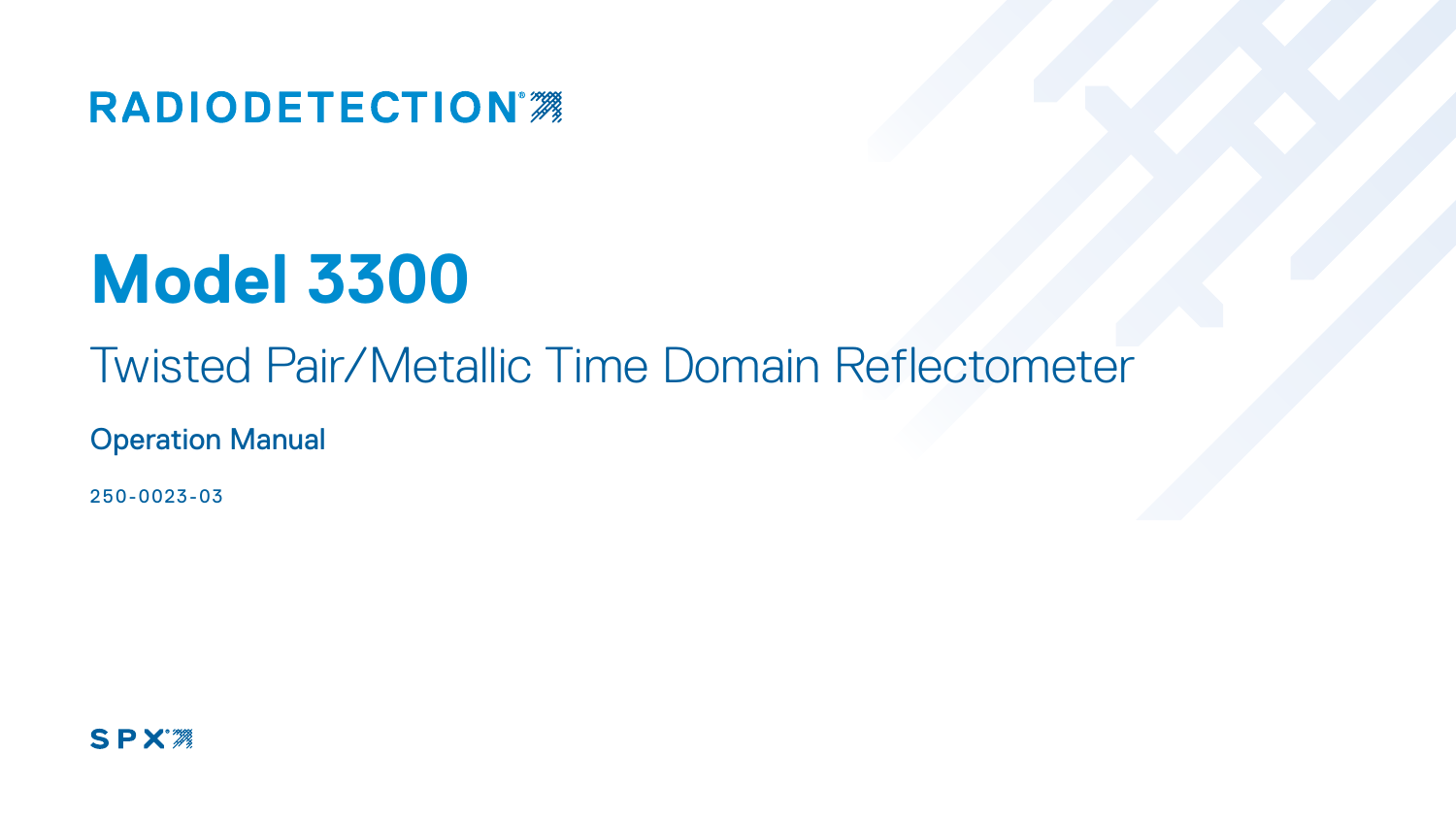Thank you for purchasing Radiodetection's Model 3300 Metallic Time Domain Reflectometer. Our goal is to provide you with a high quality troubleshooting tool which is both powerful and easy to use. We all share a commitment to quality and excellence and will do our best to continue to provide you with test equipment to meet your needs. Please read the operator's manual thoroughly to ensure the best results from your TDR. As always, Radiodetection welcomes your comments and suggestions.

Radiodetection 28 Tower Road Raymond ME 04071 **USA** 

Tel: +1 (207) 655 8525 Toll Free: +1 (877) 247 3797 Fax:  $+1$  (207) 655 8535 Email: rd.sales.us@spx.com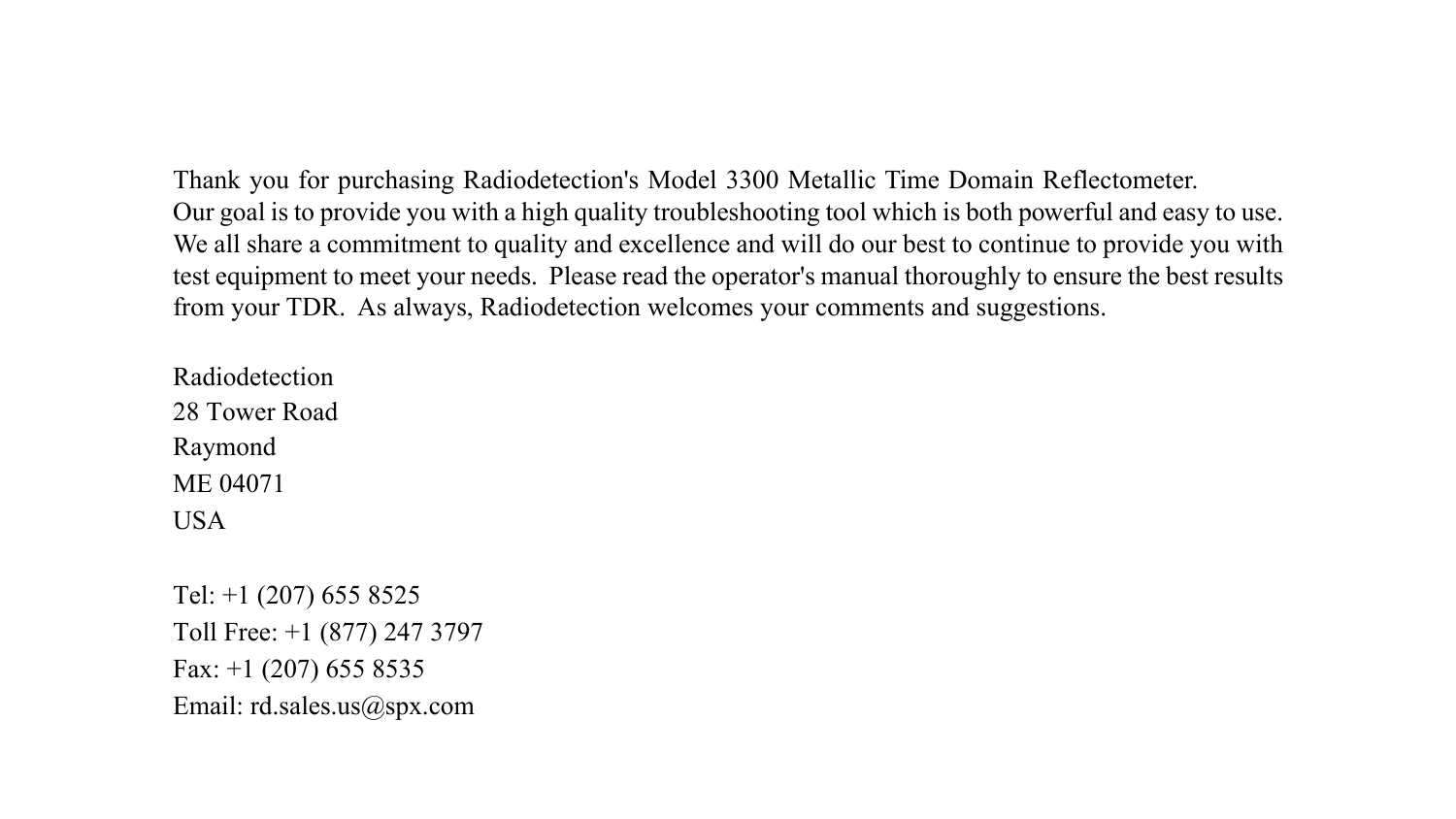## **TABLE OF CONTENTS**

| <b>SECTION 1:</b> | GENERAL INFORMATION4 |  |
|-------------------|----------------------|--|
| 11                |                      |  |
| 12                |                      |  |
| 13                |                      |  |
| $SECTION 2+$      |                      |  |
| 2.1               |                      |  |
| 2.2               |                      |  |
| 2.3               |                      |  |
| <b>SECTION 3.</b> | TDR FUNDAMENTALS25   |  |
| 3.1               |                      |  |
| 3.2               |                      |  |
| 33                |                      |  |
| 3.4               |                      |  |
| 3.5               |                      |  |
| 3.6               |                      |  |
| 37                |                      |  |

|                   | SECTION 4: APPLICATION NOTES30 |  |
|-------------------|--------------------------------|--|
| 4.1               | Locating Splits and Resplits30 |  |
| 4.2               |                                |  |
| 4.3               |                                |  |
| 4.4               |                                |  |
| <b>SECTION 5:</b> | WAVEFORM EXAMPLES44            |  |
| <b>SECTION 6:</b> |                                |  |
|                   |                                |  |
|                   |                                |  |
|                   |                                |  |
| <b>WARRANTY</b>   |                                |  |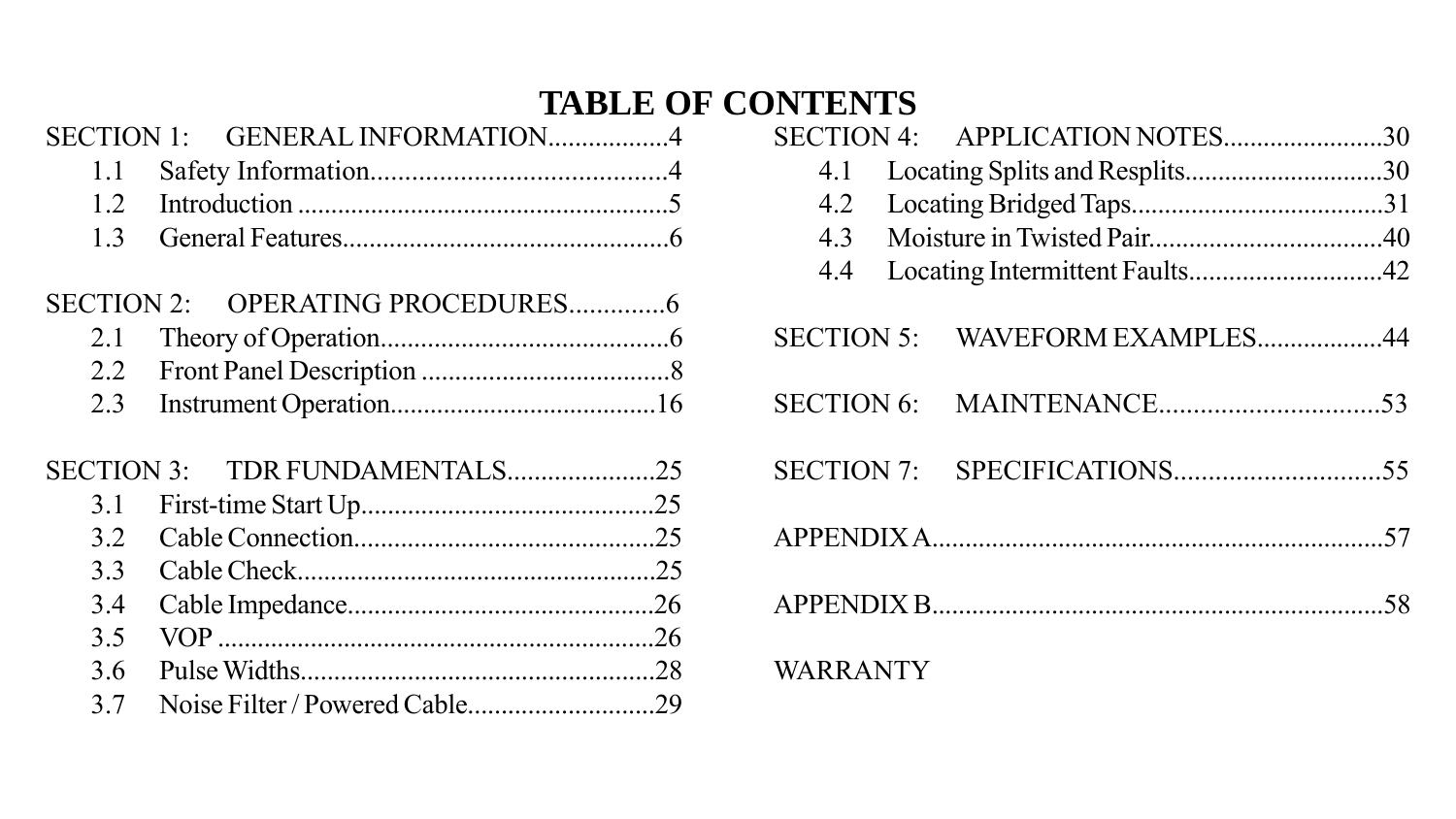## **SECTION 1: GENERAL INFORMATION**

## **1.1 Safety Information**

Symbols:



 **!** Caution: Refer to accompanying documents

*Warning* Any *Warning* sign identifies a procedure or process, which if not correctly followed, may result in personal injury.

*Caution* Any *Caution* sign identifies a procedure or process, which if not correctly followed, may result in equipment damage or loss of data.

## *Warnings*

Before using, review all safety precautions. Note and observe all warning and caution statements on the equipment and in the documentation.

Do not operate this instrument near flammable gases or fumes.

Do not modify any part or accessory of this instrument. If the unit is damaged, do not use. Make sure the product is secured from use by others.

To avoid electric shock, do not remove covers or any parts of the enclosure.

If the instrument or any associated accessory is used in any manner not detailed by the accompanying documentation, the safety of the operator may be compromised.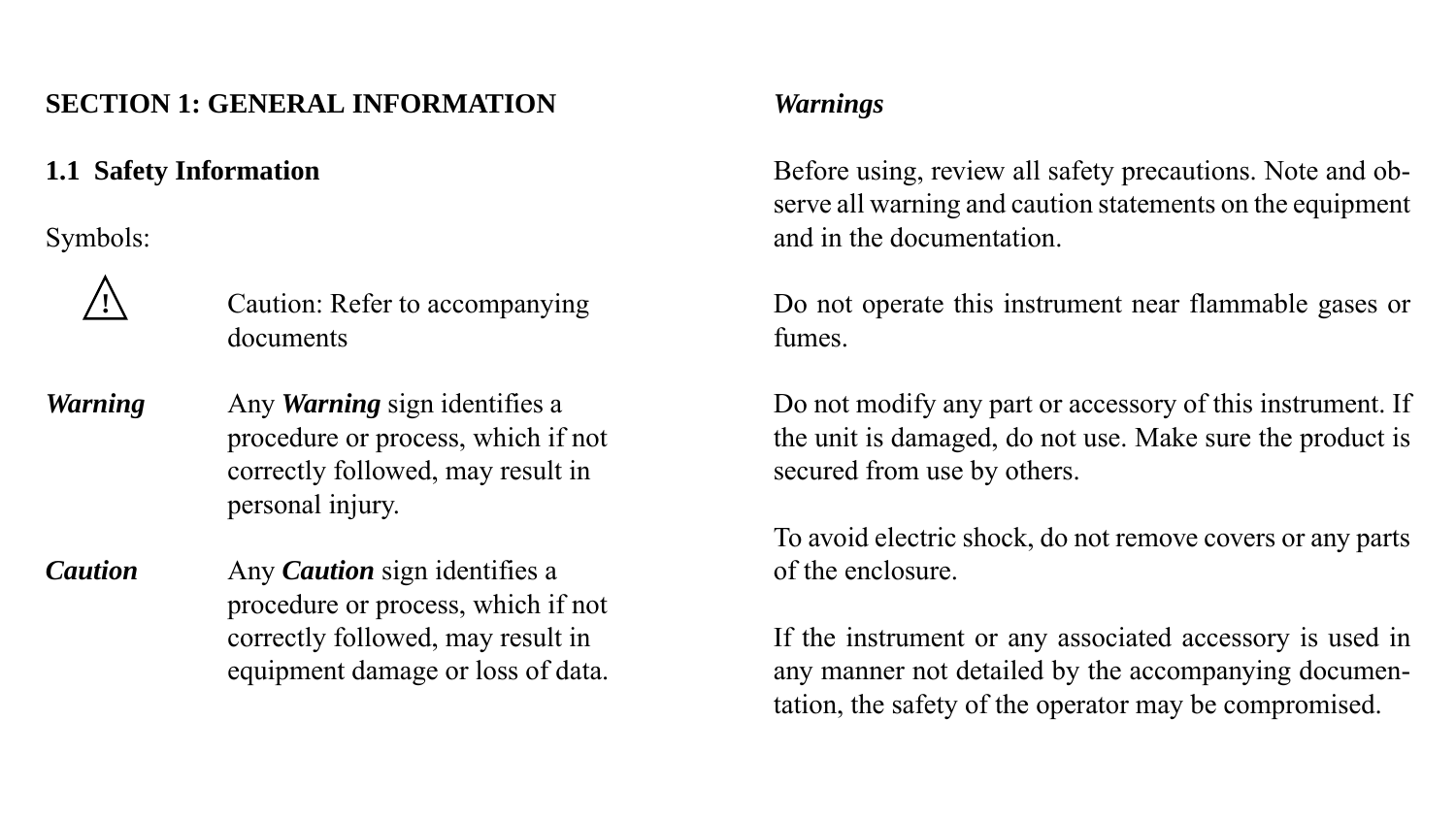*Caution:* As with most electronic equipment, care should be taken not to expose the equipment to extreme temperatures. To ensure that your Model 3300 will be ready to use, store the instrument indoors during extreme hot or cold temperatures. If the instrument is stored overnight in a service vehicle, be certain the instrument is brought to specified operating temperatures before use.

## **1.2 Introduction**

The Model 3300 is a multipurpose metallic time domain reflectometer, cable fault locator. Model 3300 is designed to quickly and easily locate cable faults in metallic cables, primarily on non-loaded twisted pair cable in the telecommunications industry.

Using time domain reflectometry, or cable radar, the Model 3300 transmits a signal down the cable. Impedance discontinuities along the length of the cable reflect some or all of the signal energy back to the instrument. These reflections are measured and displayed as both a waveform and a numeric distance to the fault.

The Model 3300 will test all types of metallic paired cables for open, shorts, impedance discontinuities and many other cabling problems common to the telecommunications industry.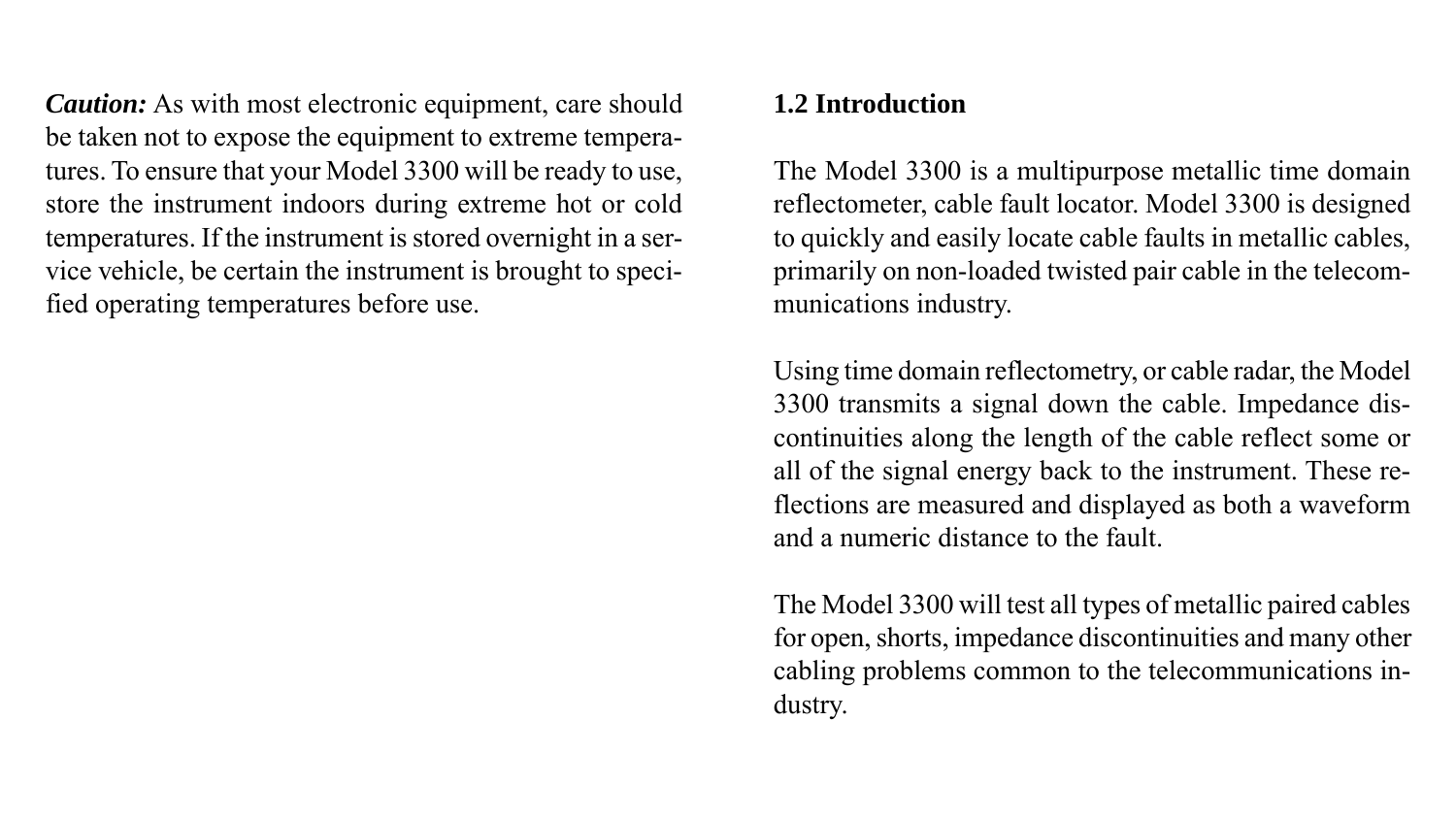## **1.3 General Features**

Locates cable and connector faults in all types of twisted pair telephone cables.

Compact, lightweight, portable.

Rugged packaging for testing in all types of weather conditions.

Pre-set Ranges for quick testing.

Exclusive SUPER-STORE waveform storage.

RS-232 Port.

Automatic and manual cursor placement functions.

Intermittent Fault Detection Capabilities.

## **SECTION 2: OPERATING PROCEDURES**

## **2.1 Theory of Operation**

A Time Domain Reflectometer (TDR) works on the same basic principle as radar. Pulses of energy are transmitted down the cable under test. If the cable has a constant impedance and is properly terminated, all of the energy will be absorbed.

If the pulse reaches an impedance discontinuity, part or all of the pulse energy is reflected back to the instrument. If the cable is an open circuit, the reflected pulse will be inphase (upward reflection) with the output pulse. If the cable is a short circuit, the reflected pulse will be out-ofphase (downward reflection) with the output pulse.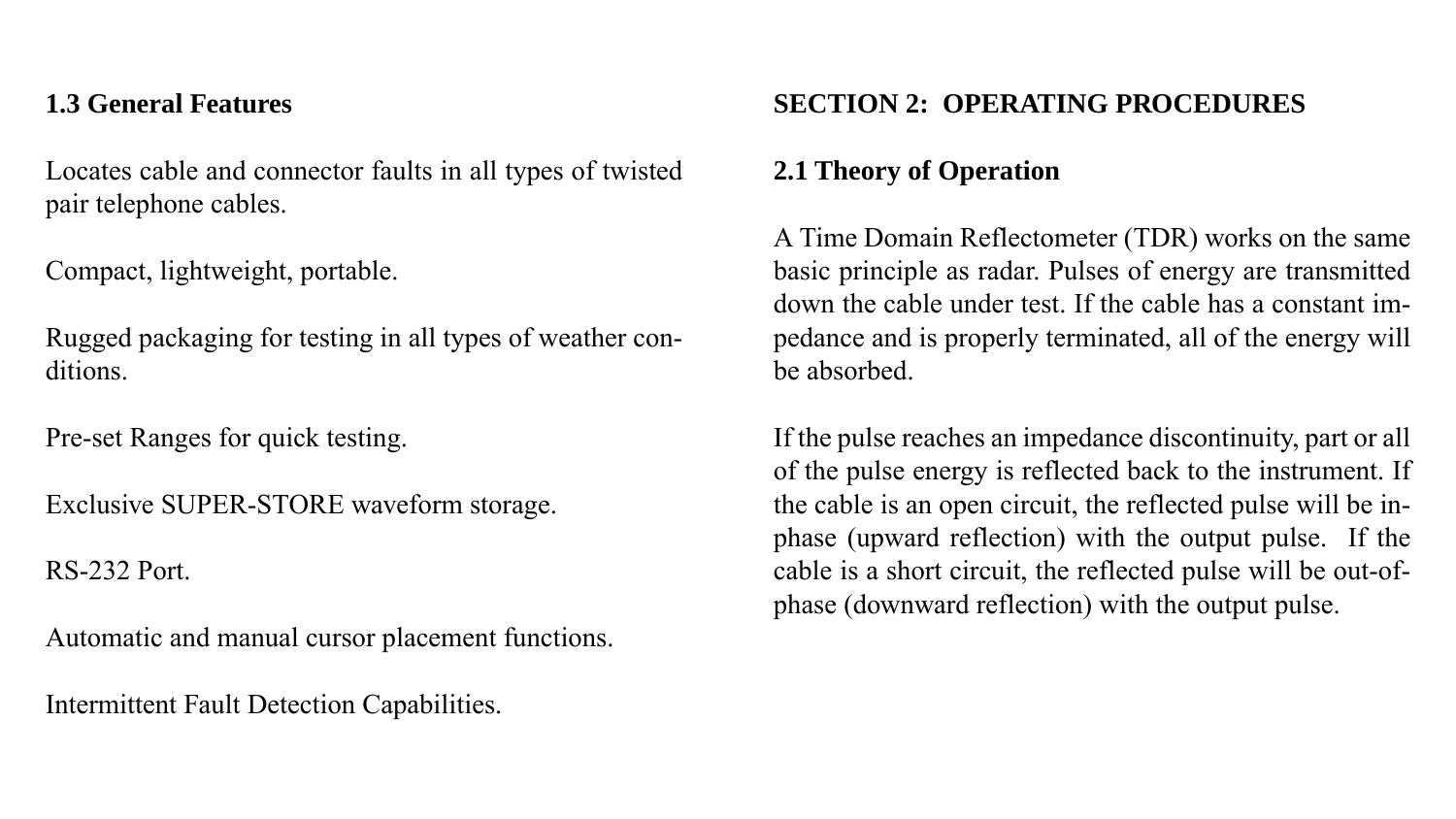In either case, a substantial amount of energy will be reflected. If it were possible to have a cable with no loss, all of the signal energy would be reflected. The incident and the reflected signals would look identical.

Reflections from an impedance higher than the characteristic impedance of the cable are in-phase, or upward. Reflections from an impedance lower than the characteristic impedance of the cable are out-of-phase, or downward.

Inductive faults cause the TDR to display an impedance higher than the characteristic impedance of the cable being tested. Capacitive faults cause the TDR to display an impedance lower than the characteristic impedance of the cable.

The Model 3300 displays the cable under test as a digitized waveform and a numeric distance readout on the Liquid Crystal Display.

The digitized waveform enables the operator to view the signature of the cable in great detail. An impedance mismatch (opens, shorts or faults of less severity) can be identified and the distance to the fault determined.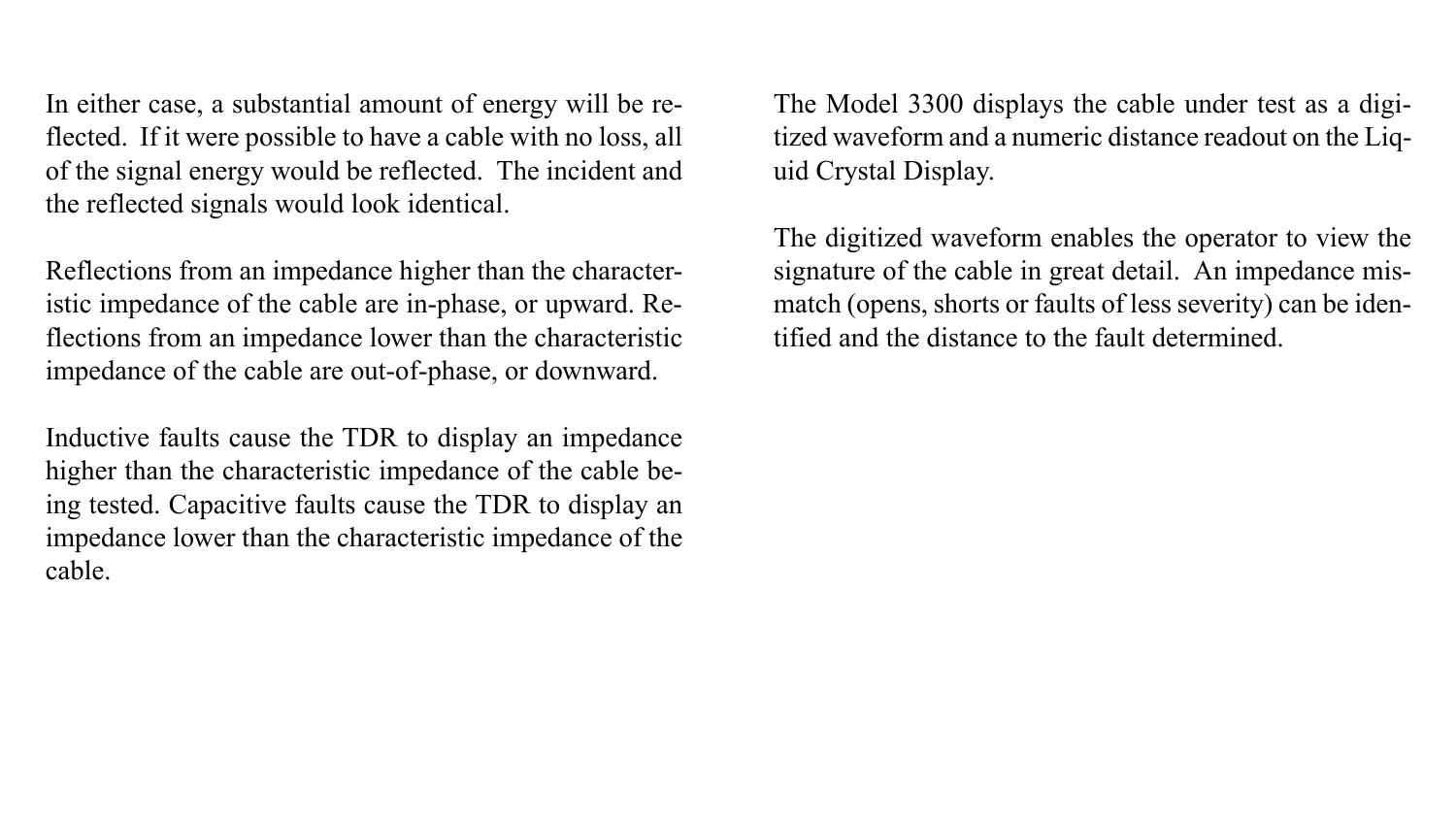## **2.2 Front Panel Description**

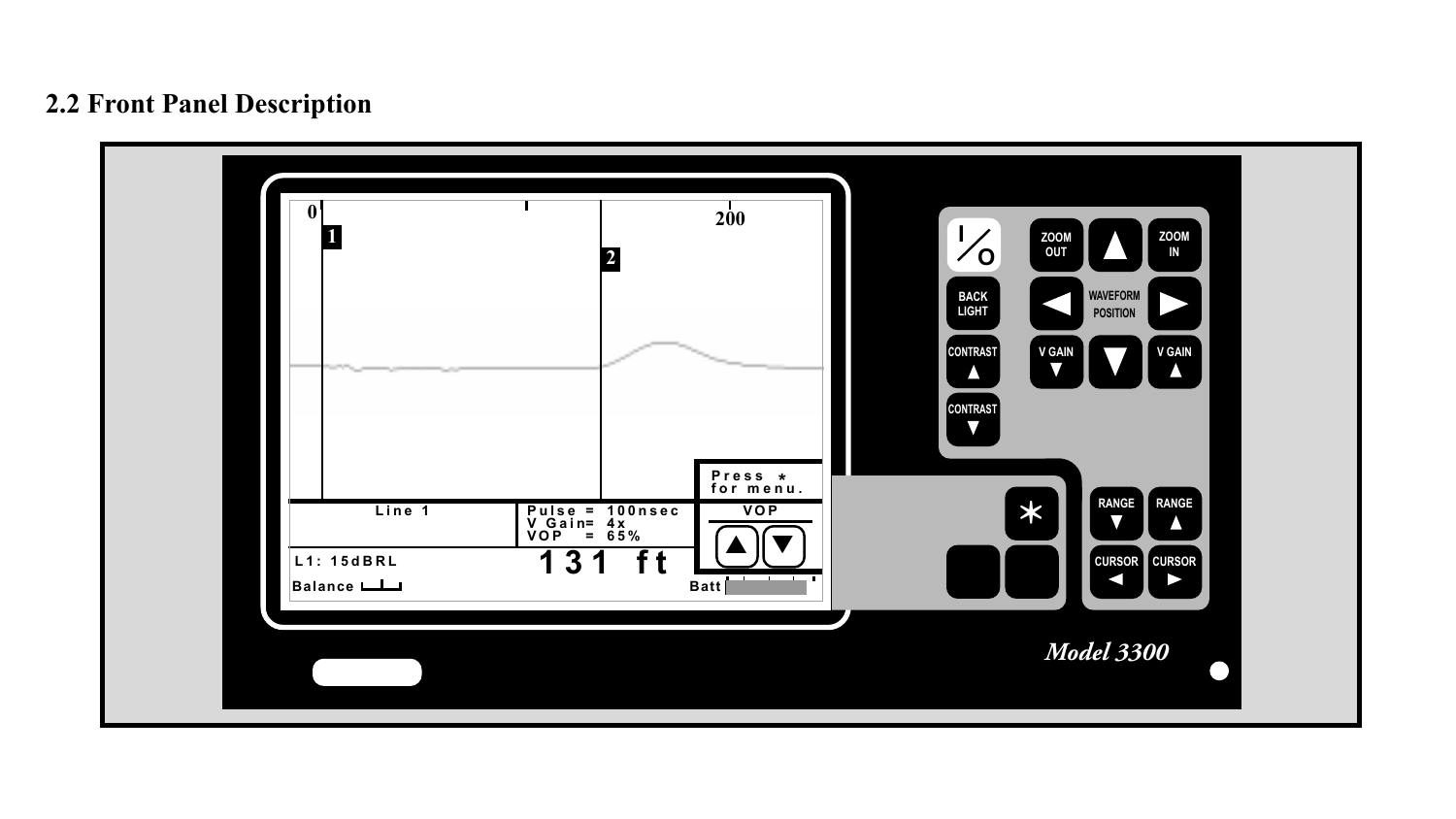Keypad

**I/O** Use the I/O key to turn the instrument on and off.

**Backlight** Use the backlight key to turn the electroluminescent backlight on or off.

**Contrast** Use the two arrow keys to change the contrast of the LCD.

**Zoom In, Zoom Out** Use the two zoom keys to "zoom" in or out on an area of interest on the waveform display.

**Waveform Position** Use the four arrow keys to move the position of the waveform(s) left, right, up and down.

**V Gain** Use the two arrow keys to decrease and increase the vertical waveform amplitude or gain.

**Range** Use the two range keys to increase and decrease

the cable distance displayed on screen. Pulse width and vertical gain are automatically adjusted for each range.

**Cursor** Use the two arrow keys to move the cursor left and right.

**\*** A menu will pop-up when the asterisk key is pressed. The unlabeled icon keys control a selection cursor for choosing the desired instrument control. Once the control is selected, pressing the asterisk key will close the pop-up menu and activate the control.

When a control is activated, the icon keys will control the function and on-screen icons will graphically represent how the keys affect the control. The icons will change depending on the type of action in the particular control.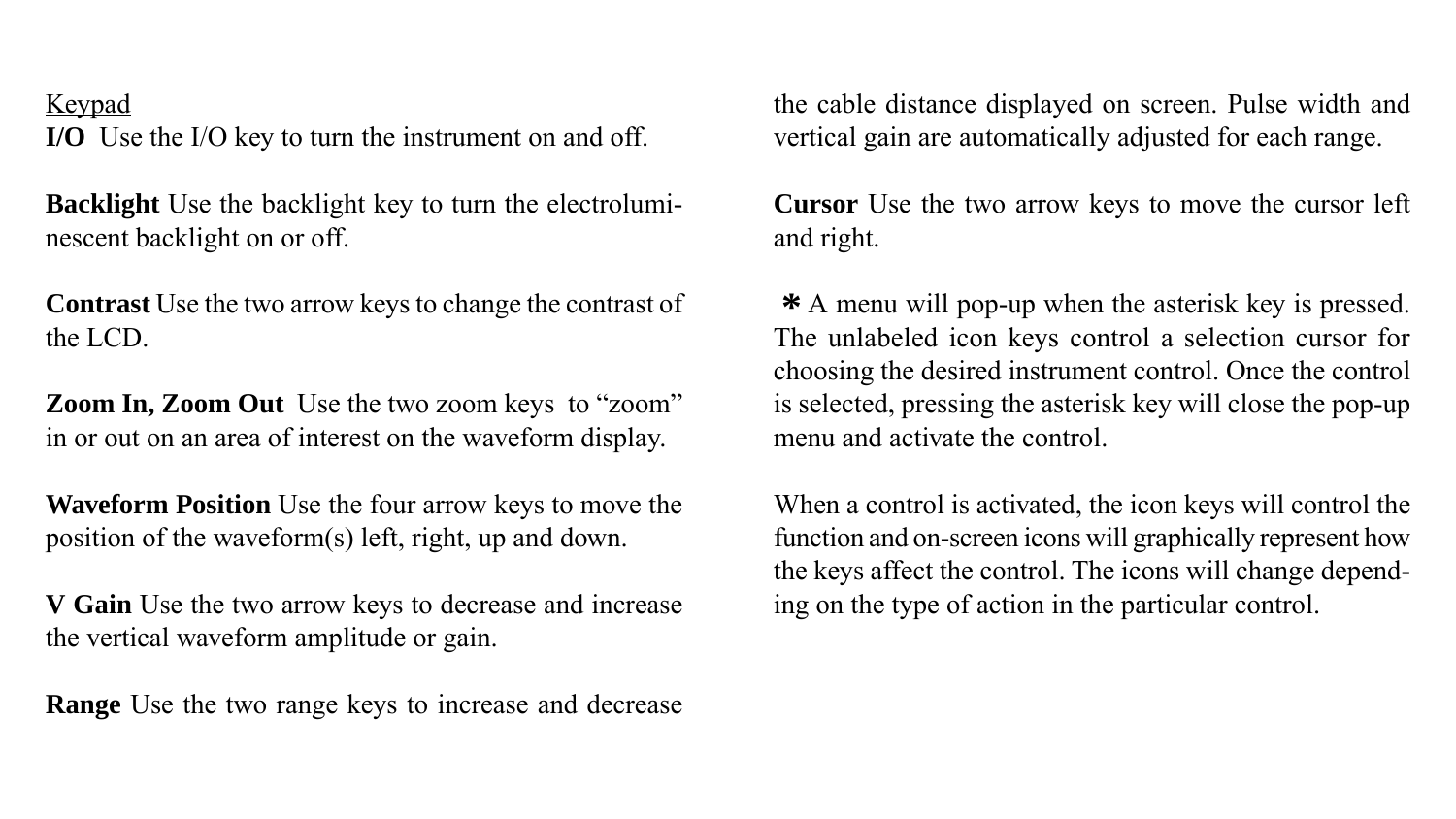Back panel description

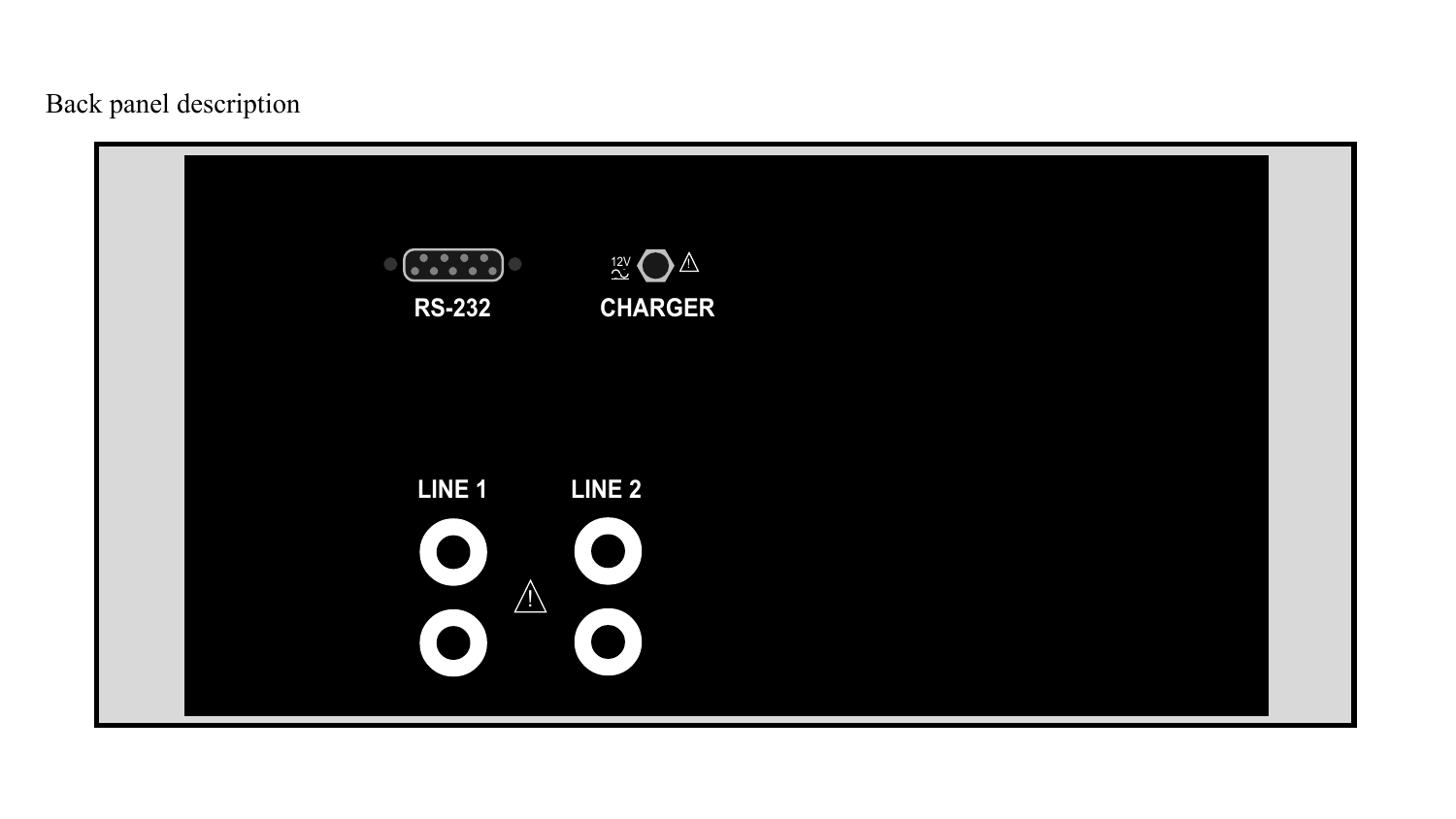The Model 3300 has three connectors on the back panel.

RS-232 Serial I/O Port enables the operator to transfer waveforms to a printer.

The Model 3300's battery pack is charged by plugging the external battery charger into the charging socket and AC power. The Model 3300 may be operated while the batteries are charging as long as the charge level is above the minimum level.

Twisted pair cables are connected to the Model 3300 by way of the telco test leads. Test leads connect to the Line 1 and Line 2 banana jack connectors.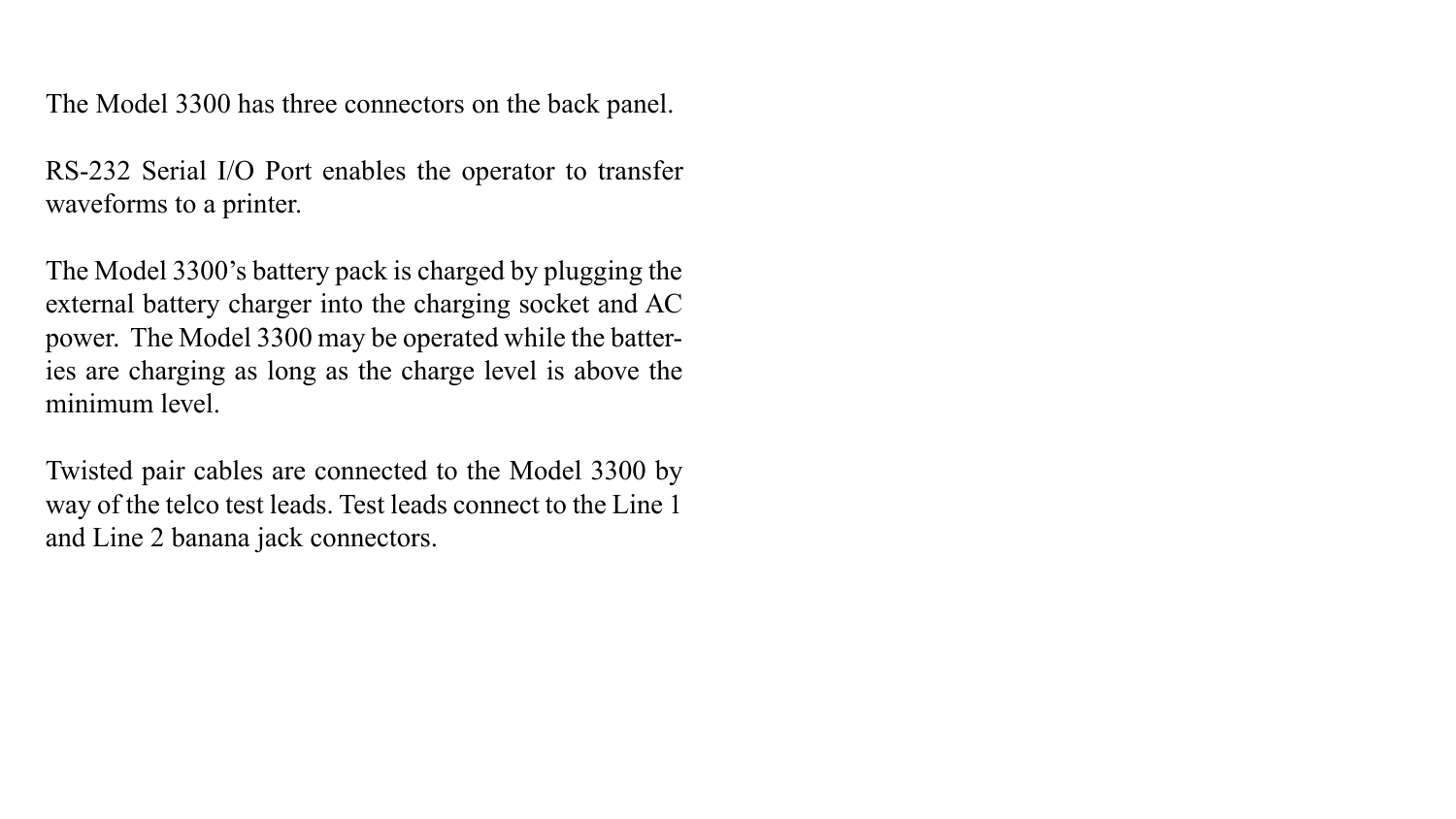## **Display**

The display is a 320 x 240 dot-matrix, high contrast, SUPERTWIST Liquid Crystal Display (LCD) with electroluminescent back lighting. The top two thirds of the display contains the waveform and cursors. Instrument settings and measurements are located on the bottom of the display.

Information areas on the Liquid Crystal Display (LCD) are:

A. MESSAGE CENTER. The message center displays various information about the status of the instrument and waveform display modes. Additional messages are displayed when utilizing the standard and optional waveform storage functions.

B. PULSE WIDTH. Model 3300 has selectable pulse widths for testing various lengths of cable.

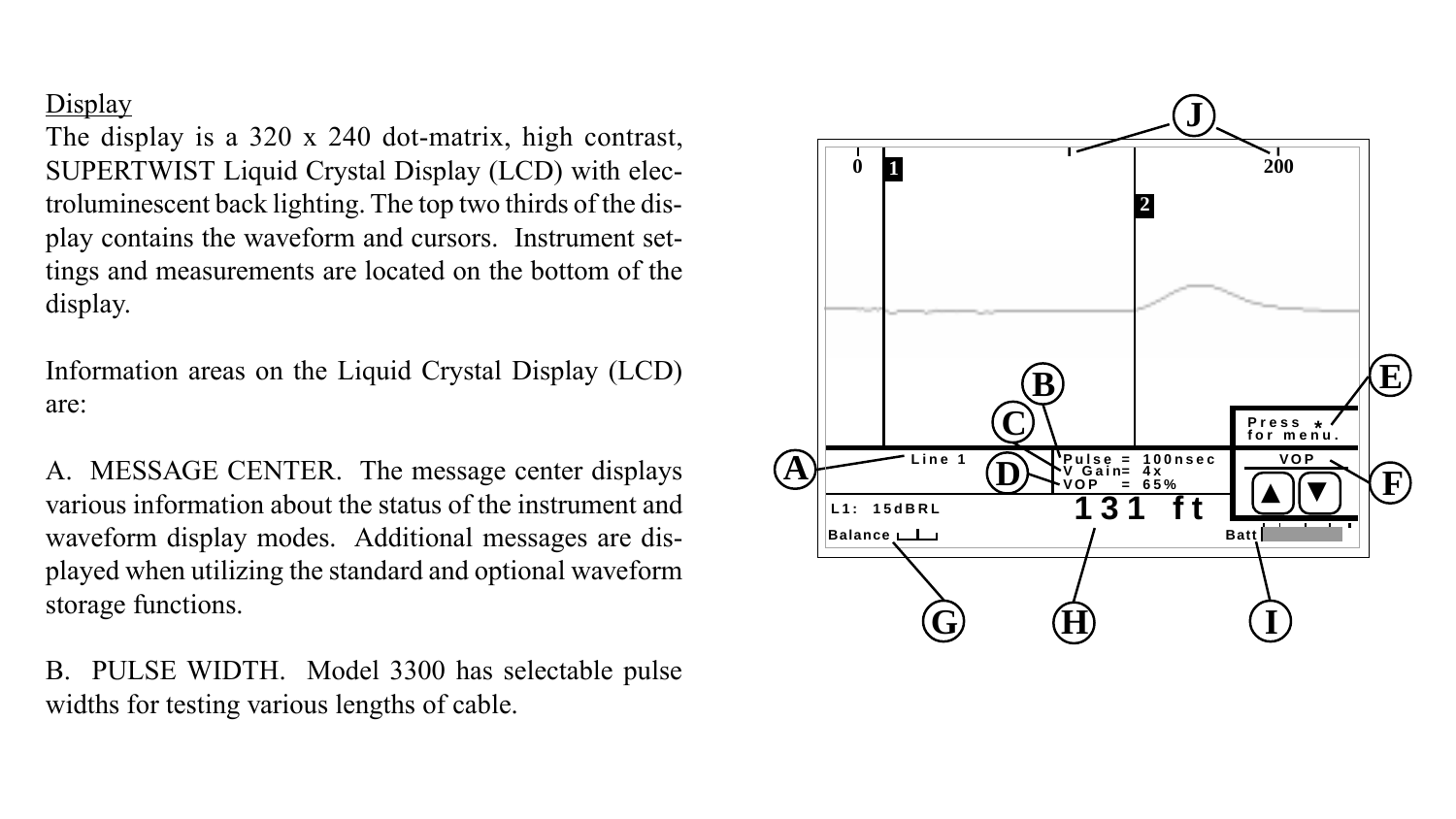C. VERTICAL GAIN. Displays the level of vertical amplitude or gain applied to the waveform.

D. VOP or V/2. The programmed velocity of propagation is displayed as a percentage of the speed of light from 30% to 99%.

E. MENU. Pop-up menu for selecting instrument controls.

F. SELECTED MENU ITEM. Displays the currently active menu selection, which is controlled by the icon keys. The on-screen icons graphically represent how the keys effect the control.

G. BALANCE displays the current position of the CABLE BALANCE control on a "slider" type indicator.

H. DISTANCE BETWEEN CURSORS. Model 3300 automatically calculates and displays the distance between the 1st and 2nd cursors or between a cursor and the zero distance reference, depending on the setup configuration. (See Setup Options Menu in Section 2.3) Each time the cursor placement is changed or the VOP is adjusted, the DISTANCE BETWEEN CURSORS reading will automatically update.

I. BATTERY LEVEL INDICATOR. A horizontal bar graph indicates the battery level. When the battery level reaches the one-quarter full scale mark, the low battery message is activated.

DISTANCE MARKERS. These tick marks are displayed along the top of the screen and can be in feet or meters format. These distance markers enable the operator to view the distance along the cable being tested.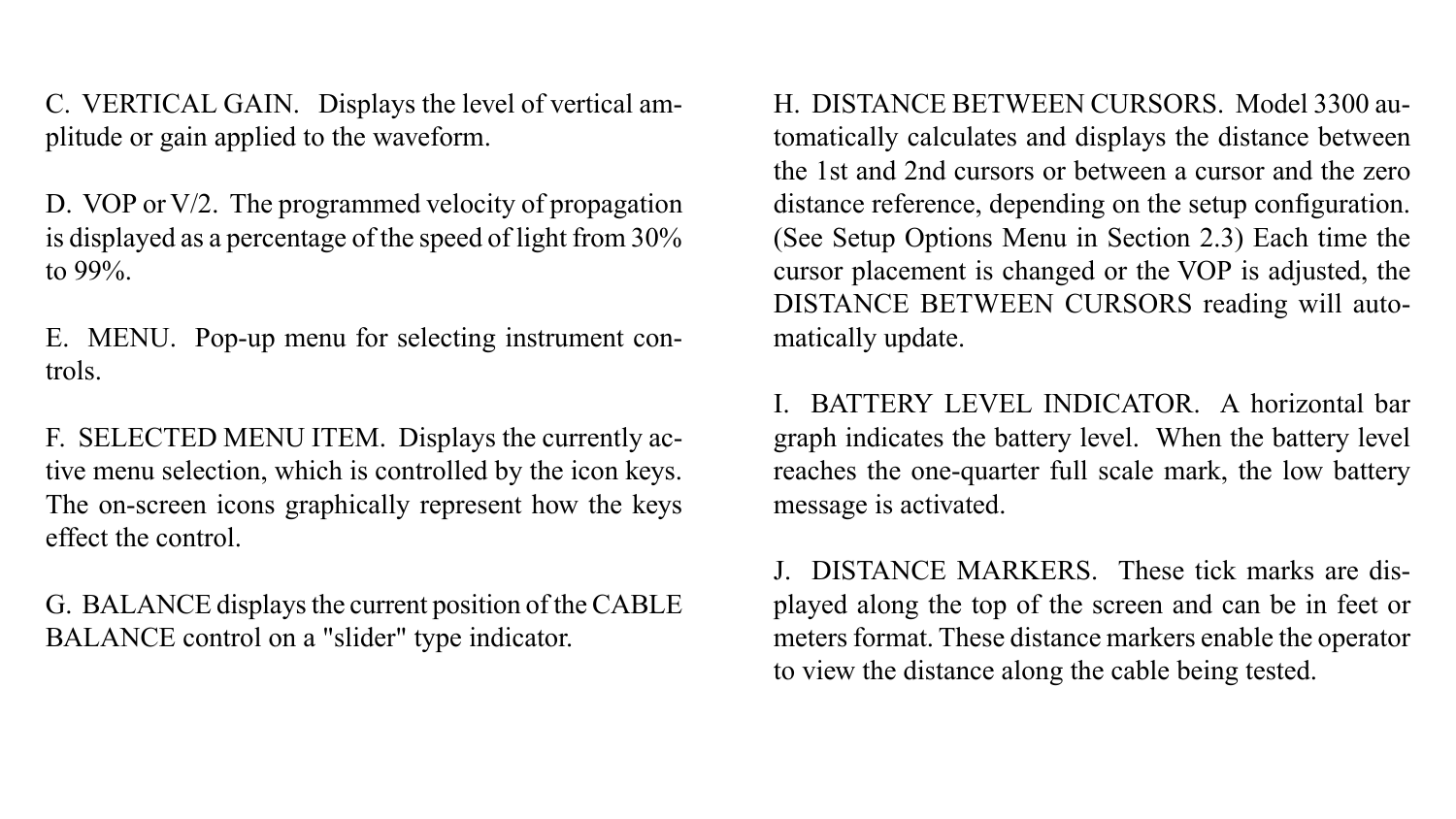#### Pop-up menu

**Pulse** Use the two icon keys to decrease and increase the pulse width.

**VOP** or **V/2** (depending on the velocity format setting chosen in the setup menu) Use the two icon keys to decrease and increase the velocity of propagation.

**Balance** Use the two icon keys to adjust the output balance circuit.

**Filter** Use the two icon key to cycle through the available software filters.

**Setup** Use the **\*** key to display the setup options menu.

**Store** Use the **\*** key to store a waveform to an available storage location.

**Recall** Use the **\*** key to recall a stored waveform from memory and display the list of the stored waveforms.

**Overlay** Use the two icon keys to adjust the trace separation in dual waveform display modes. This control is only available when two waveforms are displayed.

**Mode** Use the two icon keys to cycle through the available display modes for single, dual, or difference waveform display modes.

**Print** Use the \* key to print the on-screen waveform to a serial printer for documentation.

**Search** Use the **\*** key to preform an auto-search of the cable to find major faultsor the end of the cable.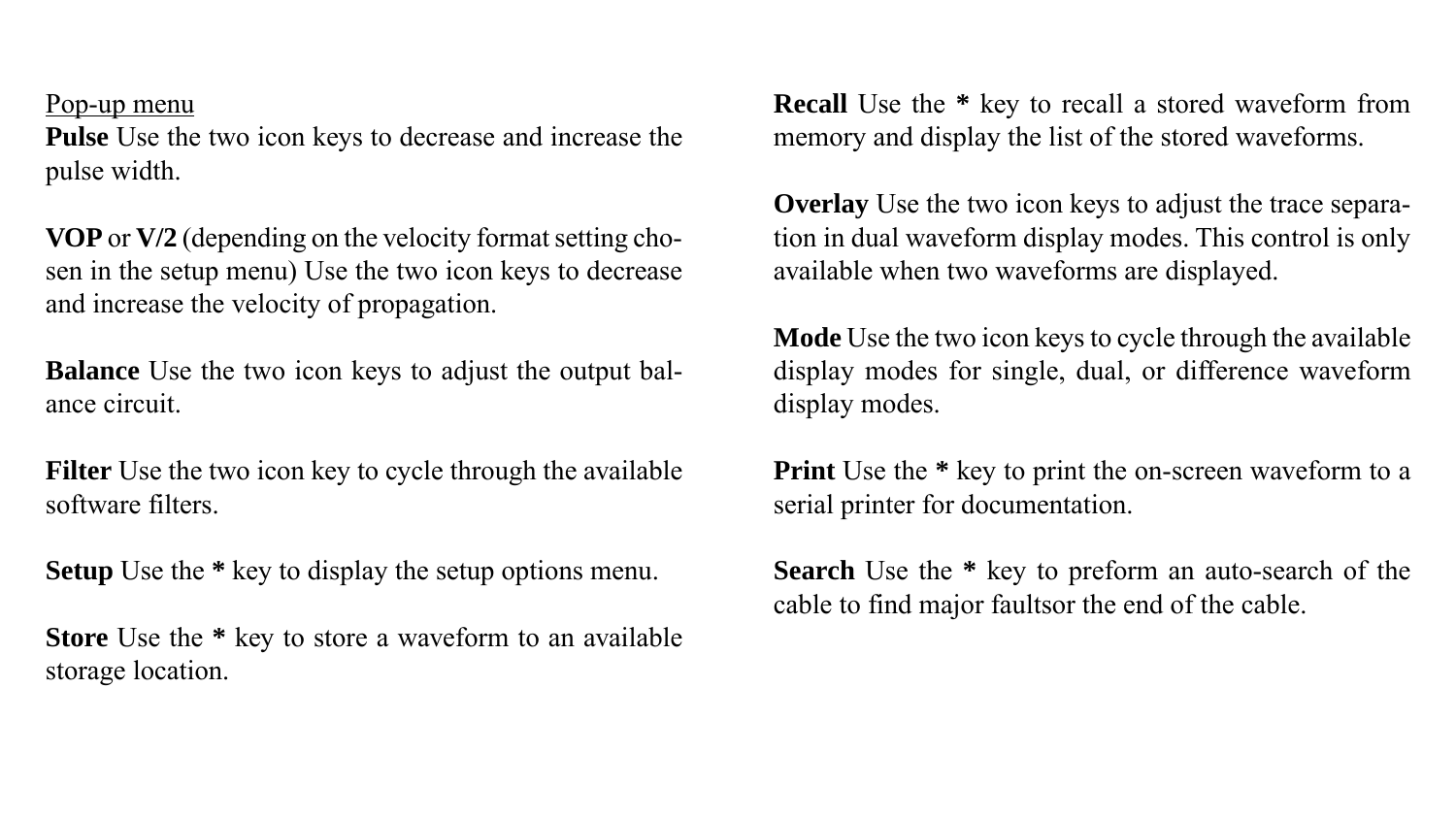**Cable** Use the two icon keys to scroll through a menu of cable types in order to obtain the correct VOP of the cable being tested.

|                 | Press $\star$ to select. |  |
|-----------------|--------------------------|--|
| Pulse           | O v e r I a y            |  |
| <b>VOP</b>      | Mode                     |  |
| Balance   Print |                          |  |
| Filter          | Search                   |  |
| Setup           | l Cable                  |  |
| <b>Store</b>    |                          |  |
| Recall          |                          |  |
|                 |                          |  |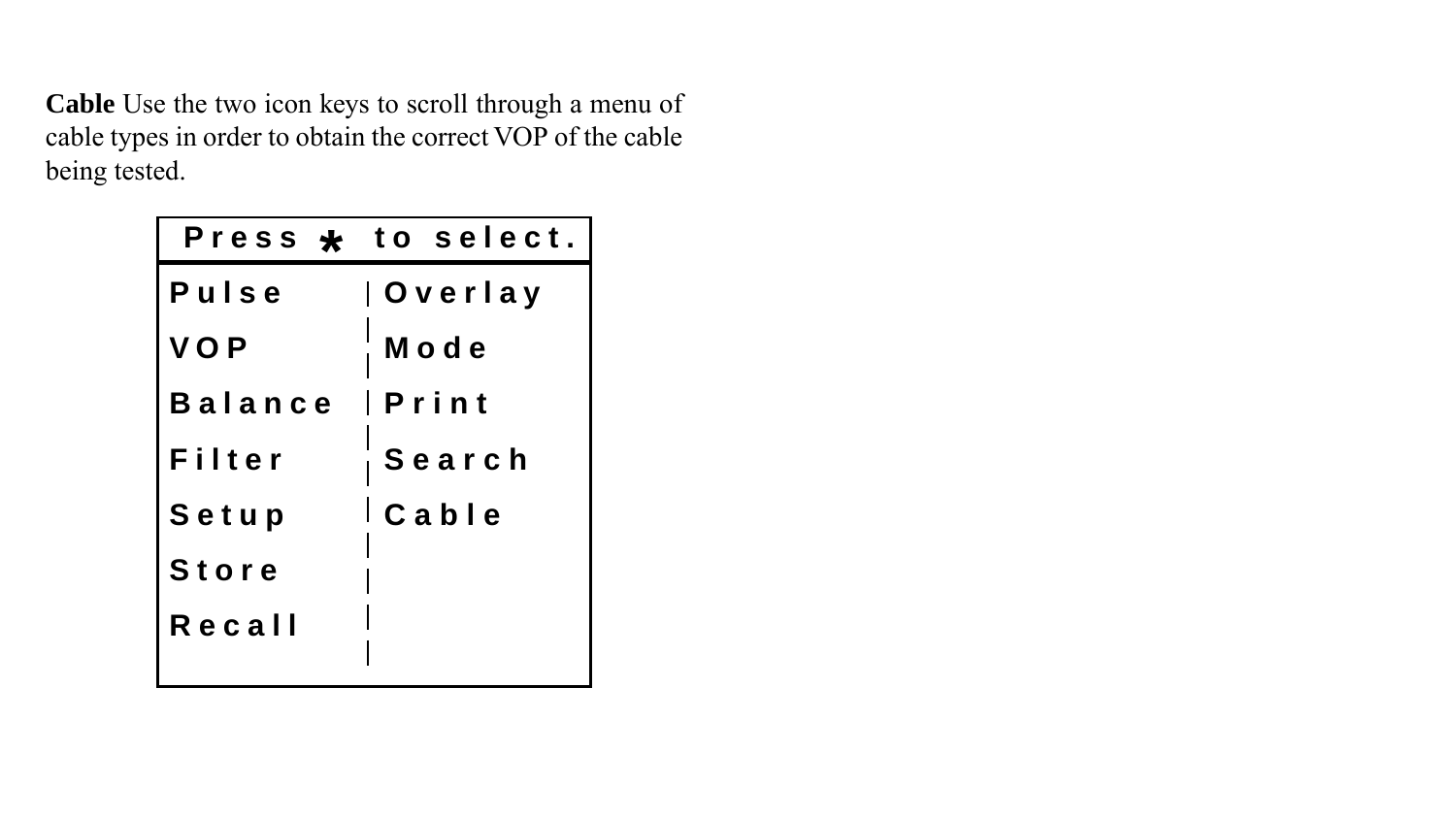## **2.3 Instrument Operation**

Proper operation and precise distance readings will be ensured if you remember the following procedures and choose the mode of operation to best suit your cable testing conditions:

- 1. Establish a quality cable connection.
- 2. Adjust the Balance Control to match the proper impedance of the cable.
- 3. Enter the correct VOP of the cable under test.
- 4. Start the test in the shortest pulse width.

## **2.3.1 Range Control**

RANGE operation will step through and display a preset distance of cable. A range consists of a specific pulse width, gain setting, and distance of cable. The transmitted pulse is on the left side of the screen and the cable span is shown

to the right. The exact length of cable on the screen for each range will be relative to the VOP being used. When using Range, you still have complete manual control and can change the pulse width, zoom-level and other key functions as needed.

With the distance format set in feet mode and a 65% VOP, the ranges are 20, 50, 100, 200, 500, 1,000, 2,000, and 5,000 feet.

With the distance format set in meters mode and a 65% VOP, the ranges are 10, 20, 50, 100, 200, 500, 1,000, and 2,000 meters.

Characteristics of RANGE operation:

1. To switch to the next range, press the RANGE up or down arrows. The distance graduations will change as the range is changed.

2. The cursor can be moved while in the RANGE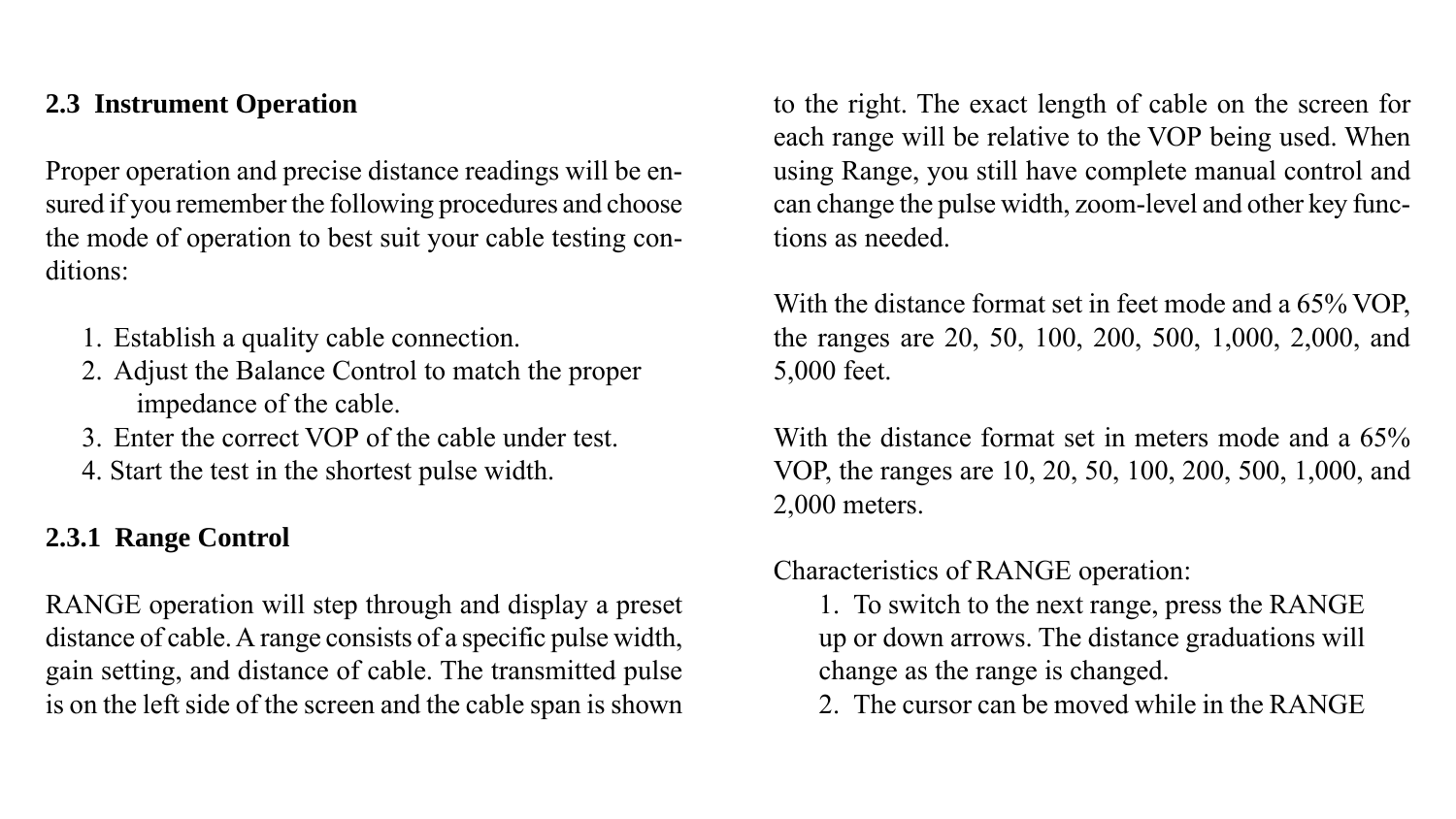mode. As the ranges are changed, the cursor will remain at the same position as the previous range. 3. If the instrument is setup in the dual cursor mode, cursor 1 can also be adjusted; however, it will be placed back at the "0" distance marker whenever a new range is selected.

## **2.3.2 Distance Between Cursors**

Distance readout format may be selected in the setup menu as either single distance cursor or dual distance cursor.

## Single Cursor Operation

Single cursor operation uses a single distance cursor to display the distance to fault. All measurements are referenced from the zero distance marker and the front panel cursor keys control cursor movement. Remember that the distance measurement is from the transmitted pulse, to the cursor. Accuracy of the distance reading is dependent on the placement of the cursor and an accurate VOP.

## Dual Cursor Operation

When a test is initiated, the independent cursors are used to measure the distance to a fault or to the end of the cable. The cursors are interchangeable; but, to reduce confusion, use the 1st cursor to mark the point you are measuring from and the 2nd cursor to mark the point you are measuring to. The cursors will retain their accuracy and resolution regardless of distance or horizontal zoom settings.

Model 3300's unique dual independent cursors allows you to place cursors at, and measure to (or between) ANY TWO POINTS on the waveform. The distance displayed will automatically adjust with the movement of the cursors. The front panel cursor keys control Cursor 2 and a menu selection controls Cursor 1.

## DISTANCE BETWEEN CURSORS is automatically cal-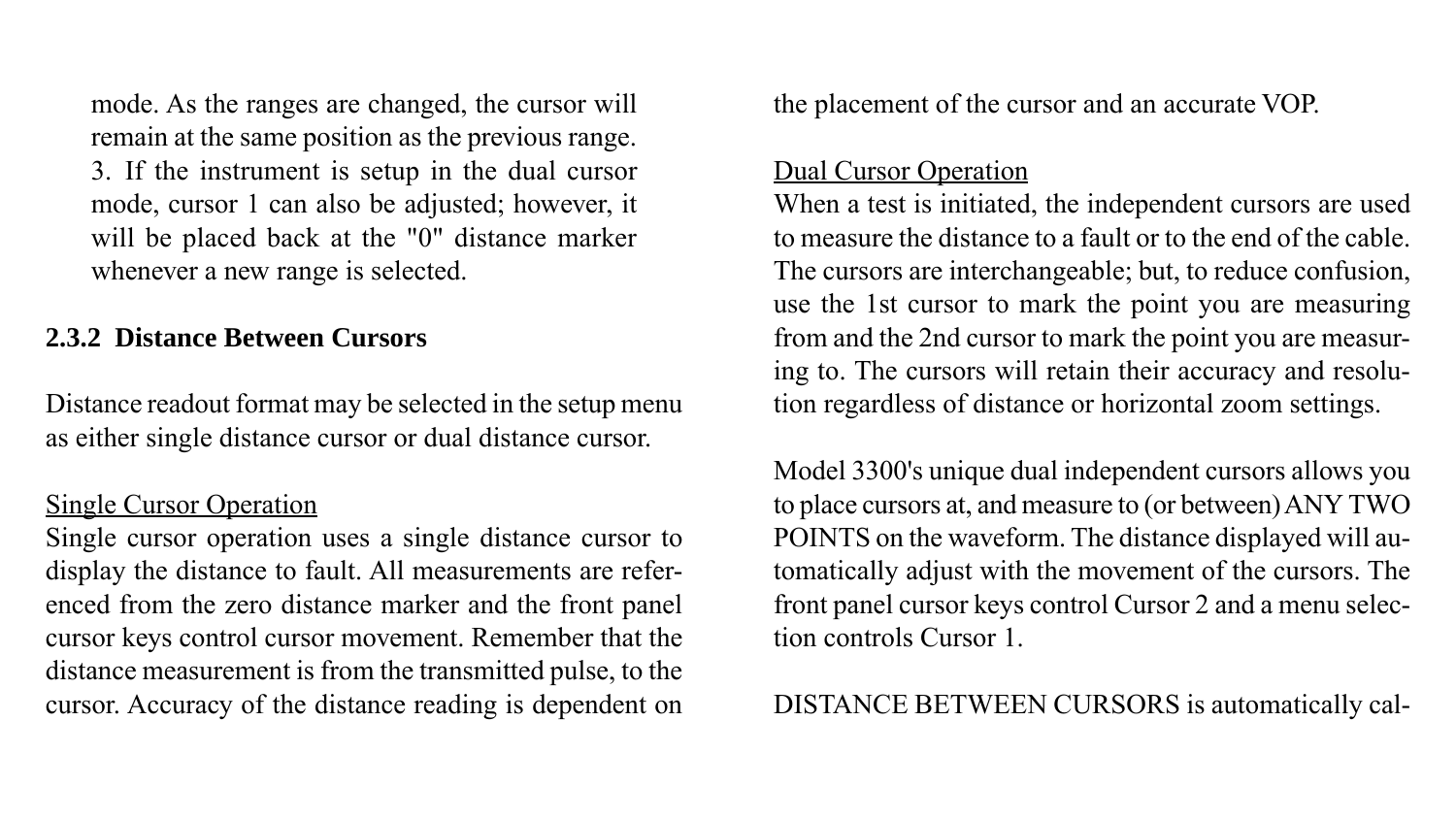culated and displayed. Distance is determined from the cursor placement on the waveform. Therefore, the accuracy of the cursor placement is crucial for accurate readings. For greatest accuracy, place Cursor 1 at the "0" distance marker and Cursor 2 at the leading edge of the reflected pulse.

To set the cursors manually, zoom in on the first cursor using HORIZONTAL ZOOM. Set the first cursor by using the 1st cursor left and right arrows to the "0" distance marker on the waveform. To set the second cursor, zoom in on the point of interest and use the 2nd cursor left and right arrows to move the second cursor to the leading edge of the reflection. For the most accurate distance reading, always zoom in on the reflected pulse and adjust cursor placement manually.

The distance between the cursors is displayed on the LCD. Remember that the distance measurement is not from the transmitted pulse, but from the first cursor to the second cursor. Accuracy of the distance reading is dependent on the placement of the cursors and an accurate VOP.

## **2.3.3 Display Modes**

There are a number of different display modes to choose from. Using the pop-up menu, scroll to "Mode" and use the icon keys to cycle to the desired display mode.

| Display Mode         | Explanation                              |
|----------------------|------------------------------------------|
| Line 1               | Live waveform from Line 1 input          |
| Line 2               | Live waveform from Line 2 input          |
| Line $1 \&$ Line $2$ | Two live waveforms simultaneously        |
| Line 1 - Line 2      | Difference between Line 1 and 2          |
| Crosstalk            | Crosstalk mode (Line 1 transmits,        |
|                      | Line 2 receives)                         |
| IFD                  | <b>Intermittent Fault Detection mode</b> |
| Live & Stored        | Live and stored (recall) waveform        |
|                      |                                          |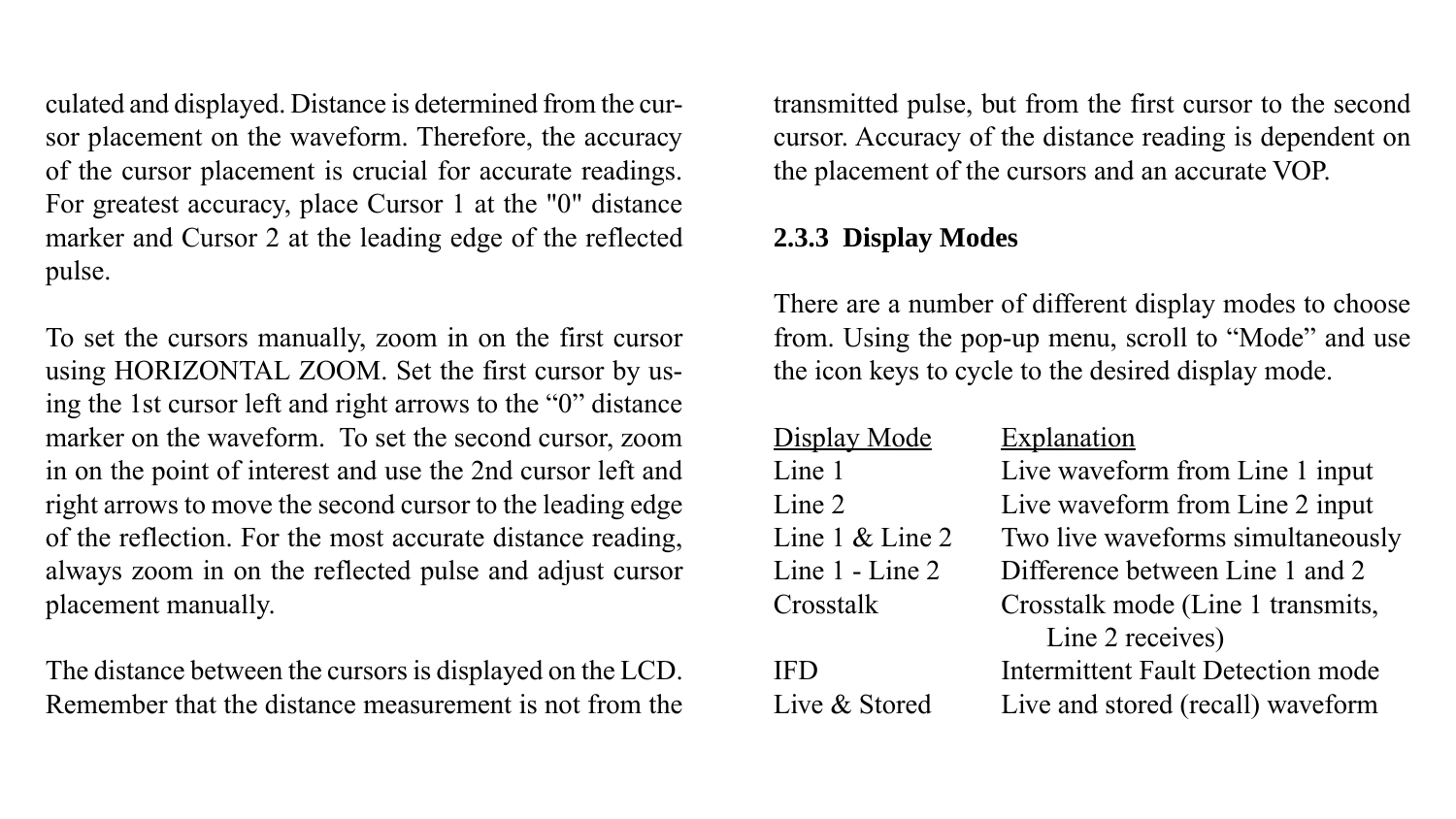Live - Stored Difference between live and stored Stored Stored (recall) waveform

## Display Mode Loops

|                                               | Line 1 & Stored                 |
|-----------------------------------------------|---------------------------------|
| Line $1 \&$ Line $2 \quad$ Line $2 \&$ Stored | Line 1 - Stored                 |
| Line 2 - Stored                               | Stored                          |
| Stored                                        | Line 1                          |
| Line 2                                        |                                 |
|                                               | $Line 2 \longrightarrow Recall$ |

## **2.3.4 Intermittent Fault Detection (IFD) Mode**

IFD detects and displays intermittent faults, whether they are opens or shorts. Some TDRs have a similar feature; however, if the waveform is repositioned, the intermittent fault function is interrupted and the process must be started over. The Model 3300's IFD retains the waveform trace. The waveform can be adjusted, repositioned, zoomed in

and out, and the cursors moved, without affecting the IFD function. The Model 3300 will monitor the cable, waiting for an intermittent fault to occur.

Upon entering the intermittent fault mode:

The LCD's waveform area displays and saves the maximum and minimum reflections of the waveform trace. The auto-off 10 minute timer is disabled so the instrument does not turn off in the middle of the test.

The IFD waveform area stores waveform changes. If an open or short occurs, the instrument will keep the fault trace displayed against the live waveform. This function allows the user to find intermittent problems.

The operator can adjust the waveform with the horizontal position controls, increase or decrease the vertical gain, zoom in or out, and move the cursors. When zooming dur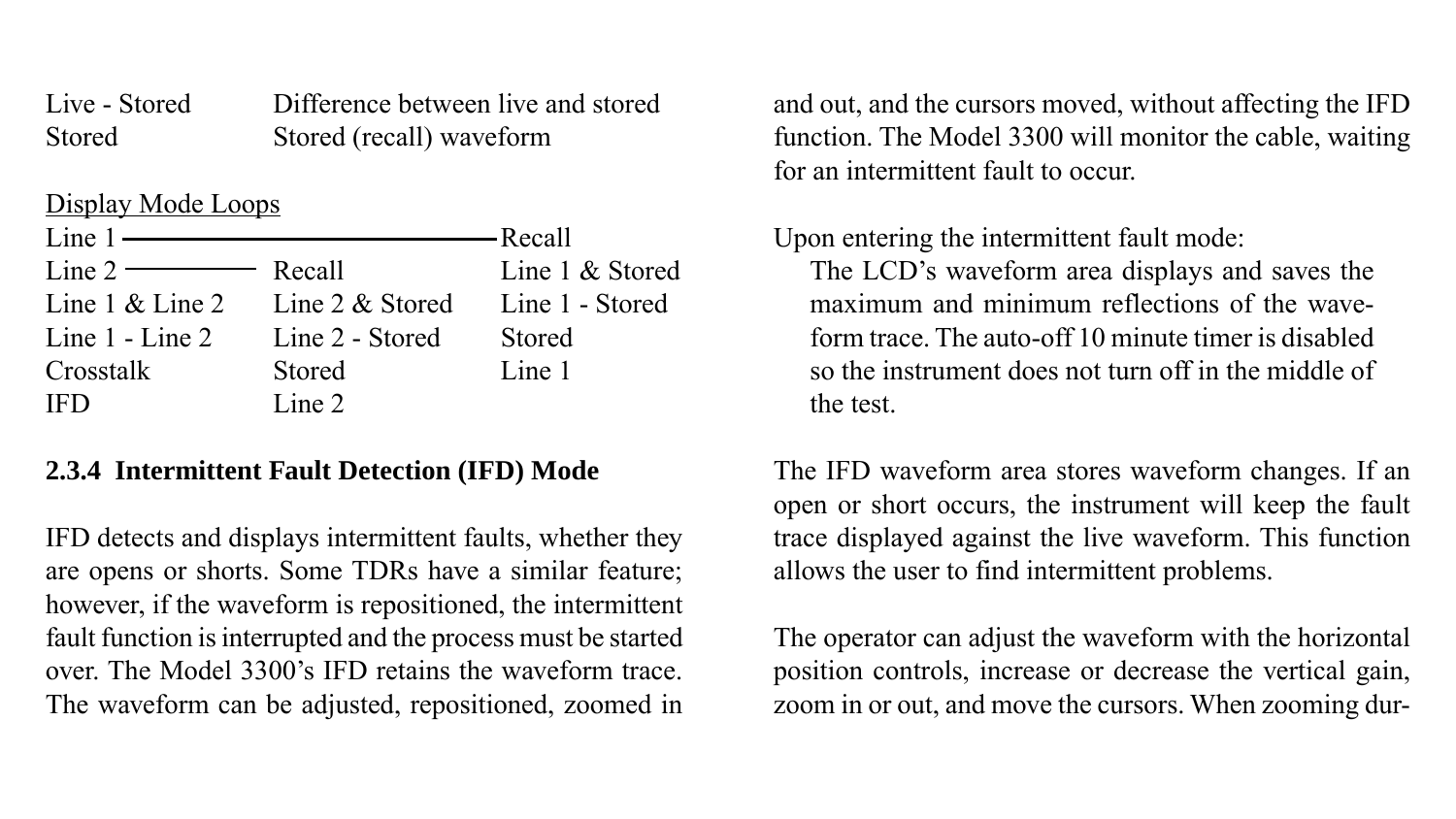ing the IFD mode, the instrument may need to pause slightly to fill in additional waveform data.

During the IFD mode, do not change the pulse width. If the pulse width is changed, the IFD routine will reset and start collecting data at the new pulse width.

The intermittent fault waveforms are stored in memory. This is an important difference between the Model 3300 and other TDRs. While the waveform is in memory, there are three important things to note;

1. The waveform can be adjusted as if it were a live waveform.

2. Make sure the Model 3300 battery is fully charged. In the IFD mode, if the instrument battery level goes below a minimum safe level, the instrument will turn itself off to prevent possible battery damage.

3. Waveforms can be stored and taken back to the

office for downloading to a serial printer for archiving.

## Storing an IFD Waveform

To store an IFD waveform, select Store from the pop-up menu while in the IFD mode. The instrument will save the intermittent waveforms in a dedicated IFD memory location. If a waveform has been stored in the IFD memory, the next time you enter the IFD mode, a prompt will appear to confirm you wish to overwrite the old waveform.

## **2.3.5 Zoom Control**

The Horizontal Zoom control expands and contracts the waveform around center screen. This control can be used to closely examine a feature found using preset RANGE operation or can be adjusted manually for complete control of the waveform display distance.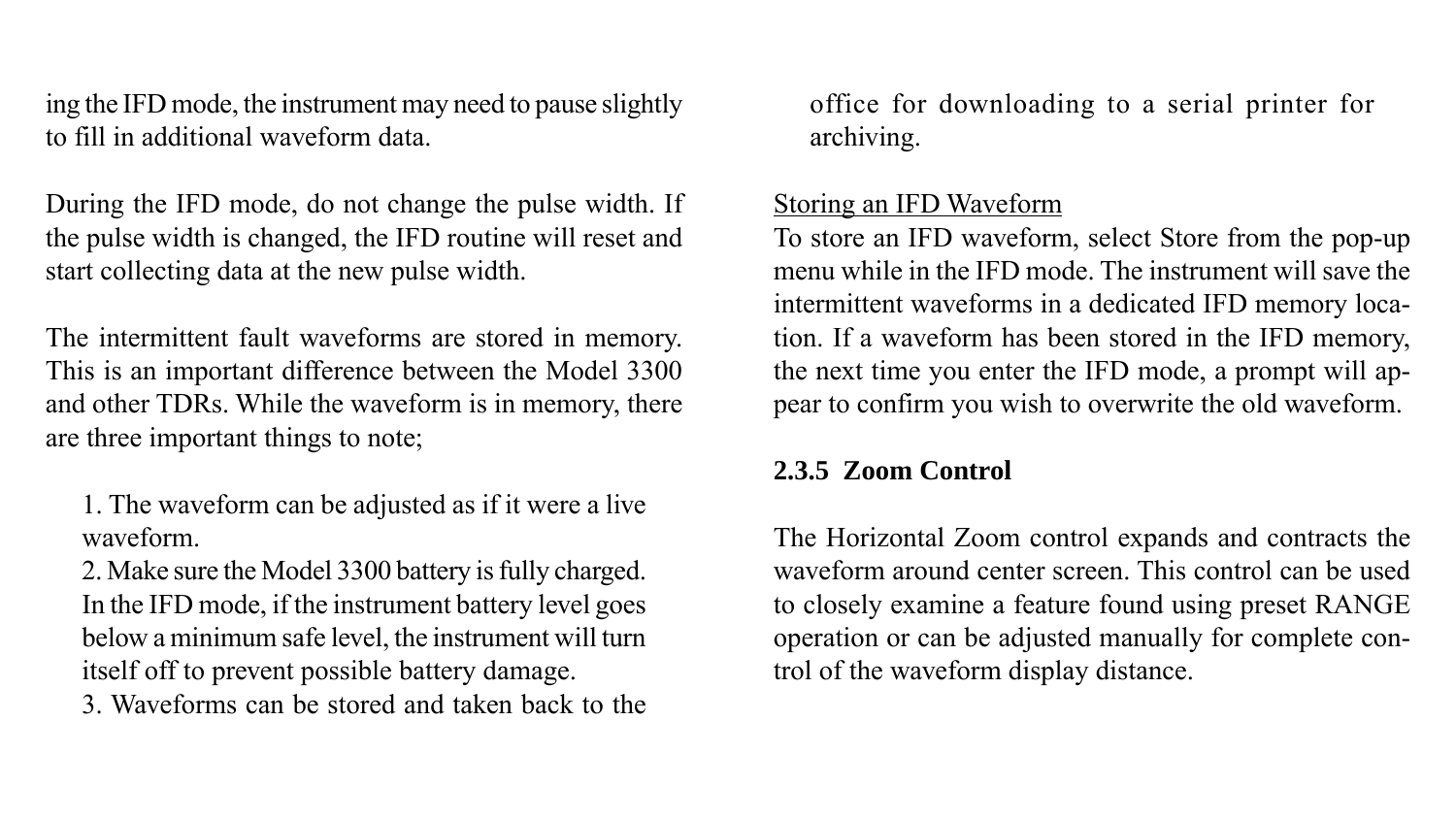## **2.3.6 Balance Control**

The Balance Control matches the instrument to the impedance of the cable under test and cancels the output pulse out of the waveform display. Connect the instrument to the cable, adjust the balance control so the pulse out area is as flat as possible.

If a fault is contained in the pulse area, the balance control will not be able to balance the reflection out of the waveform so the fault will be visible.

#### **2.3.7 Vertical Gain**

The Vertical Gain increases or decreases the vertical amplitude or gain of the waveform display. Increasing the vertical gain of the waveform display allows the user to see smaller reflections or minor faults on the cable signature.

## **2.3.8 Setup Options Menu**

Before using the Model 3300, there are several setup options you can choose from. The options chosen will remain selected, even when the instrument is turned off.

#### Options available

Distance format: FEET or METERS *Distance graduation markers are the same format as the distance reading display.* Velocity format: VOP % or V/2 Backlight ON or OFF at start-up ON or OFF Single or dual cursor option: SINGLE / DUAL Cancel test lead length in distance reading YES or NO Horizontal Reference ON or OFF

The distance format option allows the operator to select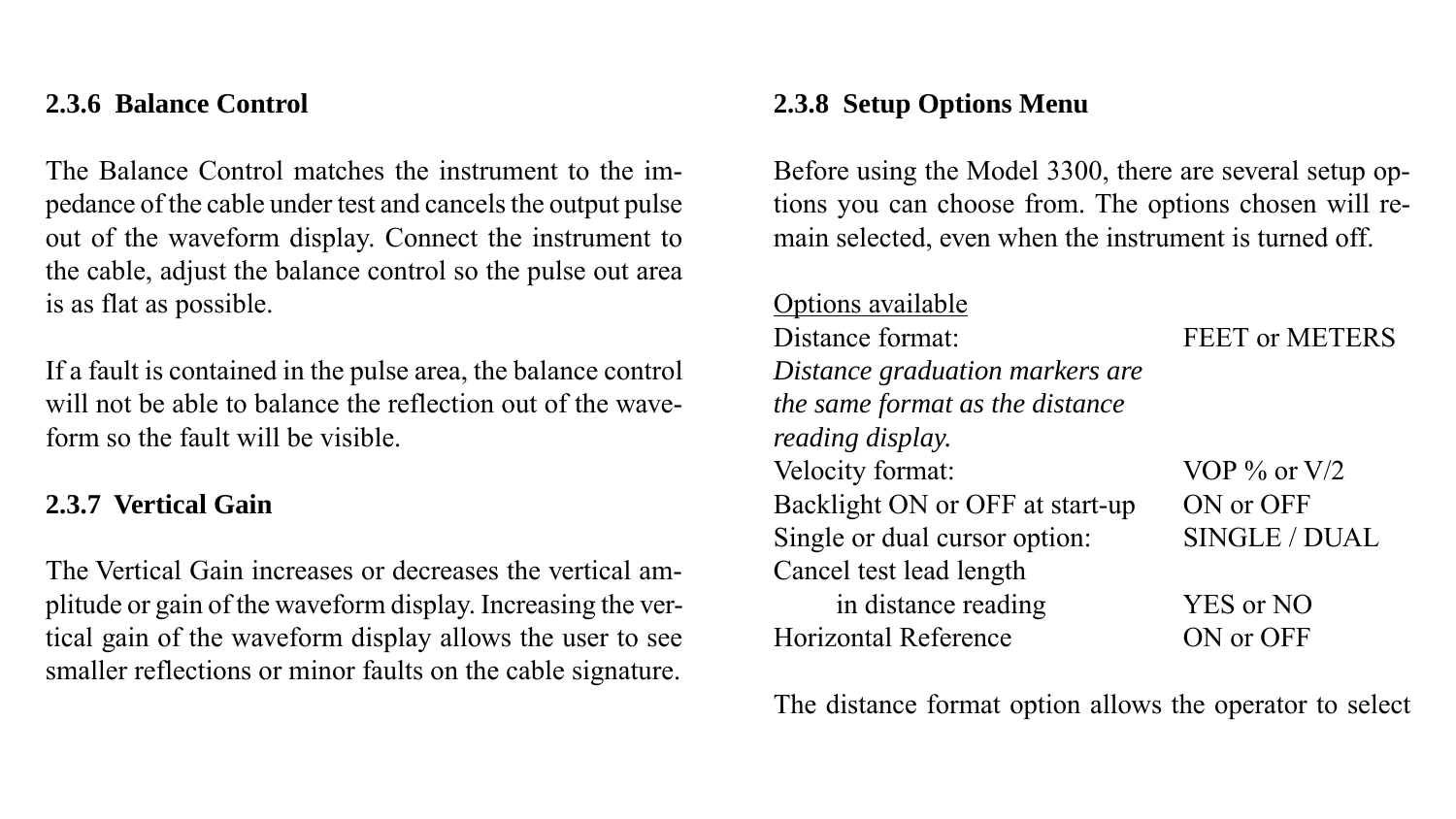the distance between cursor and waveform distance markers to either feet or meters.

The backlight at start-up option is used to select whether the LCD backlight is on or off at start-up.

The velocity format option selects whether the velocity of propagation control is displayed as a percentage of the speed of light (VOP) or as meters or feet per microsecond velocity divided by 2 (V/2).

The cancel test lead length option allows the user to automatically subtract the length associated with the test leads from the distance between cursor readout. The instrument will place the first cursor and the zero reference at the end of the test leads.

Note: Always use the test leads provided. Using test leads of a different length will result in erroneous

distance measurements.

The serial printer option is used to select the type of serial printer for RS-232 printing. The options available are Seiko DPU 411 thermal printer and the Citizen PN60 plain paper printer.

## **2.3.9 Waveform Storage and Recall**

Model 3300's SUPER-STORE waveform storage capability allows the operator to store a waveform for later comparison and analysis. SUPER-STORE stores the entire cable under test, not just the section of cable displayed on screen at the time of storage. This feature is helpful if: the incorrect section of cable was on screen at the time of storage; in comparing two separate waveforms (cables); or for comparing the same waveform (cable) before and after repairing the cable.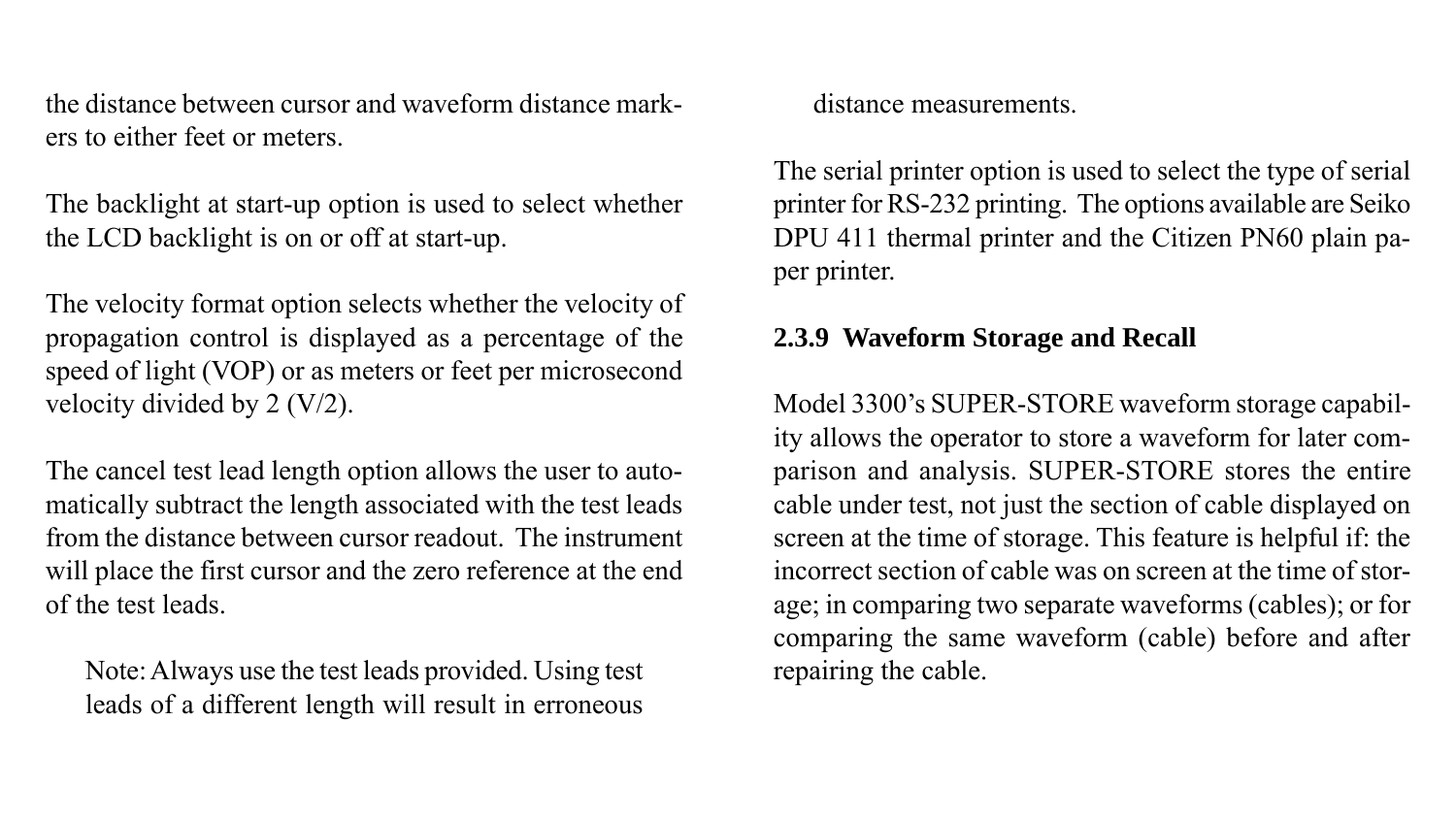The Model 3300 comes standard with 16 SUPER-STORE waveform memory locations. The waveform(s) will remain in storage, even after the instrument is switched off.

*Caution:* Replacing the batteries, or running down the batteries to a totally discharged state will cause the waveform storage data to be lost.

To store a waveform, scroll through the menu items until STORE is highlighted. SUPER-STORE will prompt the operator to select a memory location or overwrite a used location.

Choose a previously stored waveform to be displayed by scrolling through the menu until RECALL is highlighted. A memory selection list will appear allowing the user to select the desired memory location.

If any waveforms are currently stored in memory, the operator may choose the stored waveform by scrolling to the desired number.When the desired location number is highlighted, press **\*** to select the stored waveform to be displayed with the live waveform. All instrument functions will operate normally.

## **2.3.10 Overlay Control**

The overlay control allows adjustment of the waveform trace separation of two simultaneously displayed waveforms, such as Line 1 and Stored. The primary purpose is to enhance the ability to see differences in waveforms when performing comparison tests by positioning the two waveform traces directly on top of each other.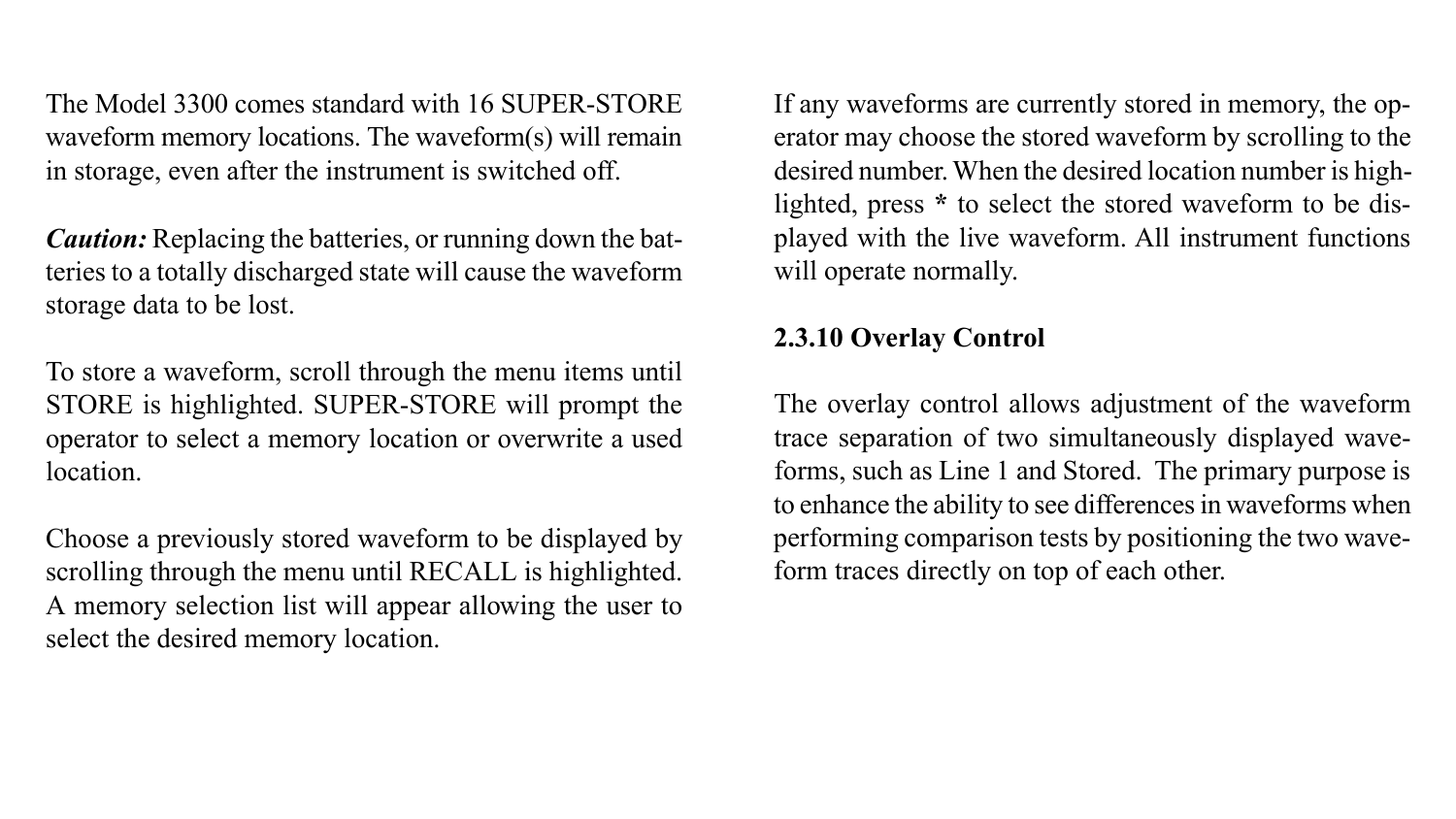## **2.3.11 Charging the Batteries**

The Model 3300 is powered by a rechargeable battery pack contained within the instrument. The Model 3300 is shipped from the factory with a full charge and will operate approximately 10 hours between charges.

When the battery supply has been depleted and the batteries need to be recharged, plug the external battery charger into the charger socket and into any common AC outlet. The front panel green LED will light to indicate the batteries are being charged. The LED indicator will stay illuminated while the charger is plugged in.

The Model 3300 has a built-in, current-limiting circuit which limits battery charge current. As the batteries approach maximum charge, the charging rate is decreased. Do not leave the batteries charging for long periods of time; their useful life will be shortened. The Model 3300 can be

charged with either an AC or DC power source with correct voltage and current specifications.

The Model 3300 will operate while charging as long as the battery level indicator is above a quarter charge. Allow at least 16 hours charging time for the batteries to cycle from a completely discharged state to a fully charged state.

Note: The Model 3300 may also be charged using an optional 12 volt cigarette lighter adapter.

## **2.3.12 RS-232 Interface**

Model 3300 includes an RS-232 Interface Connector for serial printing. The default serial print device is a Citizen PN60 using the Epson LQ860 emulation format.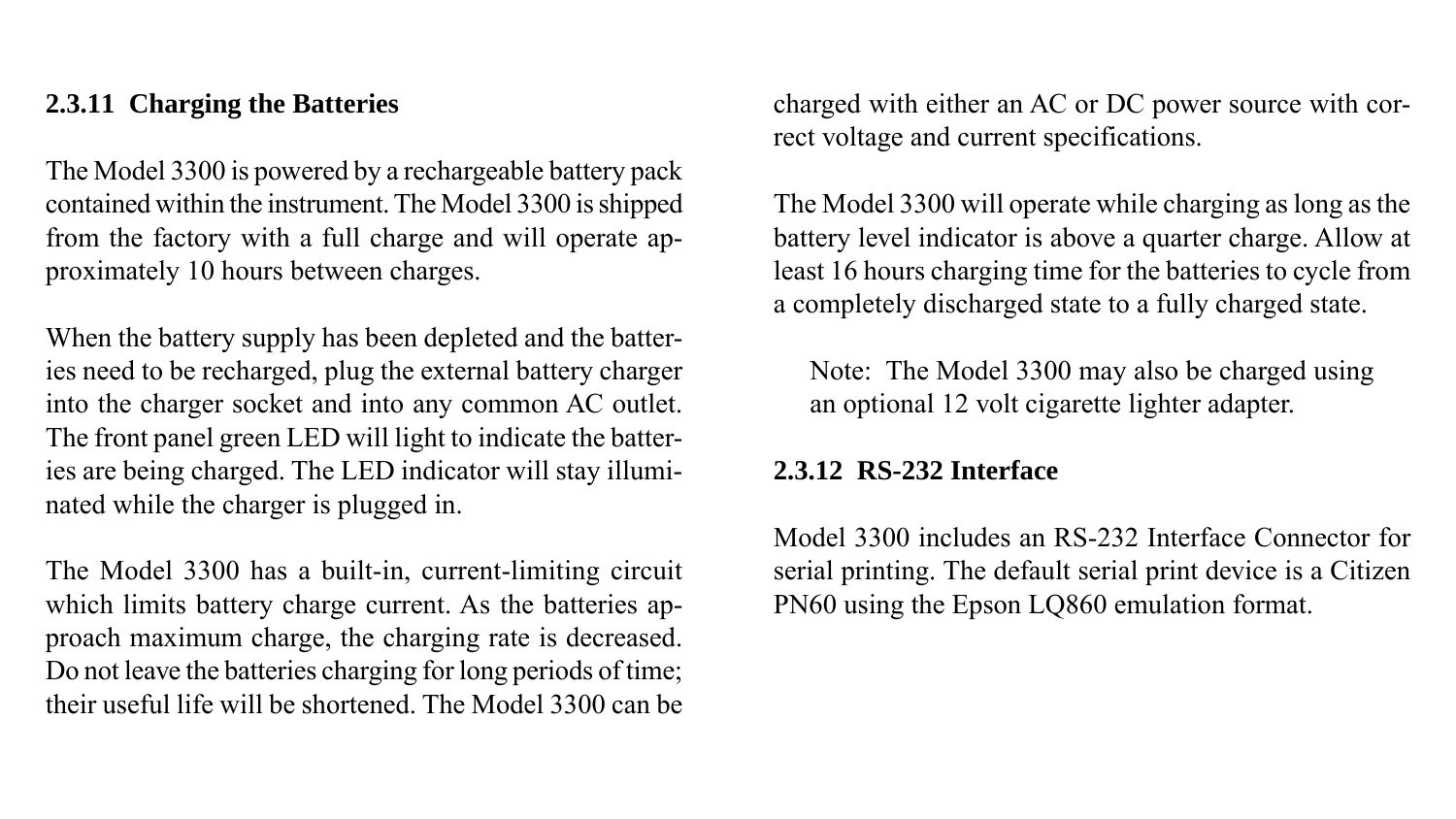## **SECTION 3: TDR FUNDAMENTALS**

## **3.1 First Time Start-up**

Before using your Model 3300, there are several setup options to choose from. Select the Setup menu control and select the desired default settings for the instrument. The options chosen will remain selected, even when the instrument is turned off. See Section 2.3 for setup options.

## **3.2 Cable Connection**

It is important to establish a quality connection to the cable under test. The TDR sends a high frequency signal that is not efficiently transmitted through poor connections or inadequate test leads.

Cables are connected to the Model 3300 by way of banana jack connectors. A banana jack connector provides the versatility to test in, and adapt to, various kinds of environments and industries.

## **3.3 Cable Check**

Do a quick check of the cable. Get as close to the suspected fault as possible. Use common sense when examining the area near the suspected fault. For example, if there is a new fence or sign post, that is probably where the problem is located.

One method for verifying that a cable is free from major damage (or at least has continuity), is to have someone alternately open and short one end of the cable while you test from the other end. If the waveform reflection changes between positive and negative, the cable is good, or not damaged severely enough for the Model 3300 to detect. If the reflection holds one position, the cable is damaged and the Model 3300 will show that a fault exists in the cable.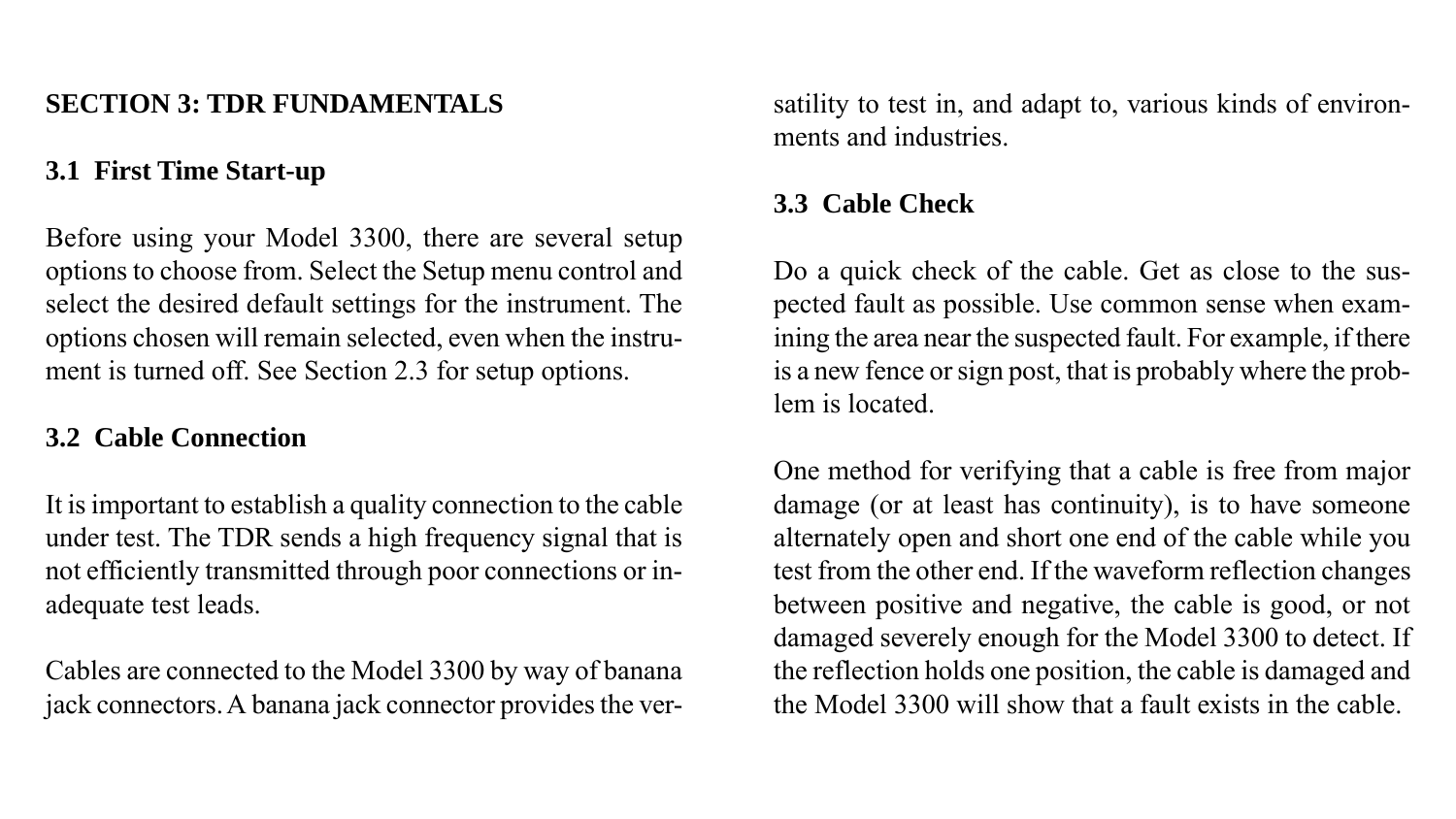When testing a section of cable where different types of cable are spliced together, use the independent cursors and the correct VOP for each section of cable to yield the most accurate readings.

## **3.4 Cable Impedance**

Any time two metallic conductors are placed close together, they form a transmission line which has a characteristic impedance. A TDR tests for a change in impedance which can be caused by cable damage, water ingress, change in cable type, improper installation, taps and "tees", and even manufacturing flaws.

The insulating material that keeps the conductors separated is called the cable dielectric. The impedance of the cable is determined by the conductor diameter, the spacing of the conductors from one another, and the type of dielectric or insulation used.

The Model 3300 uses an output pulse balance circuit that cancels the output pulse out of the waveform display and matches the instrument to the cable under test. Model 3300 still displays fault reflections which occur in this region.

## **3.5 Velocity of Propagation (VOP)**

## Determining the VOP

Knowing the correct velocity of propagation is one of the most important factors in successfully finding the distance to a fault. A quick reference VOP card is included with each instrument.

The VOP of a cable not listed on the VOP card can be obtained from the manufacturers' catalog specifications or by contacting the manufacturer. If you cannot obtain the VOP of a particular type of cable, the VOP can be determined by the following method: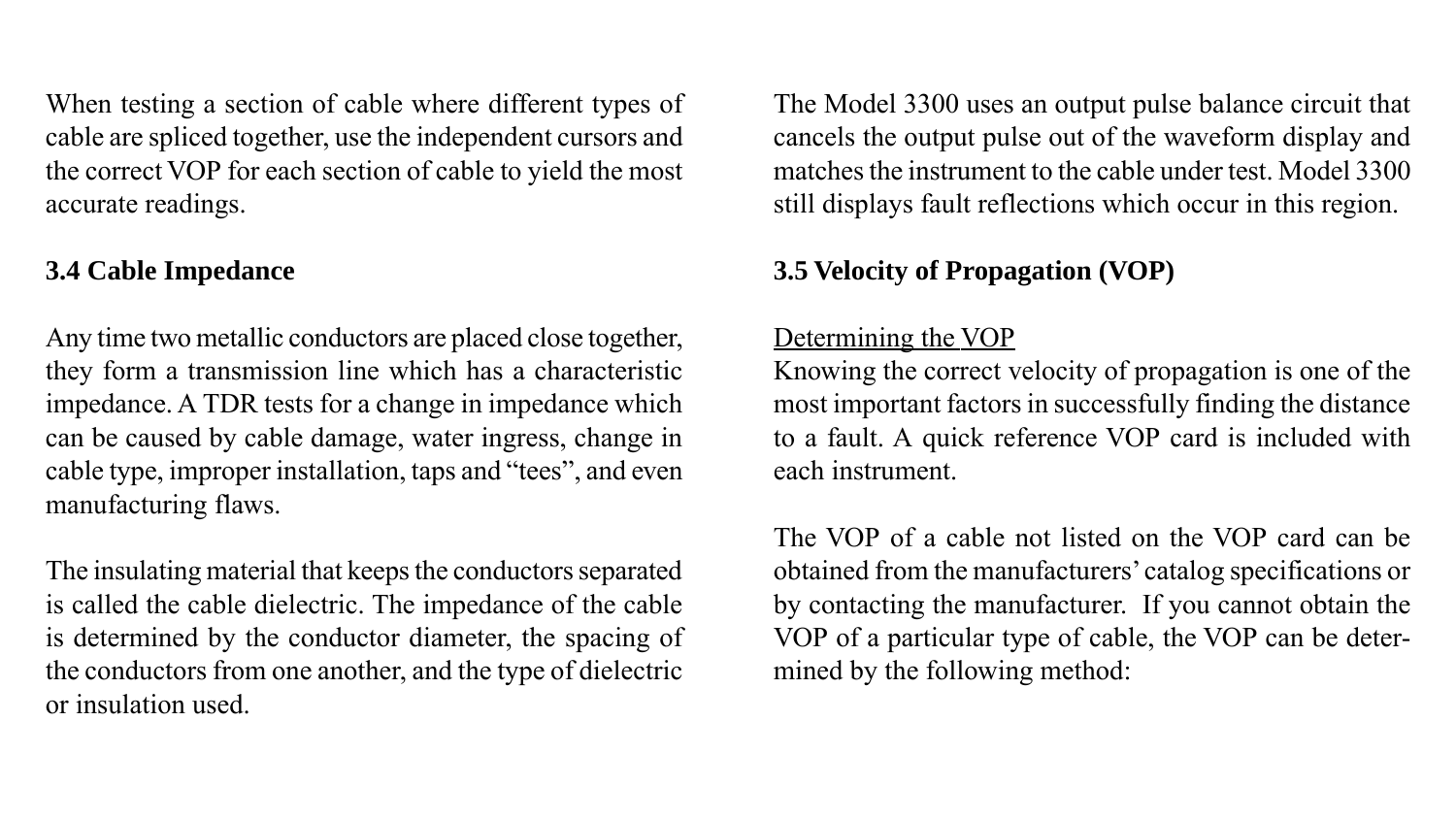Measure a length of cable identical to the type to be tested. The longer the cable length, the more accurate the result. Connect the cable under test to the Model 3300 and set the cursors to the zero distance marker and the leading edge of the reflected pulse. Change the VOP setting until the distance reading matches the known cable length. The VOP has now been determined. If you are testing buried cable, be certain to allow for cable snaking and depth.

#### Reducing VOP error

NOTE: Procedures 1 and 2 will work on faulted cables only. When measuring undamaged cable (as on a reel) follow the procedure outlined above. Proceduce 1 and 2 simply test (measure) the cable from one end only. Testing from each end of an undamaged cable will obtain the same reading from either end.

PROCEDURE 1. *Procedure 1 assumes only one fault per*

*cable length. If there are extreme changes in the VOP setting, multiple faults may be present or the cable route may be incorrect.* Testing a cable from both ends is the most common and most accurate method of eliminating VOP error. Using a cable locator and measuring wheel, determine the length and path of the cable being tested.

Test the cable from both ends and record the distance readings. If the two readings do not equal the measured length of the cable under test, change the VOP setting and retest. For each VOP setting, test the cable from both ends. When the sum of the two readings equals the known cable length, the VOP error has been minimized and the exact location of the fault has been determined.

PROCEDURE 2. The same result can also be determined mathematically when testing cables from both ends: Take the actual cable length and divide it by the sum of the two (tests from each end) TDR readings. This gives you an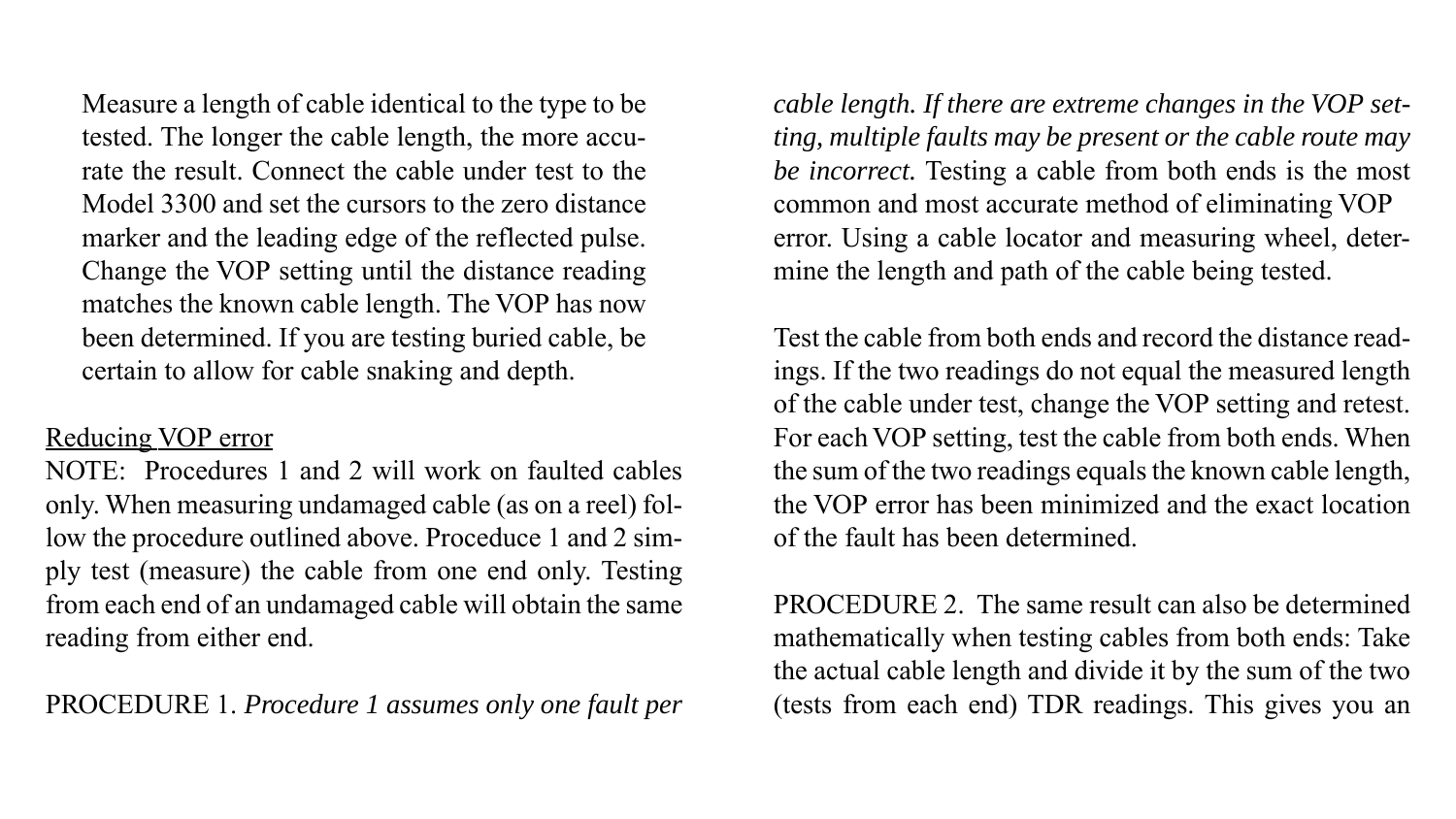adjustment factor. Next, multiply each of the TDR readings by the adjustment factor. The result will be the corrected length readings.

PROCEDURE 3. If you are unable to test both ends of a cable you suspect is damaged, measure an undamaged cable of identical type to that which you wish to test.

When testing a section of cable where different types of cable are spliced together, use the independent cursors and the correct VOP for each section of cable to yield the most accurate readings.

## **3.6 Pulse Widths**

Many TDRs have selectable pulse width settings. The pulse width allows the TDR signal to travel down a cable at different levels of energy and distances. The wider the pulse width, the more energy is transmitted, and therefore, the further the signal will travel down the cable.

NOTE: Always start the fault finding procedure in the shortest pulse width available, the fault may be only a short distance away. Use the zoom and gain controls. If the fault is not located, switch to the next larger pulse width and retest. Keep switching to larger pulse widths until the fault is located.

#### Cable Loss

Cable has loss. A signal attenuates as it travels down a cable. Some cables have greater loss or signal attenuation than others. Because the pulse amplitude is reduced by the loss in the cable, major faults at long distances will appear to be of the same amplitude as minor faults close to the instrument.

Attenuation affects the maximum length of cable that can be tested. The greater the cable attenuation, the more energy must be sent down the cable to test longer lengths. To increase the amount of energy transmitted into the cable,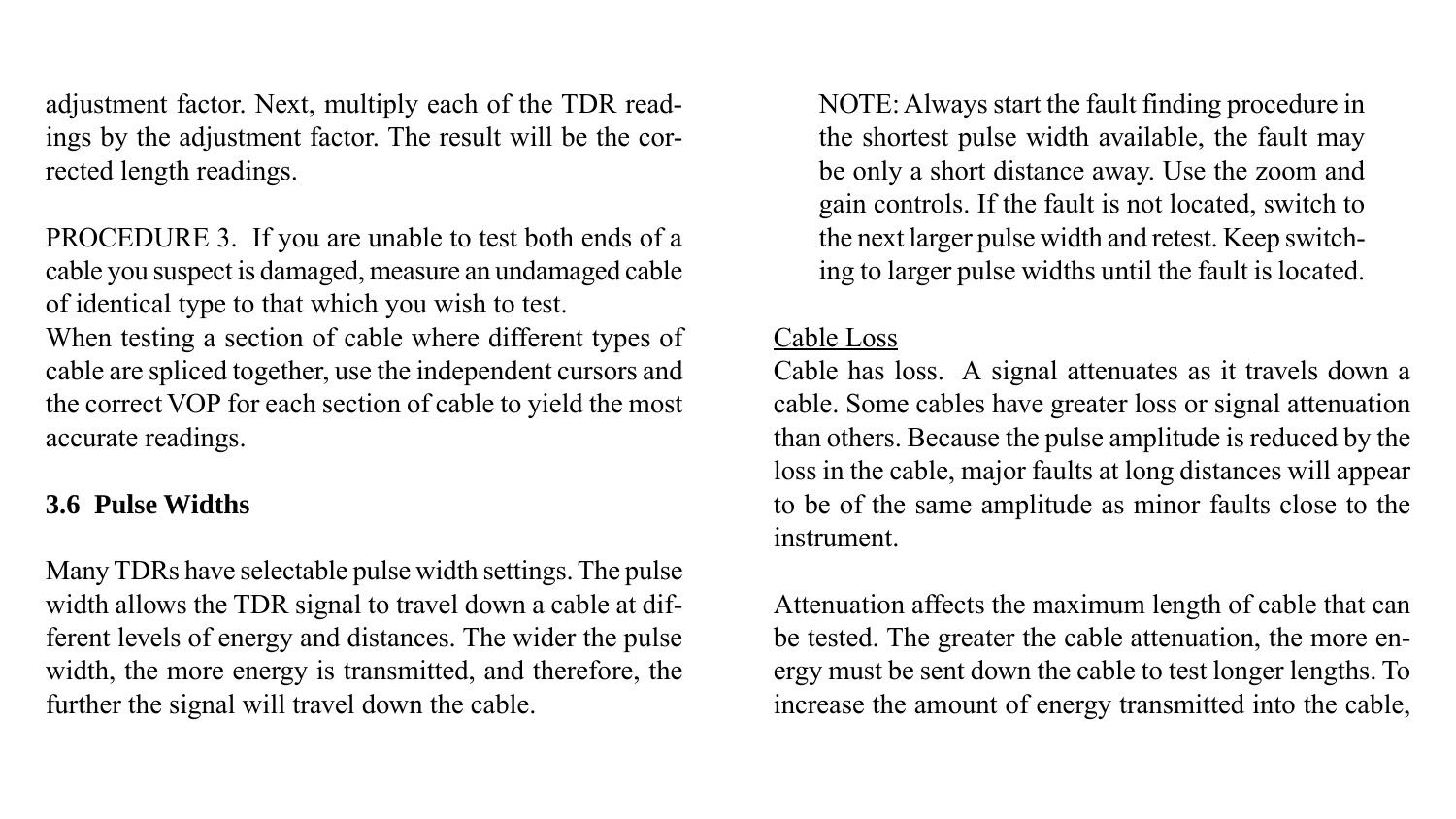increase the pulse width. Model 3300 has multiple pulse widths which the operator can select to best accommodate the cable length being tested. However, since the location of a fault is unknown, it is best to start the testing procedure in the shortest pulse and increase the pulse widths as you increase the distance being tested.

## **3.7 Noise Filter / Powered Cable**

Testing cable with power or a signal present is possible, although for safety reasons, it is not recommended.

WARNING: For safety reasons, it is recommended that the Model 3300 not be connected to cable that has a signal or power present. The Model 3300 is input protected and features a POWERED CABLE WARNING indicating power is present on the cable under test. The POWERED CABLE WARNING will appear in the message center.

If you must test a powered cable, the Model 3300 features NOISE FILTERS which allow the testing of cables with some signal or power present. If the Model 3300 is connected to a cable with power present, the microprocessor automatically filters the power signal and displays only the normal waveform of the cable under test. When the NOISE FILTER automatically engages, the message center will alternately display POWERED CABLE and AUTO FILTER.

If noise or power is present at levels not sufficient to automatically engage the noise filter, the filter can be switched on manually.

## Multifunction Waveform Filtering (Optional)

This feature provides a unique system for filtering out various types of interference on the cable. The operator has the option to try many types and levels of filtering until the appropriate filter is located for each test. The AUTO FIL-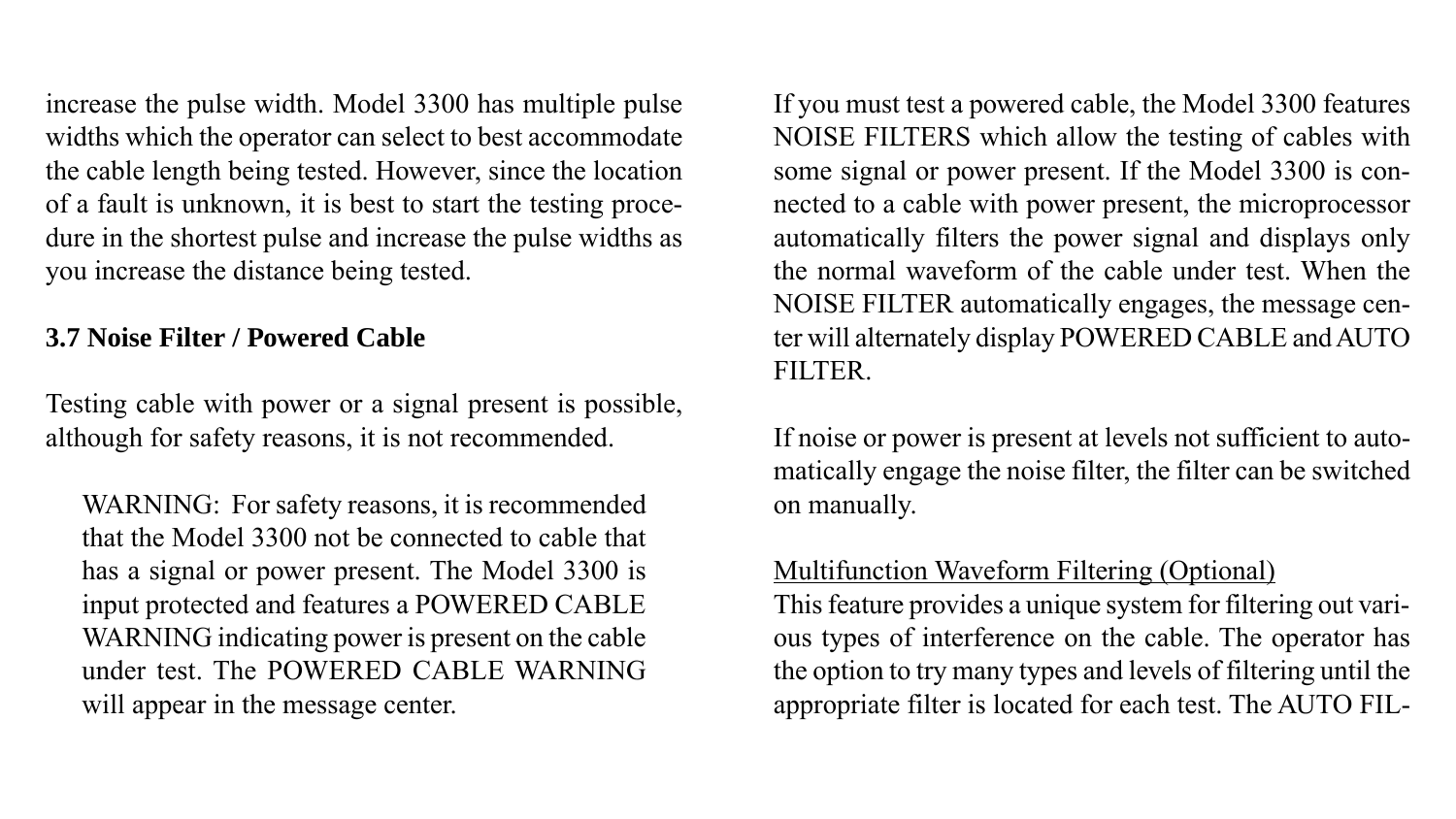TER will automatically engage if power is present on a cable under test. Testing cable with power present may cause instrument damage. The auto-filter option may also be disengaged, when not required, to speed up the test process.

Riser-Bond Instruments' waveform TDRs offer the most filtering of any TDR. This is extremely beneficial when RF,or any other type of interference is introduced to a cable. If this occurs, the waveform may become noisy and difficult to interpret. The user would then engage the filters to remove the "noise" on the waveform. The waveform will become smoother and easier to interpret. Multilevel/ Multifuncion filtering allows the user to test antennas or cellular sites that may be receiving signals.

There are many different types of signals that can be present on the cable. They range from 50/60 Hz power to audio frequency, to data in the 1 to 100 MHz range, to RF. No

single filter will eliminate all of these signals. Riser-Bond Instruments' waveform TDRs have multiple types and levels of filters which eliminate almost any type of problem. In a filtering application, it is necessary for the operator to step through various filters to see which filter works best.

The TDR noise filters are extremely useful when testing noisy cable, but experience will enhance success so practice with different noise sources using different filters.

## **SECTION 4: APPLICATION NOTES**

## **4.1 Locating Splits and Resplits**

A split or resplit pair occurs when one conductor each of two different pairs are switched somewhere along the cable length. A TDR used in the traditional mode of simply looking for the impedance discontinuity can, many times, find this split. The problem with the tradi-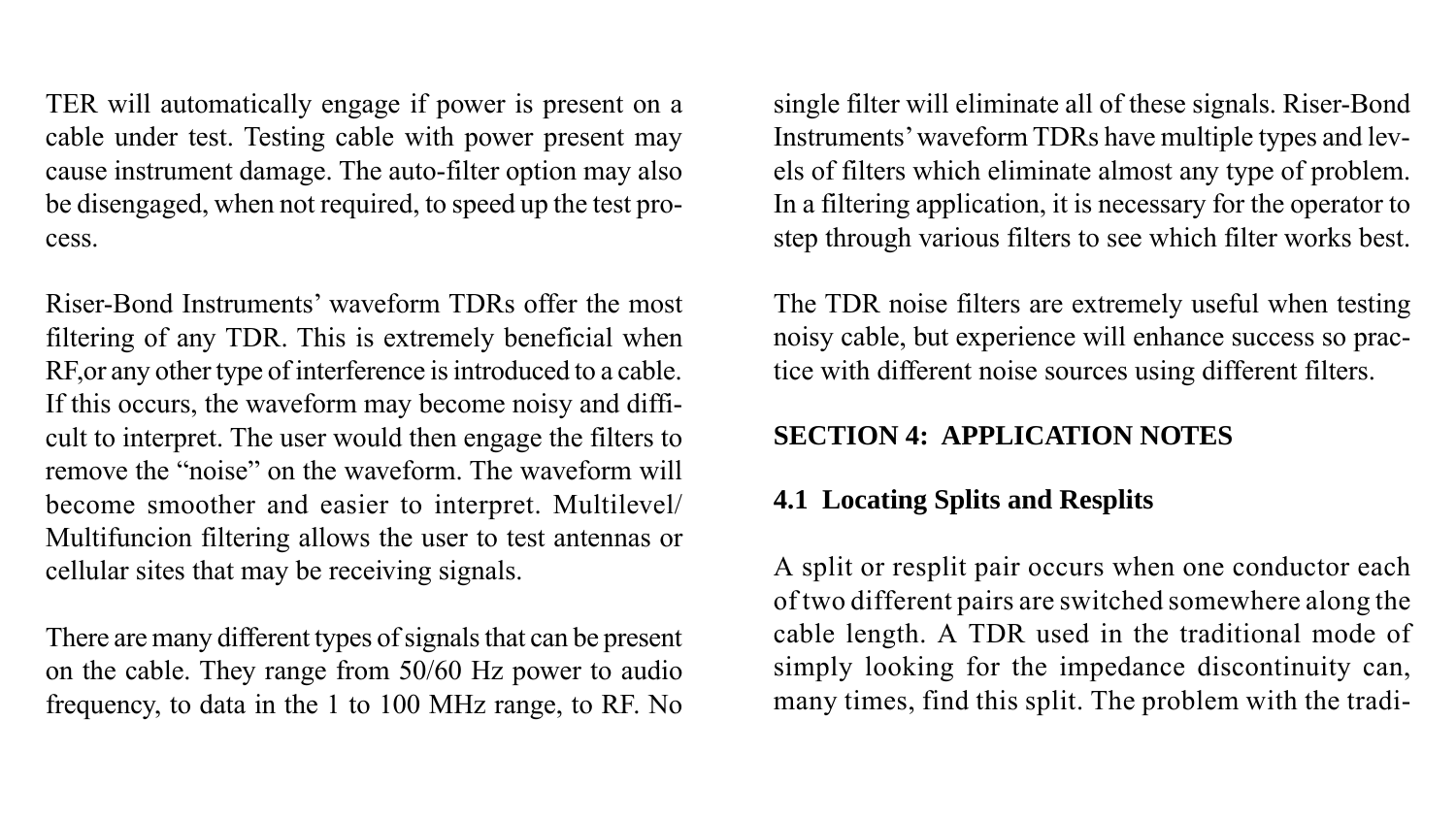tional method is the discontinuity is relatively small and, therefore, the TDR's reflection will be small. If the split is close, it can be identified. If, on the other hand, the split is some distance away, the small reflection is attenuated by cable length and the split can be difficult to locate.

Using the Model 3300 in the Crosstalk mode greatly enhances the reflection and makes finding splits that are far away much easier.

Shown below is an example of a split, and split/resplit and their corresponding TDR waveforms using the crosstalk mode.



Connect one pair of the split pair to Line 1 and the other pair to Line 2. Set the Model 3300 to display Line 1 and adjust the 1st cursor to the "0" distance marker. Cycle the Model 3300 display mode to the Crosstalk mode. The Crosstalk mode transmits the TDR pulse on Line 1 and receives on Line 2. If any energy is coupled from pair 1 to pair 2 (split or resplit), it will return to the instrument and be displayed on the waveform trace. Use the Range horizontal zoom, waveform position, and vertical gain functions to find the discontinuity. Set the cursor to this point. Now you have found the locations of the split and resplit.

## **4.2 Locating Bridged Taps**

A bridged tap is a component within a telephone system that can be one of the easiest to locate with a TDR, but it is also often mis-identified.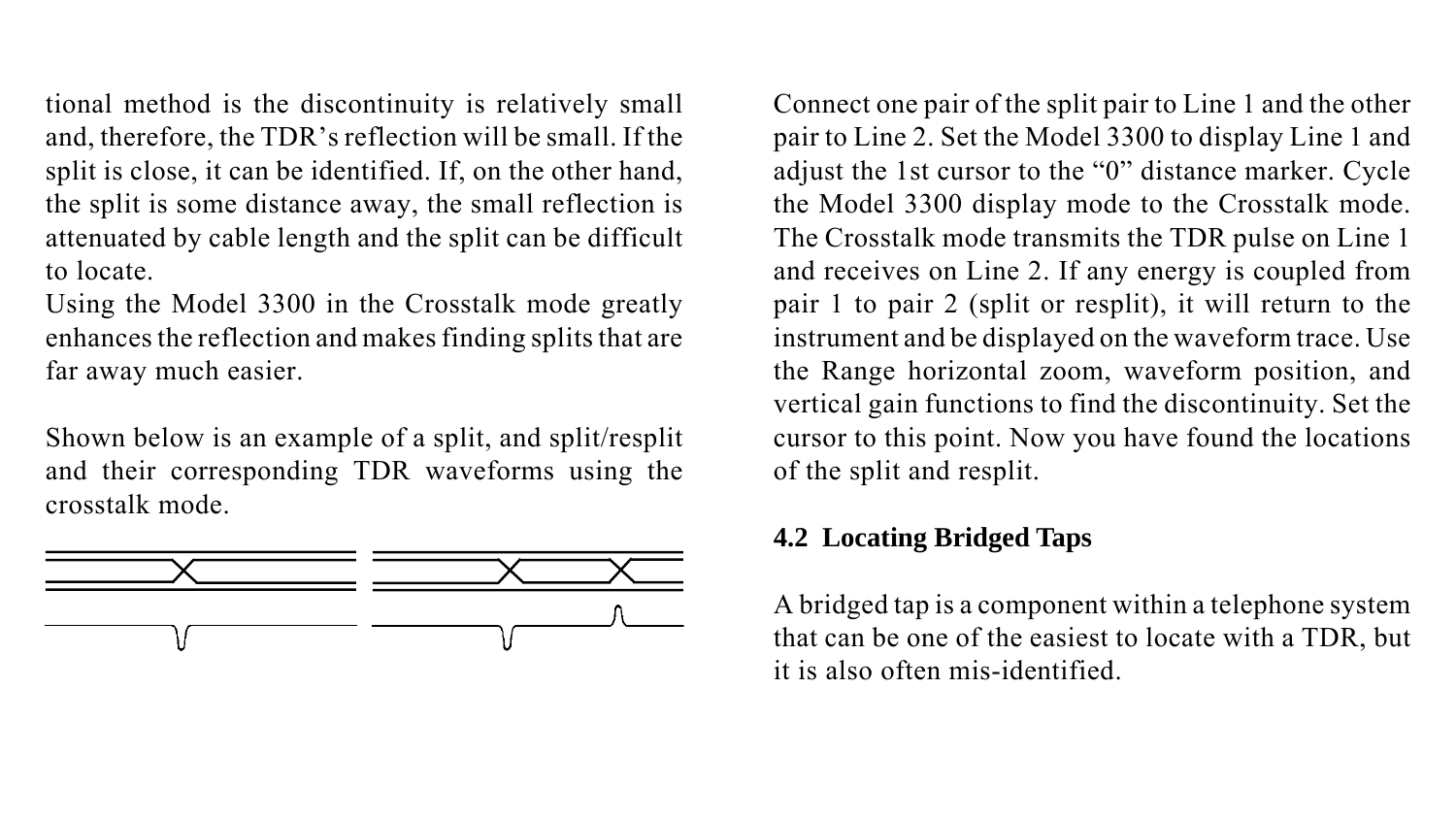The definition of a bridged tap itself can often times cause confusion. Some people refer to a bridged tap as a lateral which extends off of a main cable. However, **the true definition of a bridged tap is the point on the cable where a lateral connects to the main cable. A bridged tap is** *not* **a section of cable.**

Therefore, we will refer to the **point of connection** of the lateral to the main cable as the *bridged tap*. The cable extending from the bridged tap to the subscriber will be referred to as the *lateral*.

Figure 1 is a common waveform which results from testing a section of cable containing a bridged tap from which a lateral extends to the subscriber.

Referring to Figure 1, you *might* assume the following.

Point A: the TDR's point of connection to the cable

Point B: (downward reflection) the point of a bridged tap on the main cable Point  $C^+$  the end of the lateral Point  $D^+$  the end of the main cable circuit



The waveform shown in Figure 1 and the conclusions were correct. However, Figure 1 could also be the result of a somewhat different cable layout as explained below.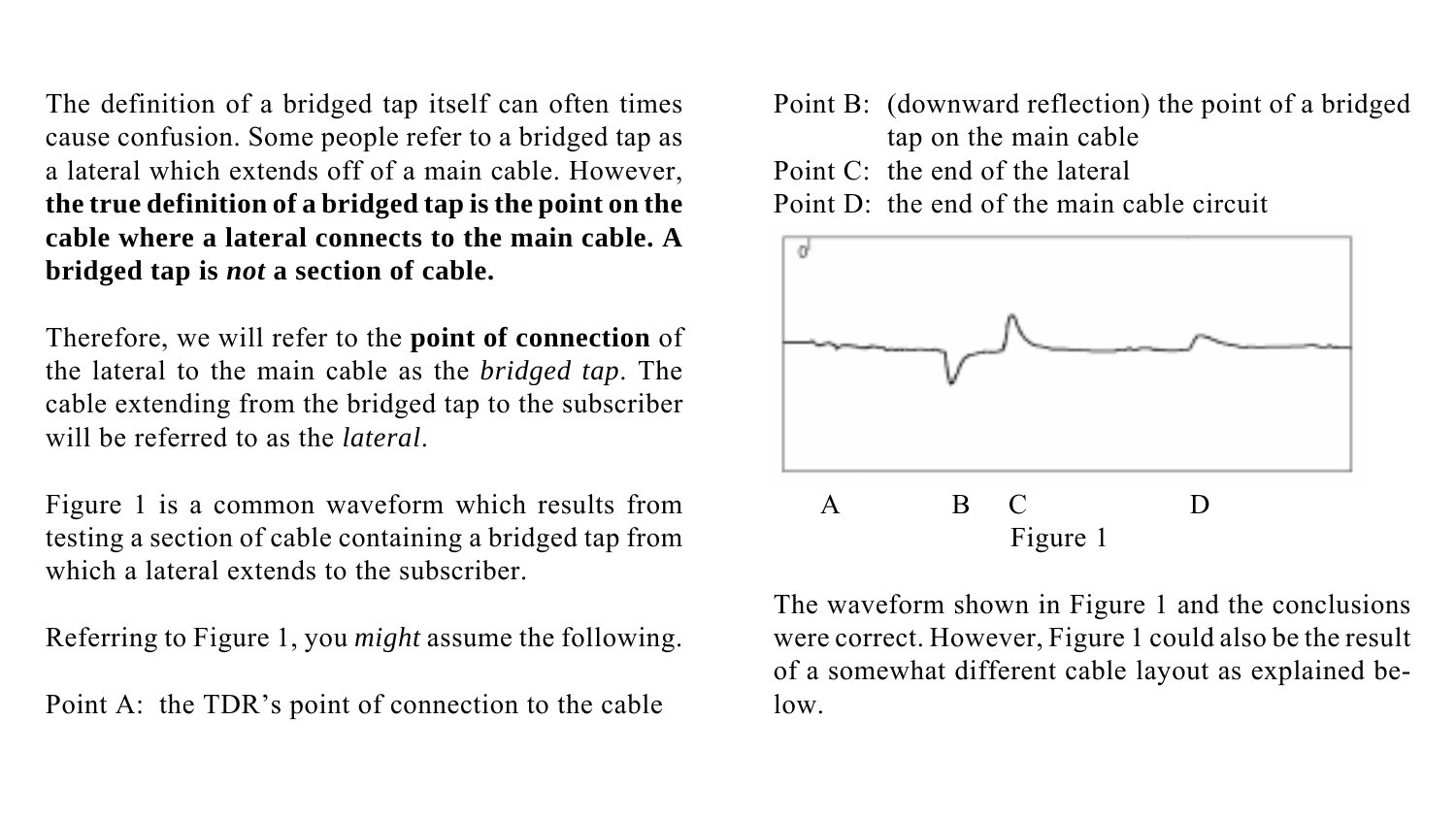A common mistake when testing through bridged taps is to mis-identify the end of the lateral for the end of the main cable circuit. As shown below, Figures 1a and 1b show two different cable plant layouts. However, the resulting waveforms are *identical*.



Figure 1a



In Figure 1a, the length of the lateral is shorter than the end of the main cable circuit. In Figure 1b, the length of the lateral is longer than the main cable circuit.

**LESSON:** Do not assume the first upward reflection after a bridged tap is always the end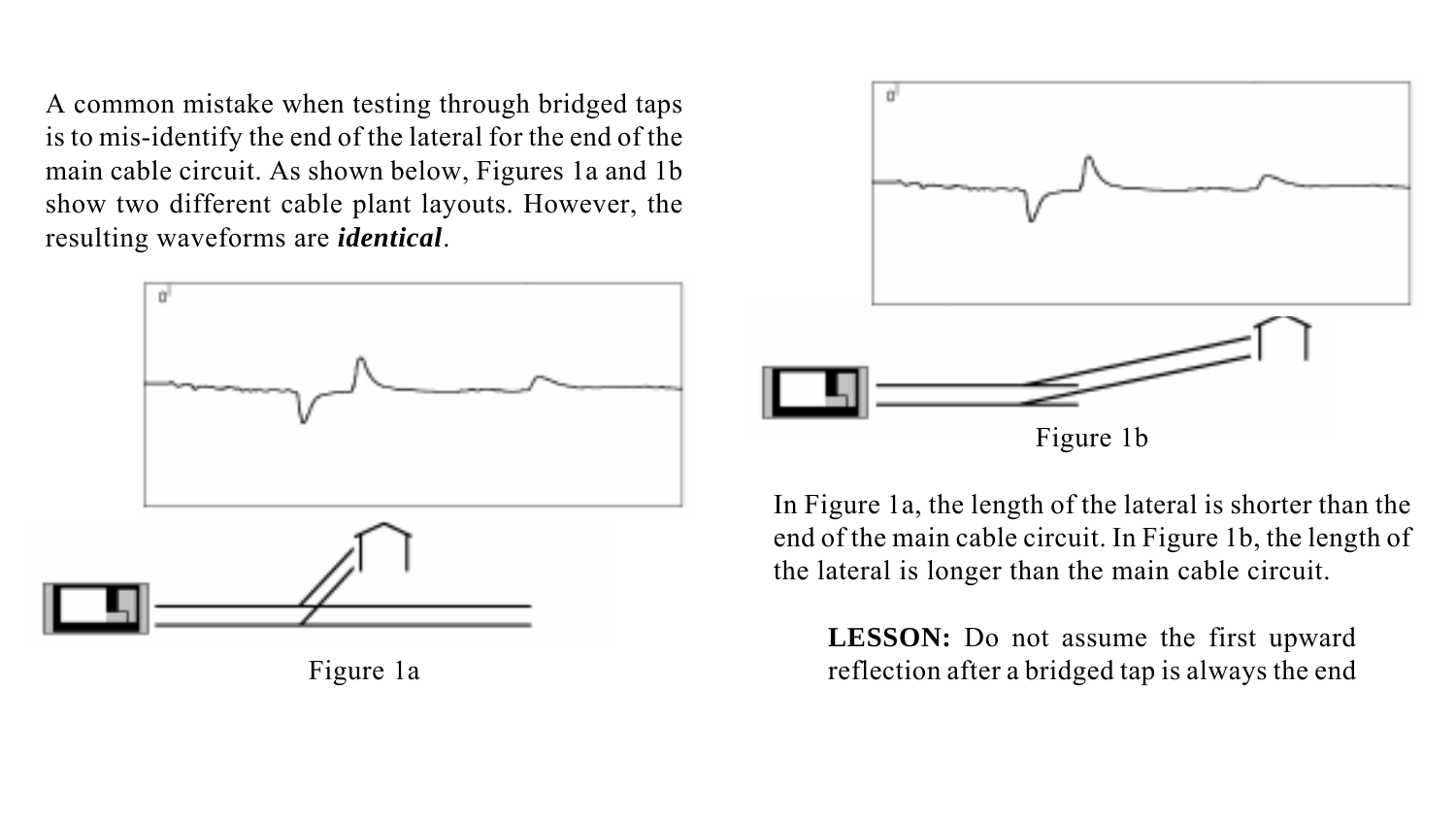of the lateral; it may be the end of the cable, depending on the layout of the network.

It is always a good idea to refer to plant maps whenever possible to help minimize confusion or errors, especially when testing through bridged taps.

Remember, a TDR will test through a bridged tap displaying a waveform of the cable under test, including any bridged taps and their corresponding laterals. A great deal of information is displayed in the waveform. Therefore, a thorough study of the waveform and correct cursor placement becomes very important.

In the following examples, we will use the cable layout as shown in Figure 1a where the first downward reflection is the bridged tap, the next upward reflection is the end of the lateral, and the last upward reflection is the end of the main cable circuit.



The distance between the two cursors is the distance from the TDR to the point of the bridged tap.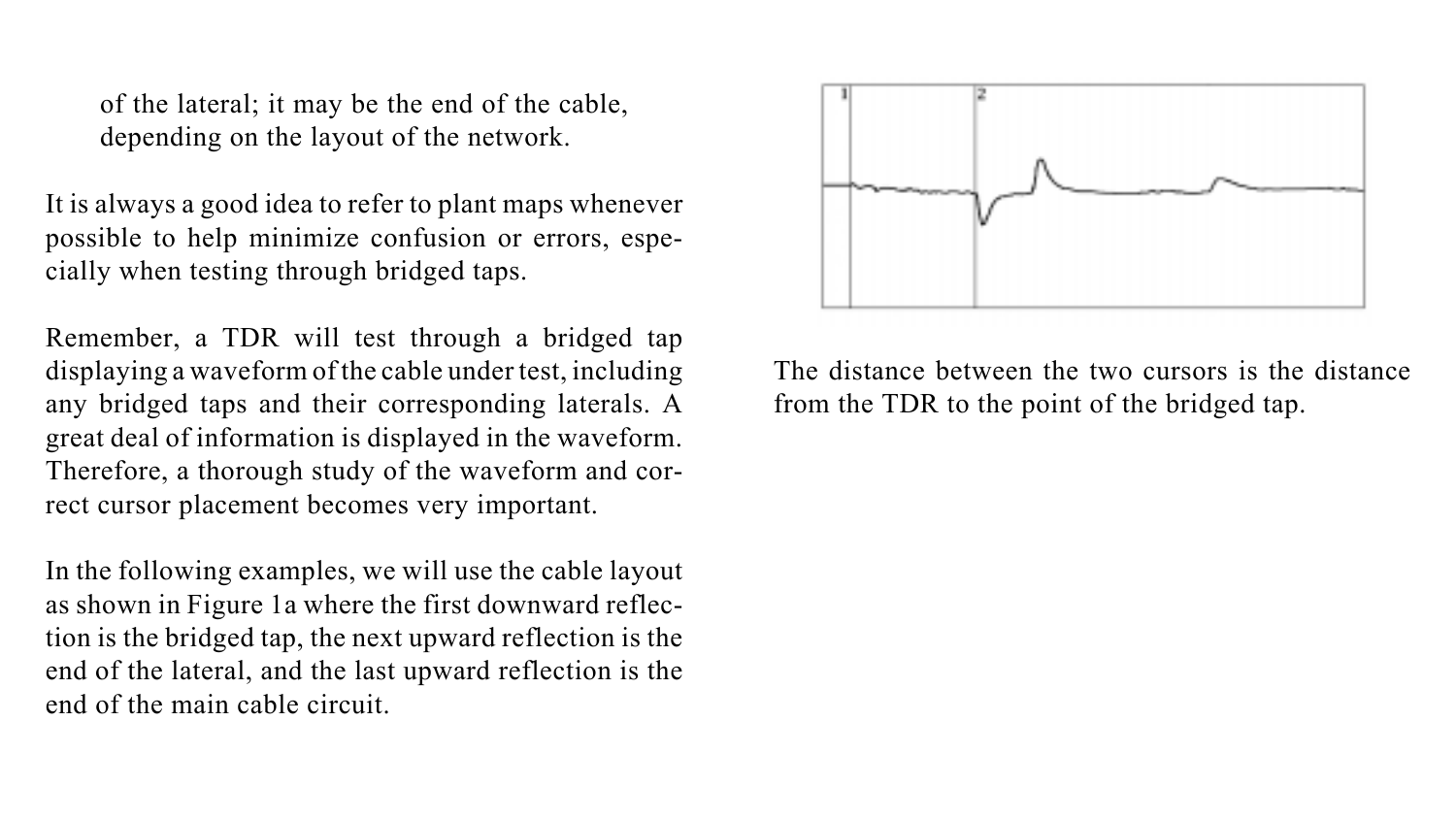

The distance between the two cursors is the distance from the TDR to the end of the lateral.



The distance between the two cursors is the distance from the TDR to the end of the main cable. There is no need to subtract the length of the lateral. This is an advantage of a TDR over an *open locator*.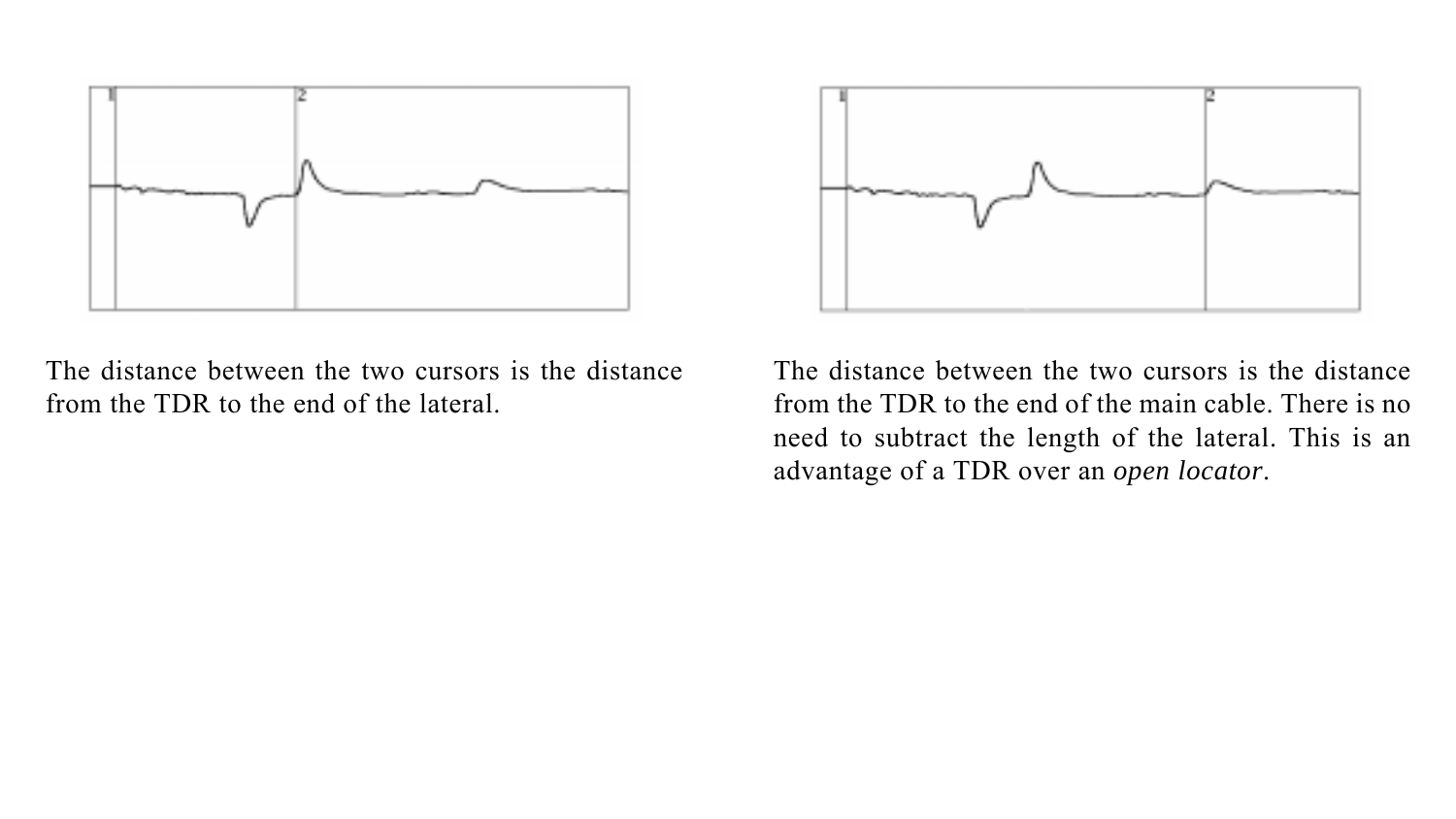

The distance between the two cursors is the length of the lateral.



The distance between the two cursors is the distance from the bridged tap to the end of the main cable.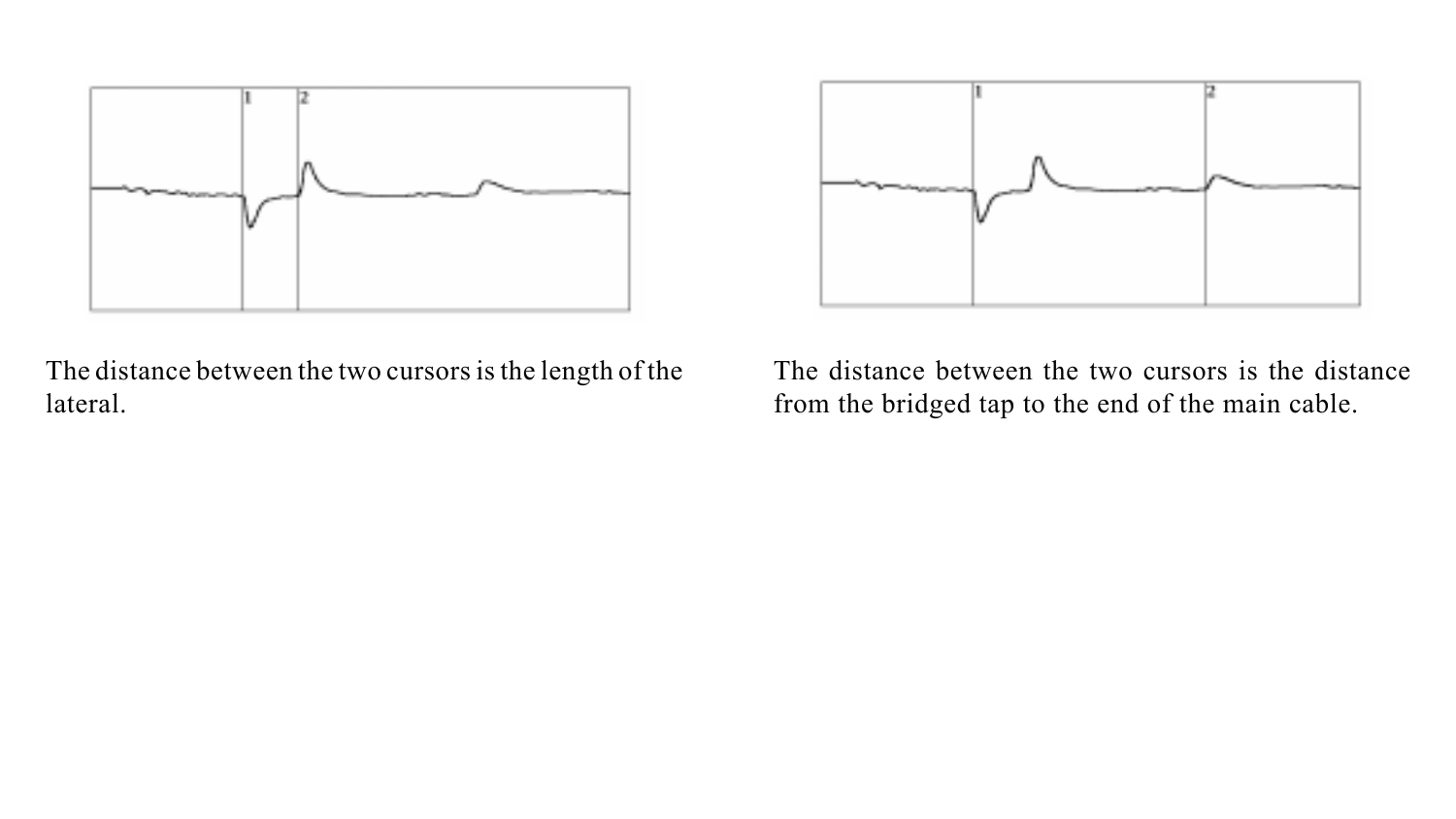When testing through a bridged tap, it can be difficult to determine if the reflection caused by a fault is located in the lateral or in the main cable section *beyond* the bridged tap point, as illustrated in Figure 2. The fault could be in either the lateral or the main cable.



Figure 2

Figure 3 is a waveform from the cable plant layout in Figure 1a. The reflection caused by a fault is obviously located in the main cable beyond the point of the bridged tap and *not* the lateral. It is always a good idea to go to the bridged tap point and test both the lateral and the main cable beyond the point of bridged tap.



Figure 3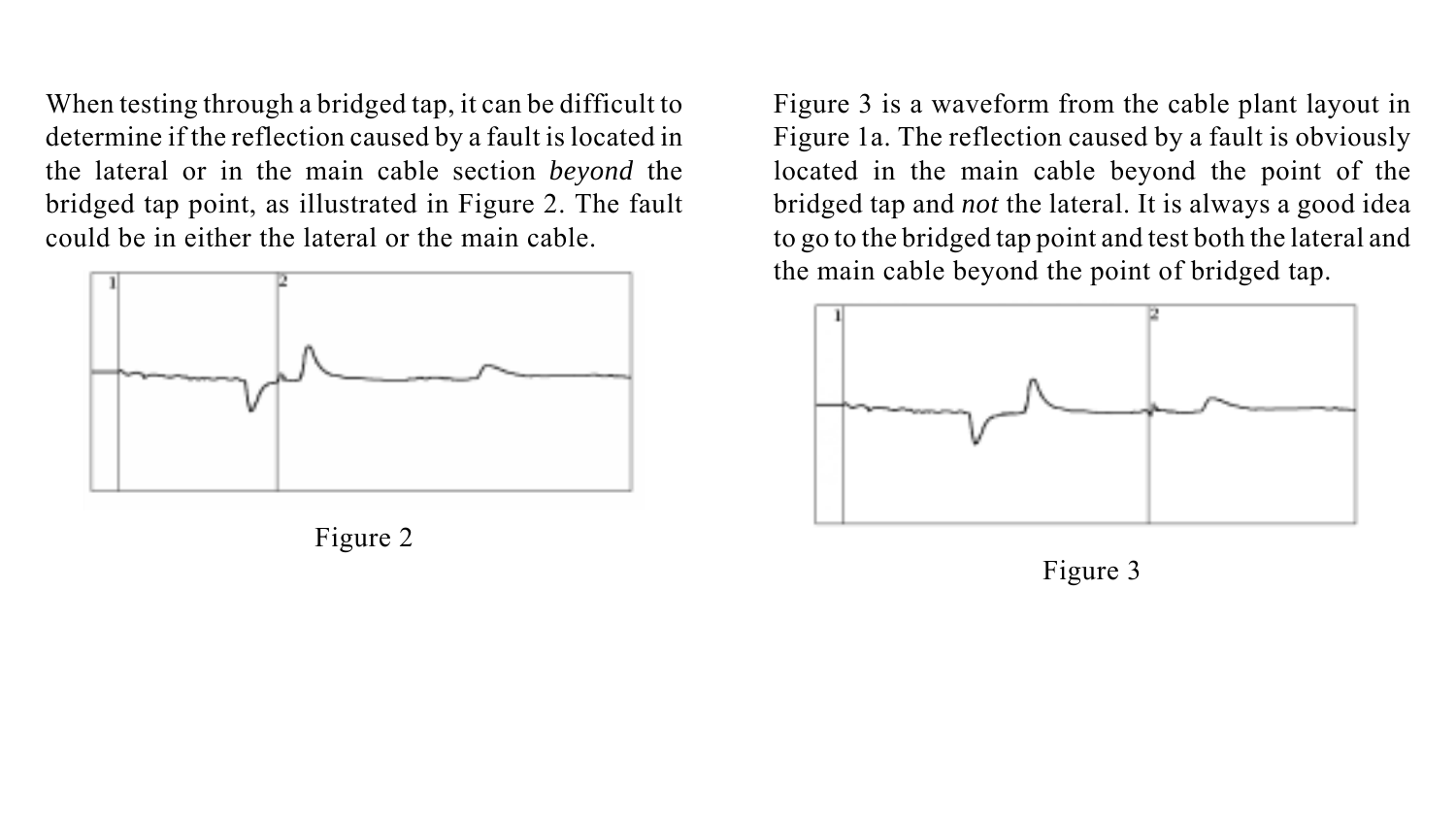Another example of how bridged taps can be misinterpreted is shown below: In Figure 4, there appears to be a *short* at Point B on the waveform. However, the waveform shown in Figure 4 is actually the same waveform shown in Figure 5. The only difference is the operator has used the zoom function to show only a specific section of cable in Figure 4. The amount of cable shown on the display is not enough to see the end of the lateral or the end of the cable.



Figure 4



Figure 5

Remember, when testing with a TDR, always start the test in the shortest pulse width or range possible. Continue to increase the pulse width or range until the entire waveform has been viewed. This procedure will insure that no faults are accidentally missed and waveforms are not misinterpreted.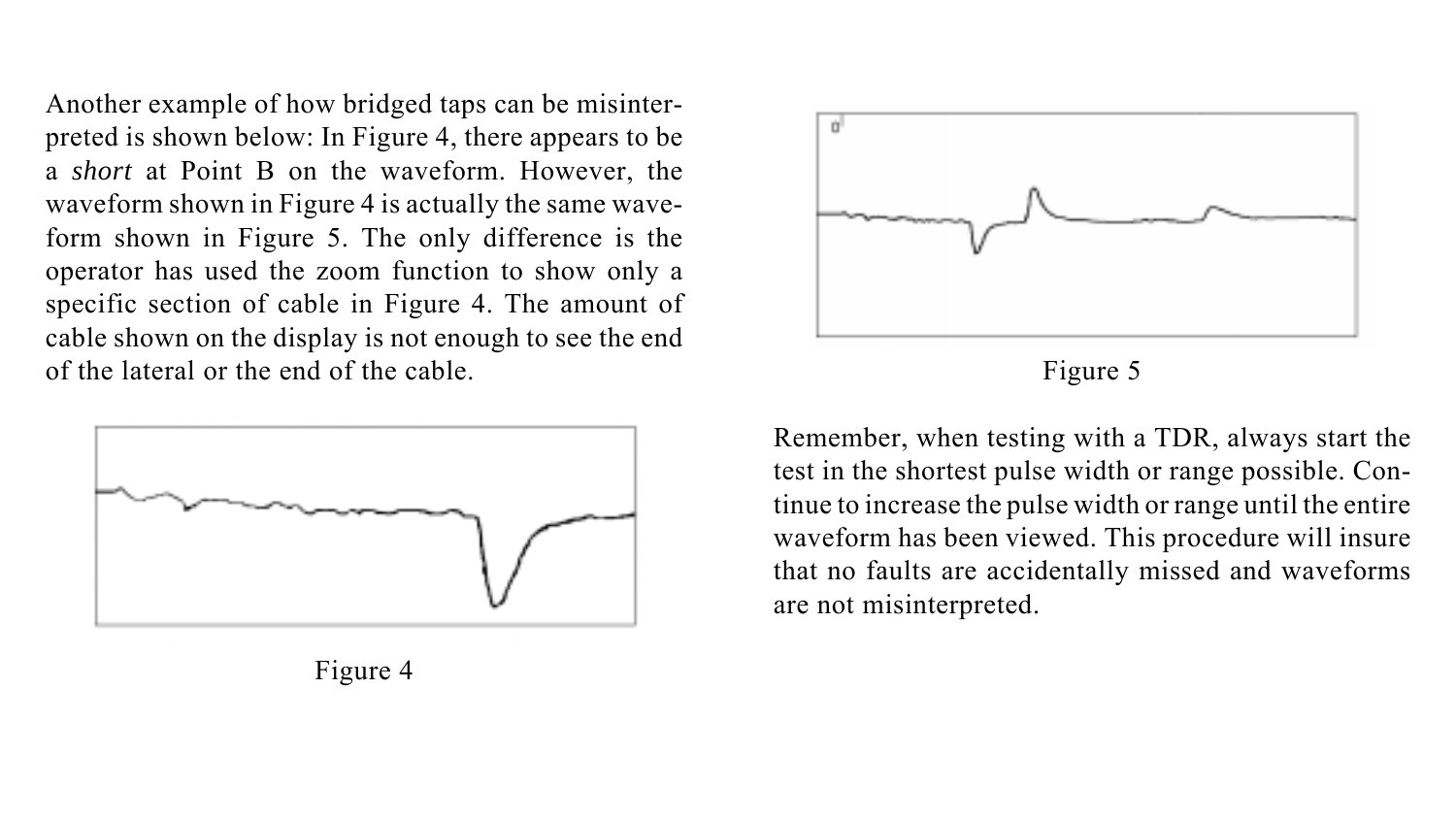Ghost reflections can appear when testing through bridged taps. Referring to Figure 6a, it appears as though there is a partial open at Point E. This cannot be true as the cable physically ends at Point D. Referring to the cable plant layout in Figure 6b, the ghost is caused when the signal *returning* from Point D passes Point B. The signal splits, some energy returning straight to the TDR (Point D) and some energy traveling down the lateral, reflecting from the end and returning to the TDR (Point E) *after* the reflection of the end of the cable.



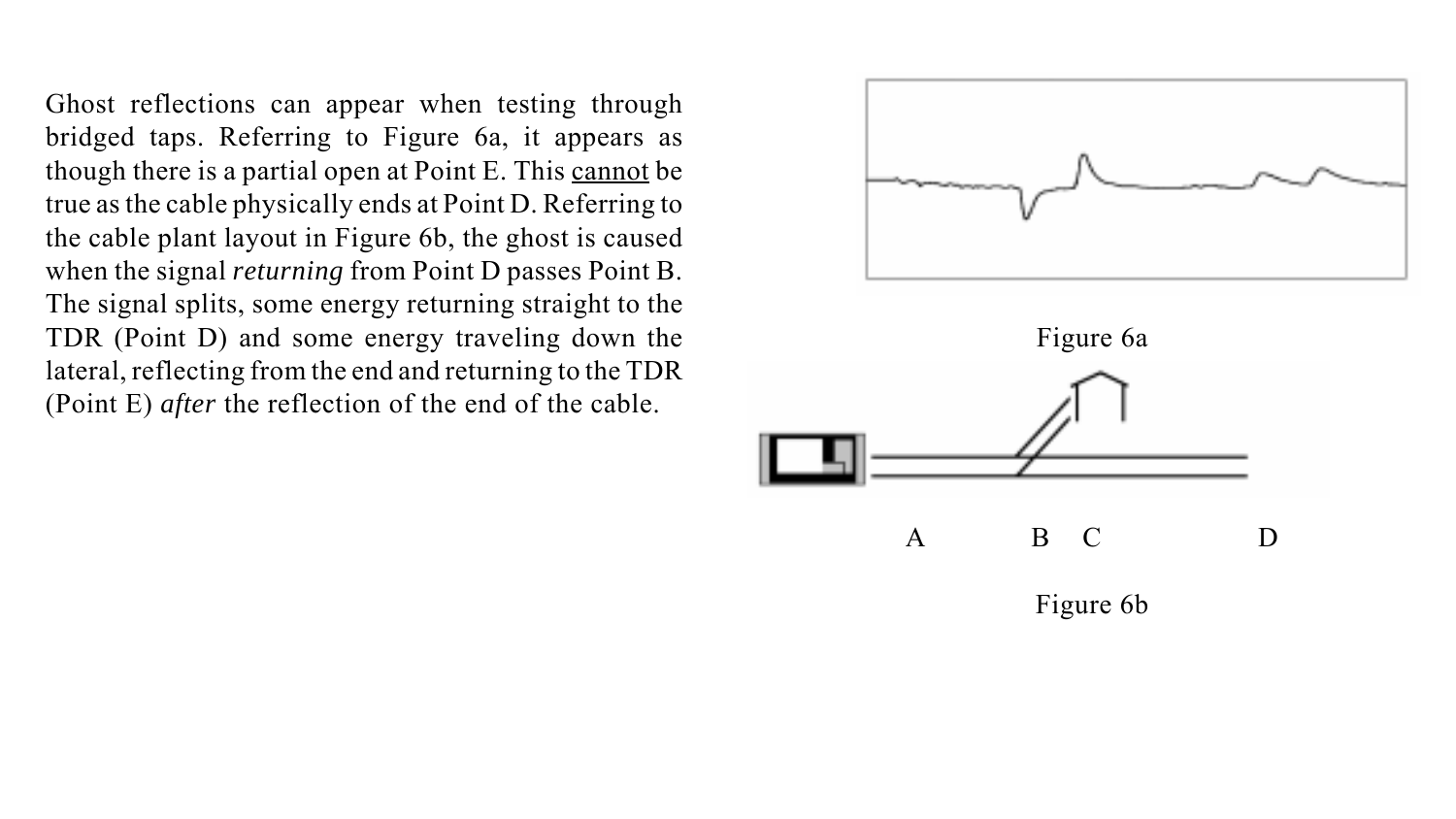A good clue that a reflection is actually a ghost from a bridged tap, is that the distance from the end of the cable to the ghost is the same length as the lateral itself (the distance from Points D to E in Figure 6a is the same as Points B to C in Figure 6a). A way to test whether or not Point E is a ghost is to have someone short the end of the cable. If Point D reflects downward along with Point E when the cable is shorted, then Point E is a ghost reflection of the bridged tap.

When testing through bridged taps, the signal strength is cut in half, because a lateral provides a second path for the signal. Point B in Figure 6b is where the signal splits, and because of this, the maximum distance readability is reduced from that point outward. If you can normally test 6,000 feet in a particular pulse width or range, you may only be able to see 3,000 feet beyond due to the bridged tap.

## **4.3 Moisture in twisted pair**

A subscriber complained about a noisy telephone line. The noise was traced to the drop. The subscriber had a 2,800 foot two-pair drop to the home, along a country road ditch, through the yard, and into the house. The unused pair was found to be quieter so the customer was switched to the quieter pair. This seemed to solve the problem until a few months later, when the customer started complaining again.

Retesting the pairs found the original pair was now quieter. Noisy pairs going quiet and quiet pairs becoming noisy led the technicians to suspect water in the cable. Plant records showed the cable was not spliced so it was unknown how and where the water was getting into the cable.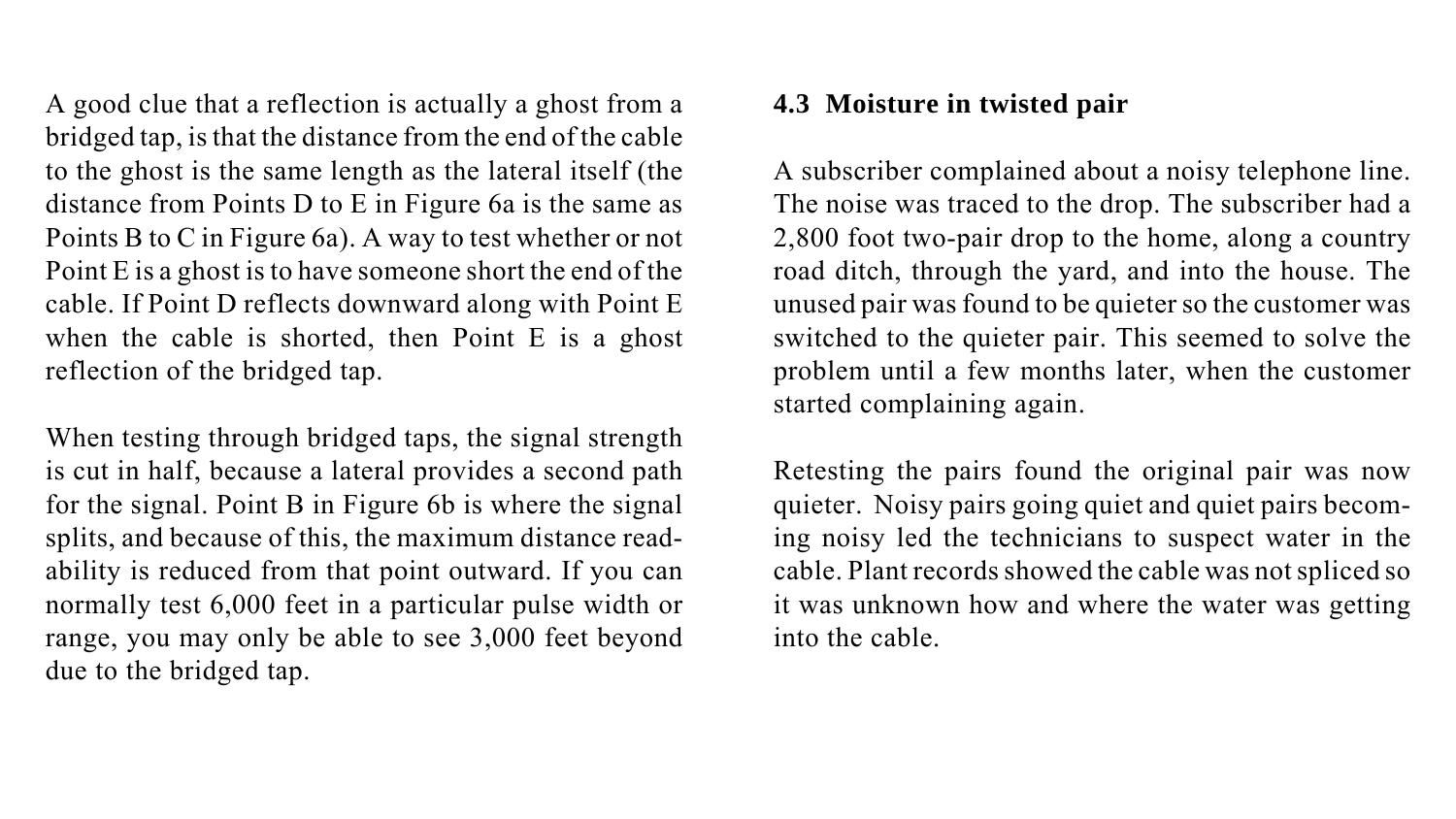The cable was tested with a TDR and an undocumented splice was found. Close examination of the splice showed it to be totally saturated with water. The cable was re-spliced and the lines were now quiet.

The greatest percentage of twisted pair problems fall in the moisture-in-the-cable category. How to locate the problem, why one pair may be affected but not another, and how much of the cable is affected are all problems which have to be addressed.

A TDR will find water in the cable. It shows up as a lowering of the cable impedance. Most times, though, it is difficult to accurately tell how much of the cable is affected. In filled cable, moisture cannot migrate inside the cable so it is typically a point problem in the cable or splice case. In air-core or pulp cable, moisture can migrate along the cable.

By testing the cable from both ends and recording the distance to fault in all pairs, it is possible to determine approximately how much cable is affected.

When testing through water, measurements up to the water are very accurate. After the water, distance readings may be erroneous due to a VOP change caused by the water. Although the moisture may be 20 or 30 feet wide, each pair usually becomes impregnated at different points. The range of these points will indicate the length of the problem.

Water can seep into the conductors through pin holes in the plastic insulator around the conductors. When testing each pair, the footage to the problem may read different for each pair. This is because the water has penetrated through the conductor insulation at different points and affects the conductors at different footages.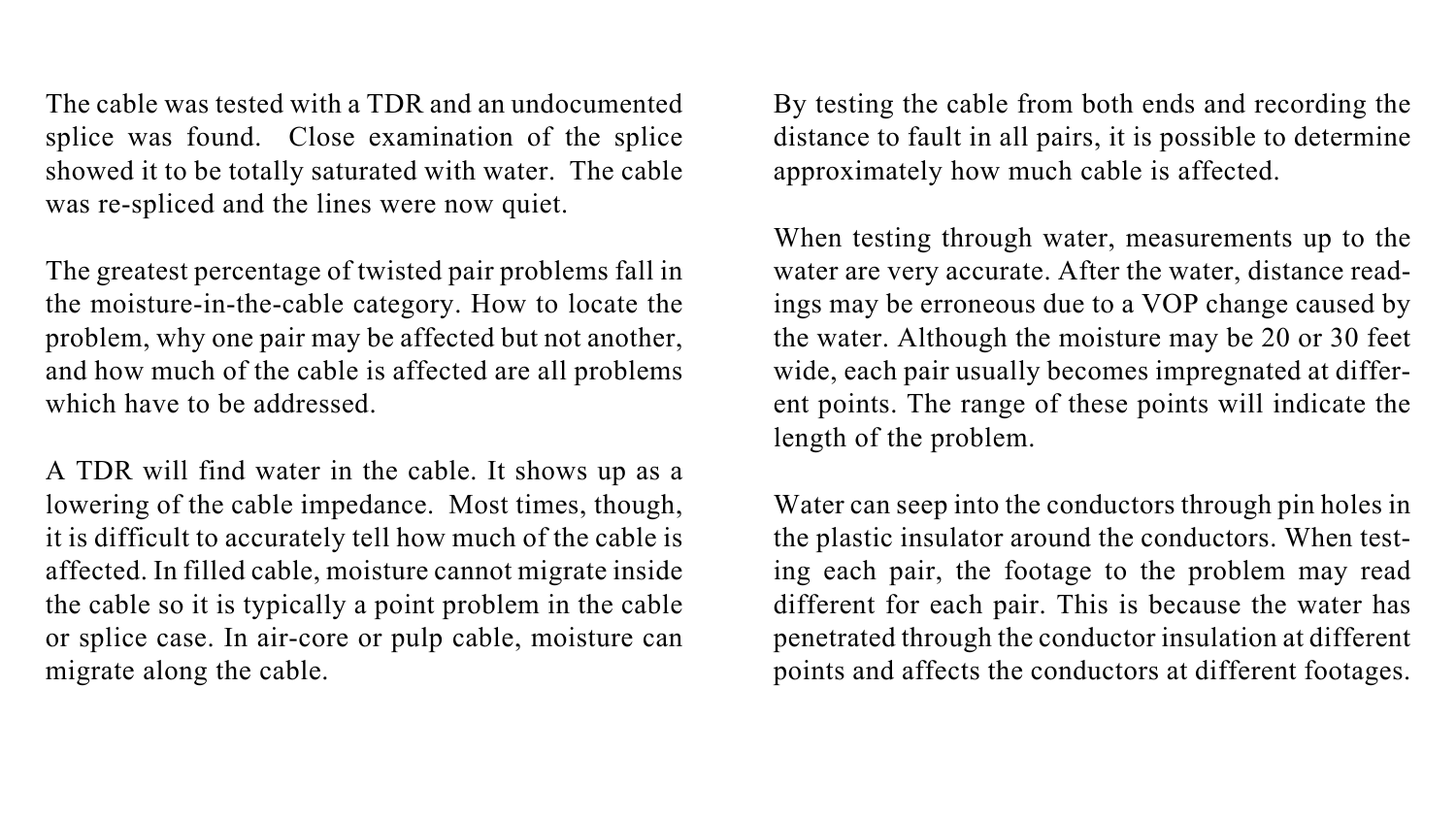The location and how much cable is affected is now known. But it is still necessary to locate where the water actually entered the cable. A break in the sheath may not necessarily be within the span of where the water is and may not necessarily show up in testing. If the break in the sheath is not fixed, the problem will show up again in the future.

If the break in the sheath happens to be at a high point in the cable, the water will enter through the hole then migrate to a lower point. If the water entry point is not found, it may be necessary to visually inspect the cable. Check the integrity of the sheath.

## **4.4 Locating Intermittent Faults**

A major problem in troubleshooting outside plant is locating intermittent faults. The first indication of an intermittent fault is when a telephone customer com-

plains of noisy static or no dial tone. The problem is usually a high resistance series fault or intermittent connectors.

Many times, the customer calls with a noisy telephone line. However, by the time the trouble crew is deployed, there is no trouble found. When there is no loop current, the fault heals itself. As soon as you leave the trouble, and the customer uses the line again, they report the same type of trouble.

Solid cases of trouble are very easy to locate with the help of a TDR. If the trouble is intermittent, the technician will have a difficult time seeing the problem on a TDRs waveform with just the naked eye. When this type of trouble is located very close to the subscriber end of the line, this may be a high resistance open (series resistance fault).

Below is a quick and easy guide on how to locate "noisy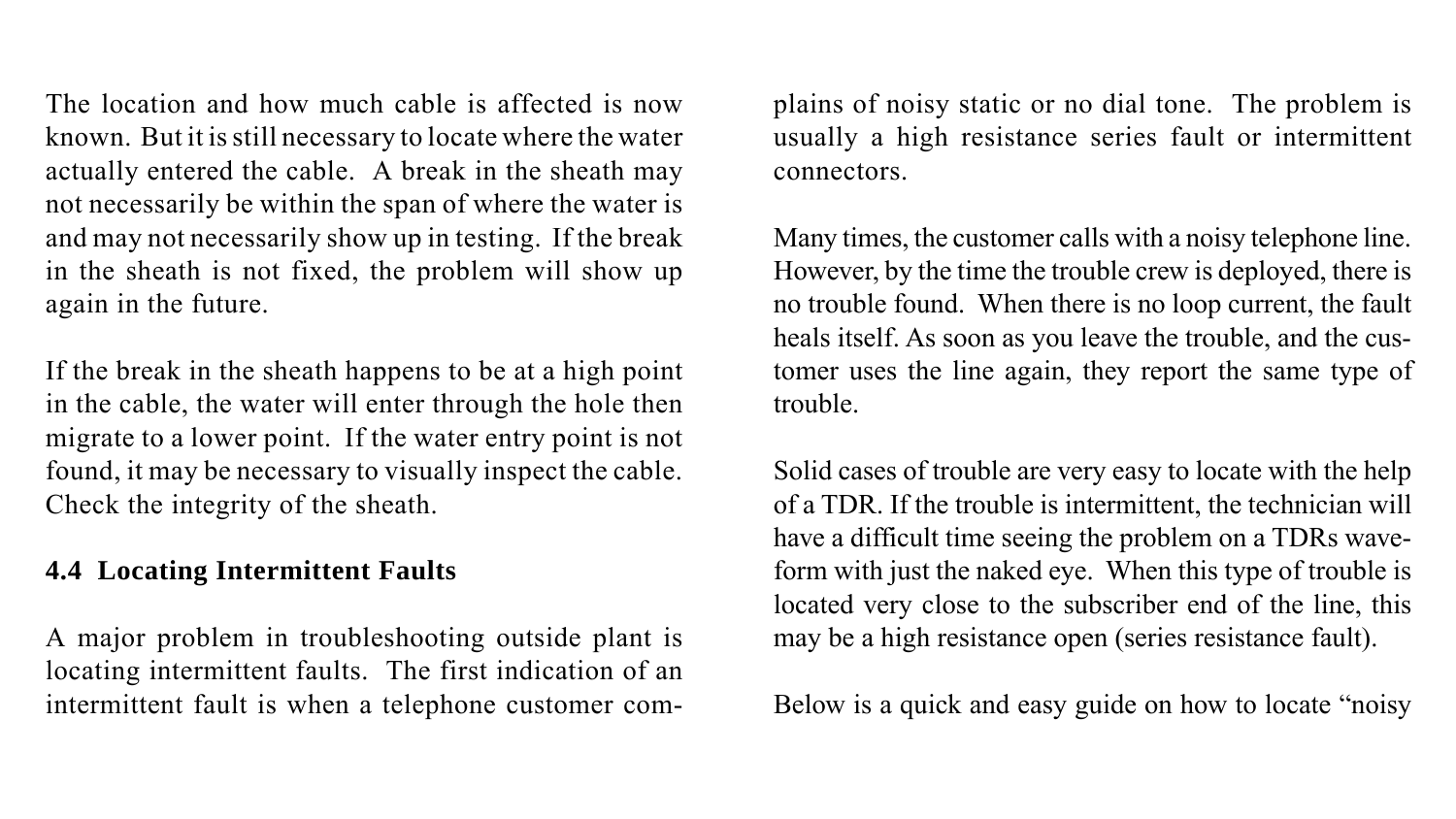static" troubles with the Model 3300's IFD Mode:

1. **Disconnect** at the lightning protector on the subscriber end.

2. **Confirm the trouble.** Connect a butt set, turn the speaker on and listen to the line. Confirm that the trouble you hear (if any) is what the customer reported.

3. **Turn the butt set to mute, and dial a silent termination.** This is done to prevent any noise picked up by the microphone of the butt set to be put on the line, as it may affect the TDR waveform.

4. **Connect the Model 3300.** Connect the test probe leads to the pair under test. Continue to keep the butt set connected to the pair with the silent termination.

5. **Switch on the TDR** by touching the I/O key.

6. **Initiate the IFD mode** by cycling through the various display modes.

7. **Wait for the fault to occur.** The Model 3300 will display a live waveform, while monitoring the line for any intermittent waveforms. If an intermittent fault occurs, the trace of the fault area will be superimposed on the live waveform. With the loop current on line, the trouble will normally appear within 5 to 10 minutes. Adjustment of the waveform on the screen both vertically and horizontally will not affect the test.

*Note: Some intermittent faults are caused by the environment. For these situations it is not necessary to have access to a dial tone.*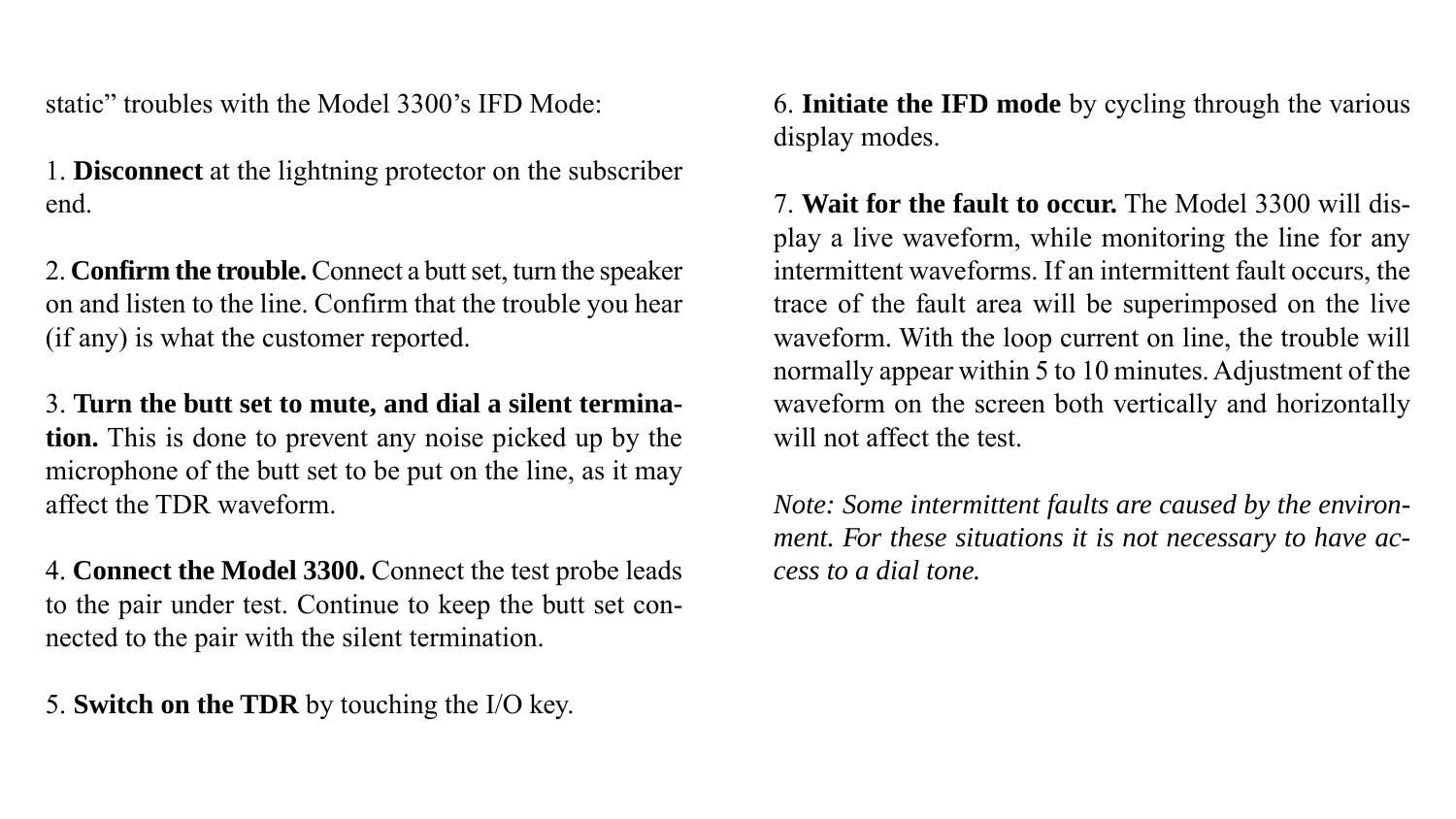## **SECTION 5: WAVEFORM EXAMPLES**

A great variety of waveforms may be encountered. This is due to the various applications and electrical and environmental characteristic differences found in the wide variety of cables that exist today.

Remember also: The reflection of a fault or component will look different on a short length of cable than it will on a long length of cable.

Various industries, cable types, and components produce many different waveforms. The TDR's pulse width, horizontal zoom, and vertical gain settings all affect how a waveform will appear.

Practice testing various known cable segments, with and without components. Become familiar with how each segments looks prior to any problems.

The following pages contain samples of waveforms you may encounter: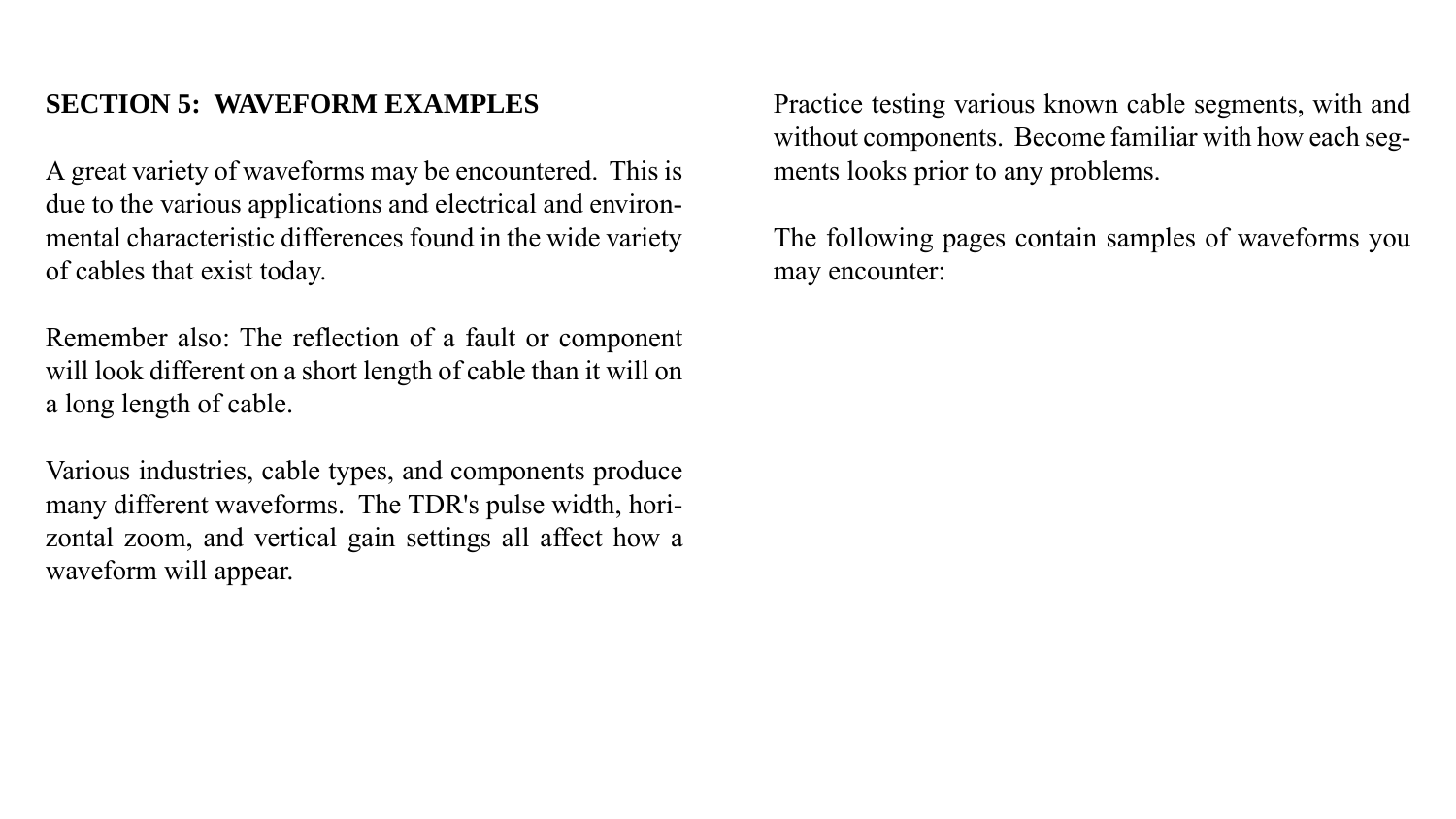

A reflection with upward polarity indicates a fault with OPEN (high impedance) tendencies. The reflection shown at the second cursor is a COMPLETE OPEN.



A reflection with downward polarity indicates a fault with SHORT (low impedance) tendencies. The reflection shown at the second cursor is a DEAD SHORT.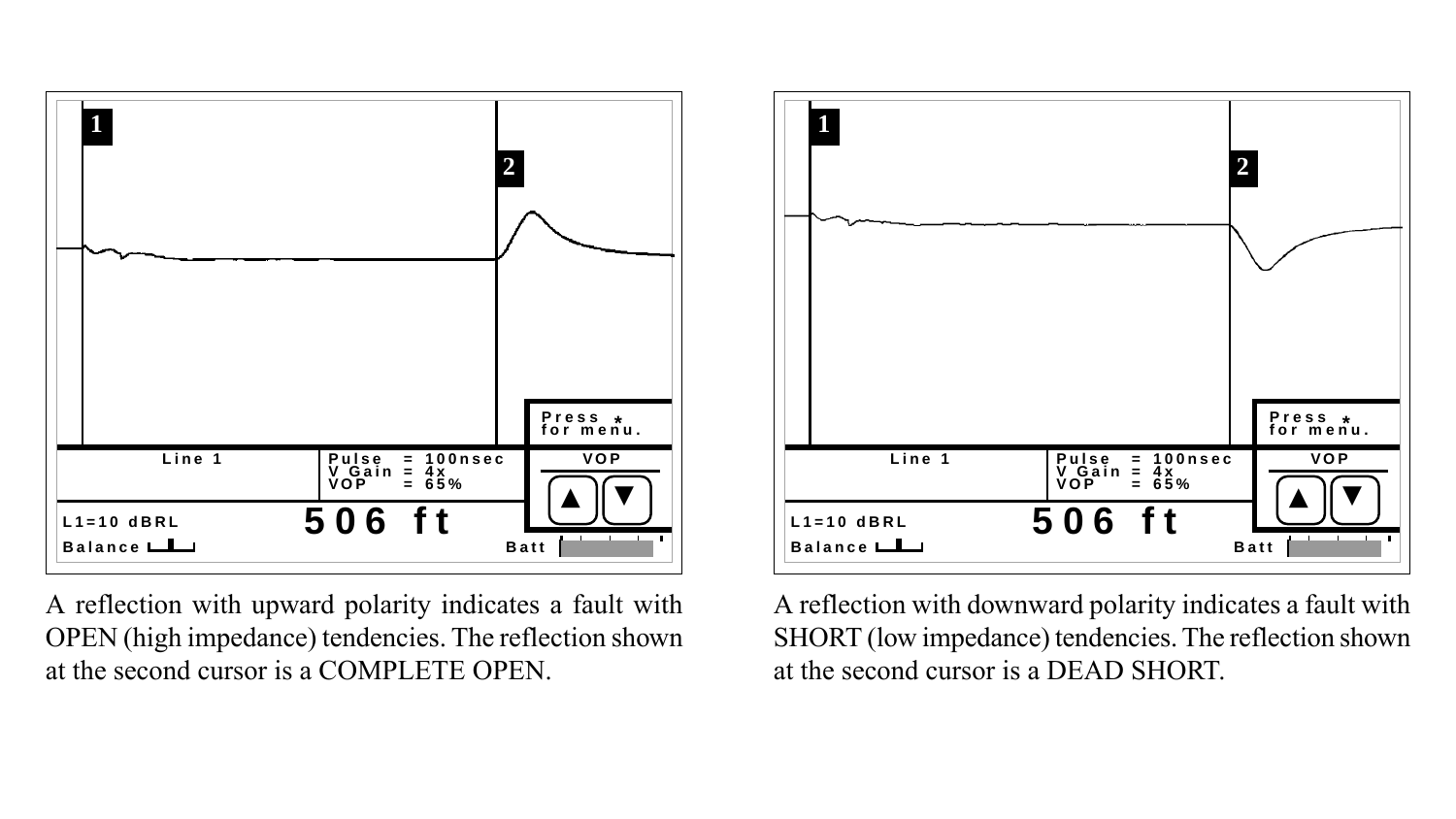

The middle reflection at the 2nd cursor is a ONE SIDE PARTIAL OPEN followed by a COMPLETE OPEN (end of the cable). The more severe the fault, the larger the reflection will be.



A 10 Ohm series resistance fault at the 2nd cursor (1000 feet) followed by a complete open at 2000 feet.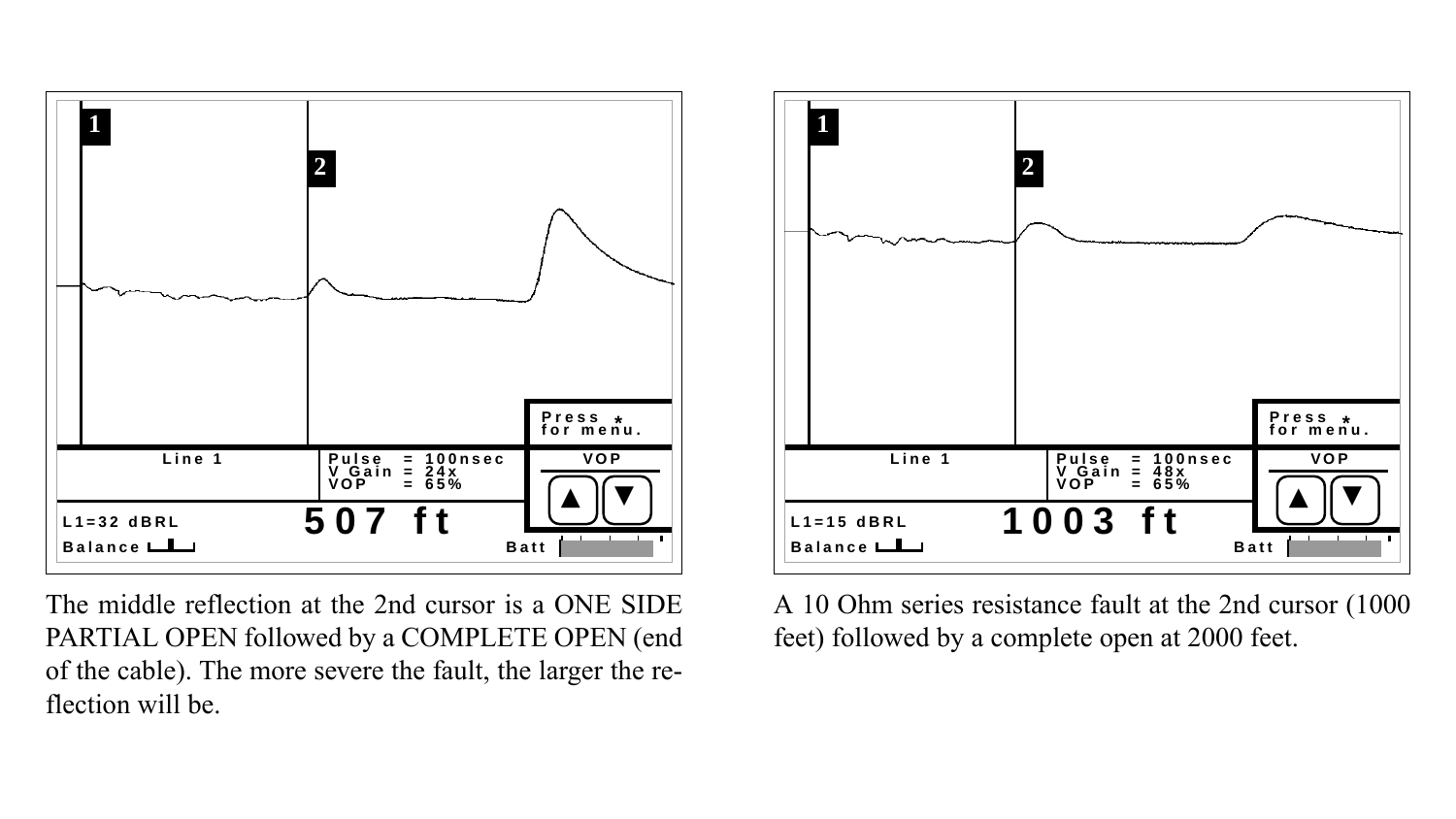

A wet splice at the 2nd cursor. This is the first splice out from the cross connect.



An intermittent open at the 2nd cursor is trapped by the Intermittent Fault Detection (IFD) Mode.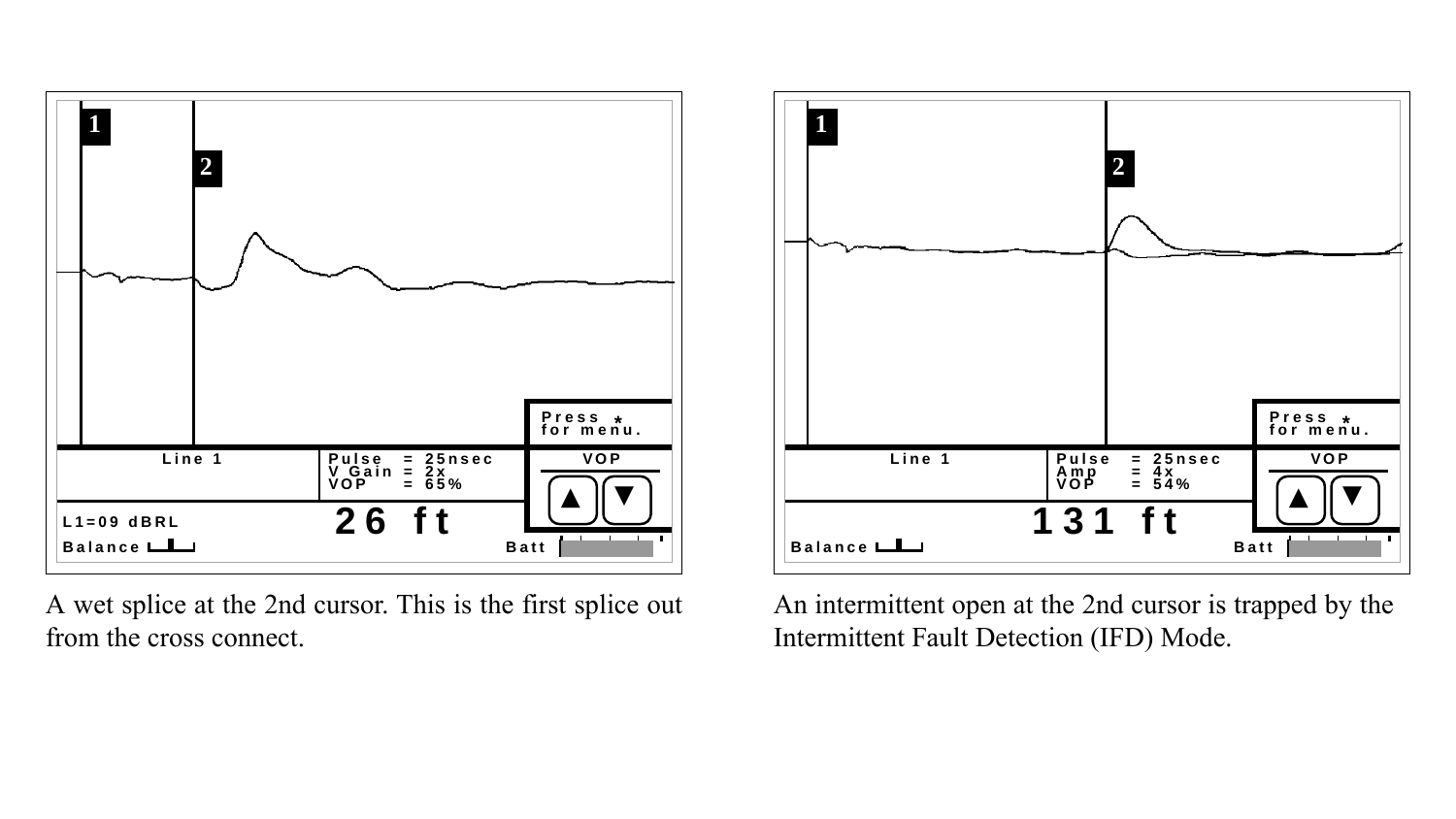

A telephone load coil will cause a high impedance UP-WARD reflection (similar to a COMPLETE OPEN).



A telephone BUILD-OUT CAPACITOR causes a low impedance DOWNWARD reflection (similar to a SHORT) followed by a smaller positive reflection.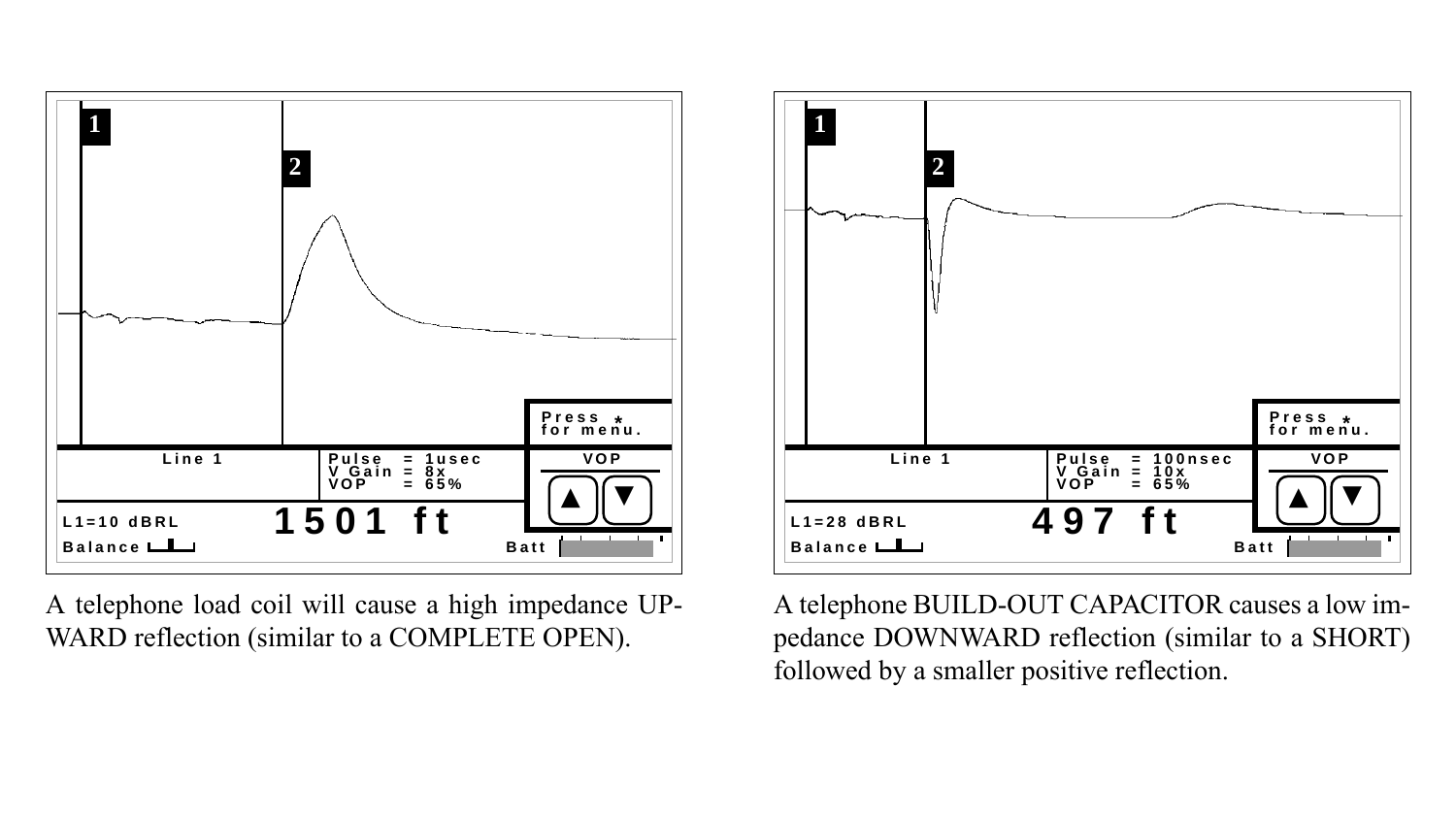

A joint or splice at the 2nd cursor. The visibility of a splice will depend on the type and quality of the splice, and the distance away.



An open at 6000 feet on twisted pair cable. Increasing the pulse width and vertical gain is necessary to see a distant fault.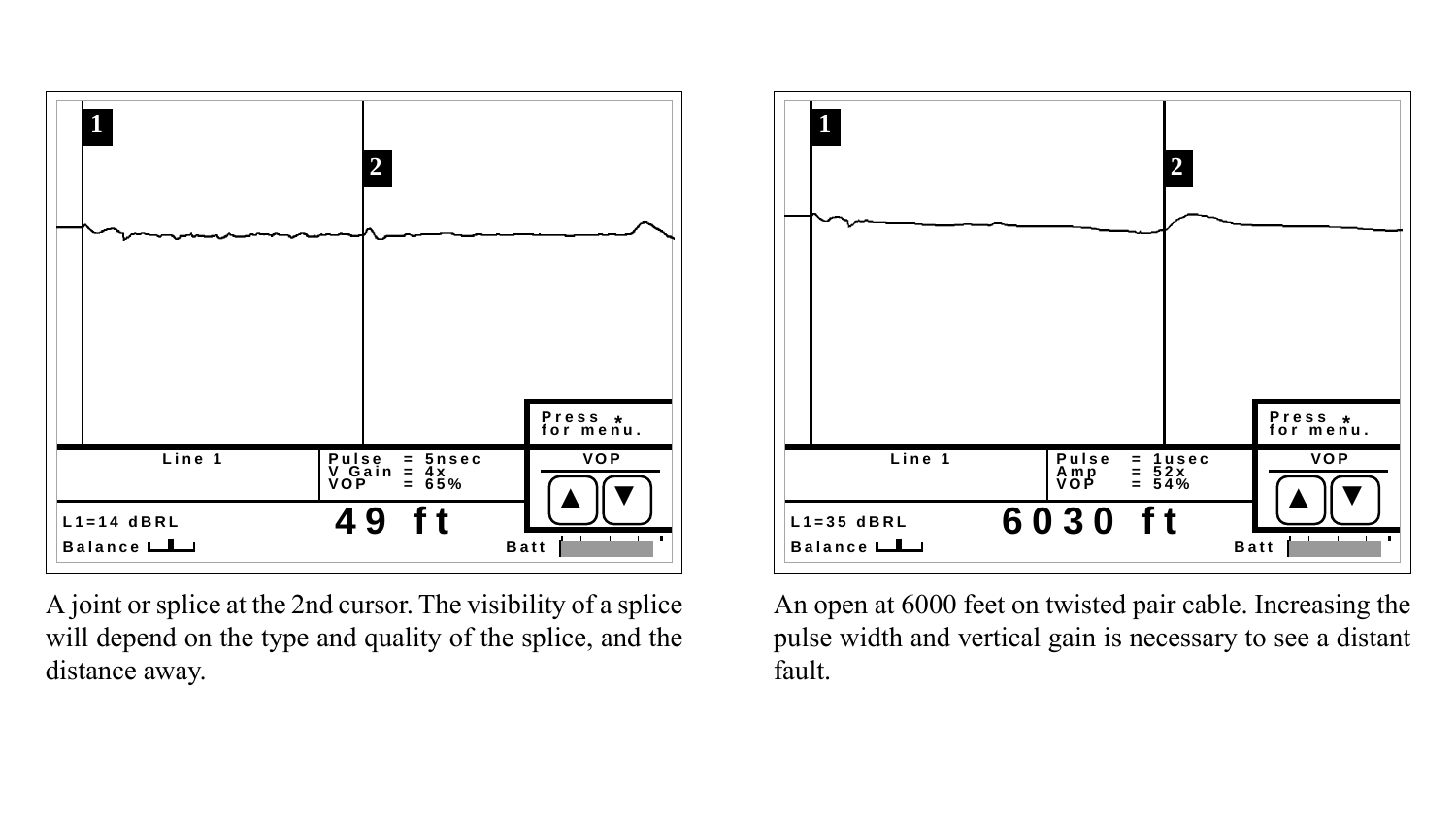

After the first major reflection, the second event could be a more severe fault. It appears smaller to due absorption of signal at the first fault. Always shoot the cable from both ends to eliminate this problem.

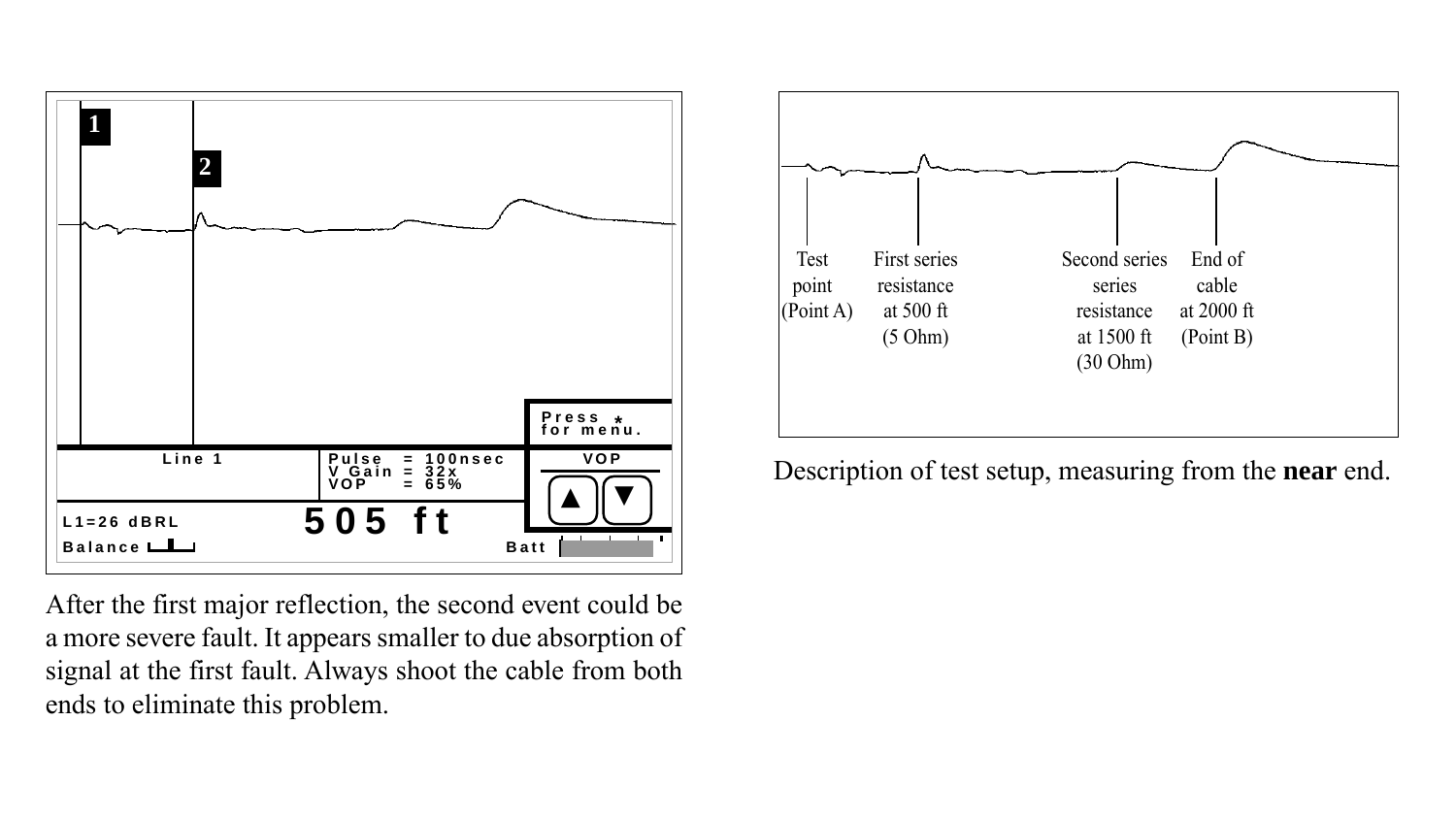

Measuring from the far end.

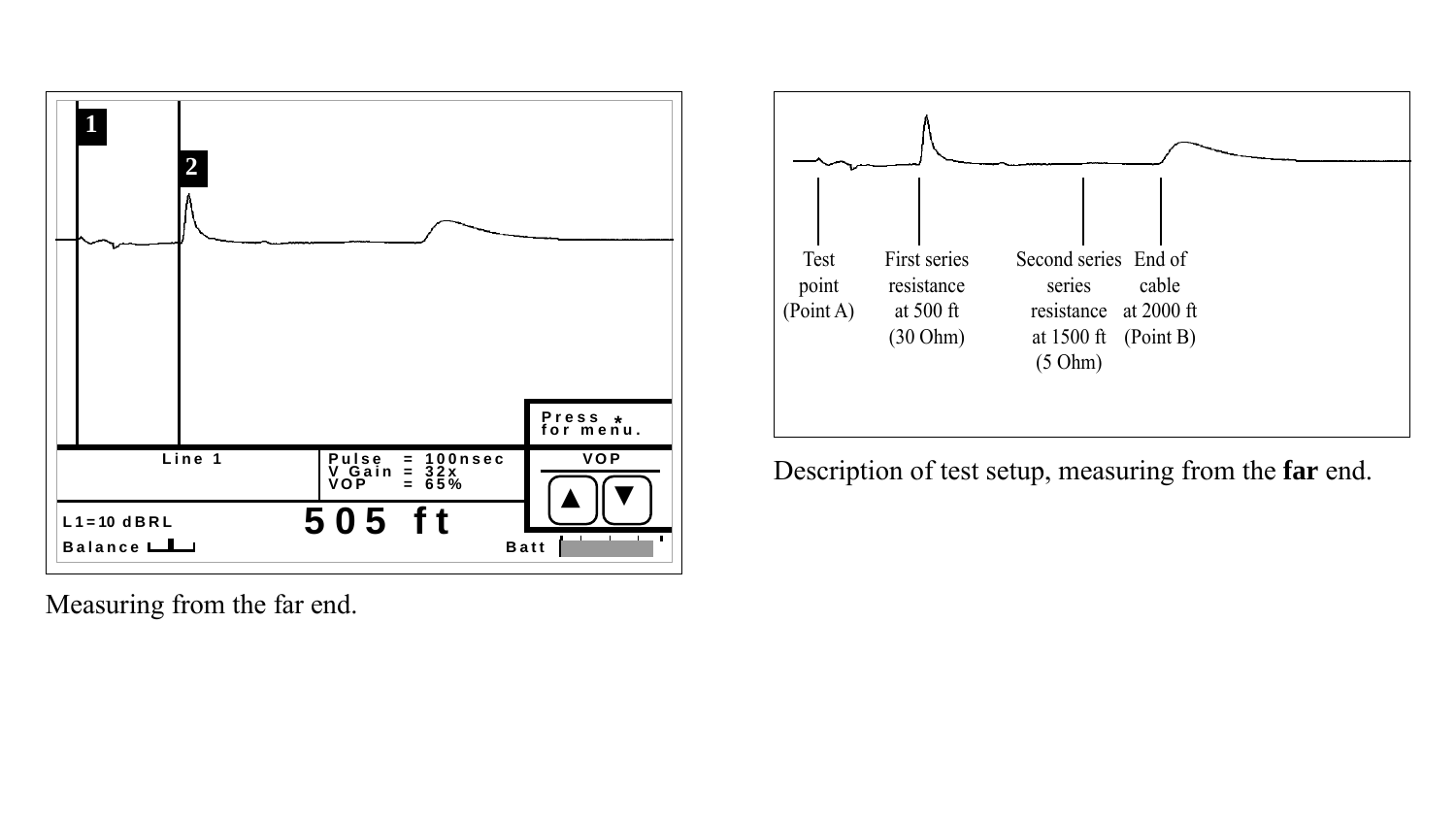The next two waveforms illustrate how changing one setting can change the way a waveform appears. Both tests are of the same cable. Only the pulse width setting of the instrument has been changed.



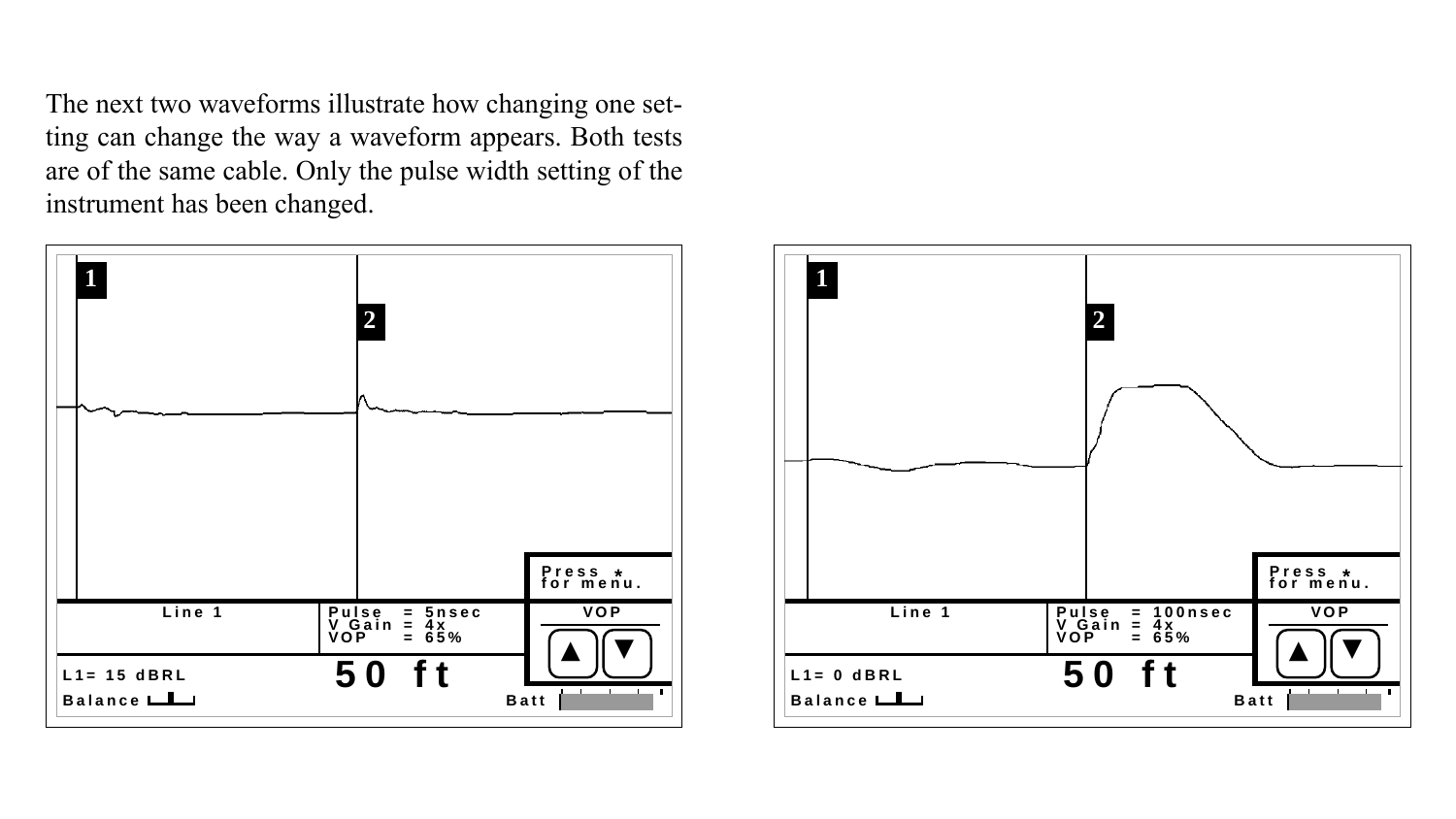## **SECTION 6: MAINTENANCE**

## Cleaning

Remove dust from the outside of the instrument and connectors with a lint free cloth or a small, soft brush.

Clean the case and instrument with a mild soap and water cleanser. Make sure the cloth is only *damp* to avoid getting water in the instrument.

Do not use harsh chemicals or abrasive cleaners. Damage to the front panel overlay may result.

## Periodic Inspection

To maintain the TDR in peak operating condition, periodically inspect the instrument and accessories to make sure there is no damage, worn or missing parts or deformations in the enclosure.

If the unit is regularly operated in harsh, dusty or wet environments, inspect after every use.

The instrument should be inspected and cleaned periodically. Inspect the front panel connectors for dirt, broken or deformed insulation and contacts. Clean or replace as necessary.

Inspect cable accessories for damaged insulation, bent or broken clips. Replace as necessary.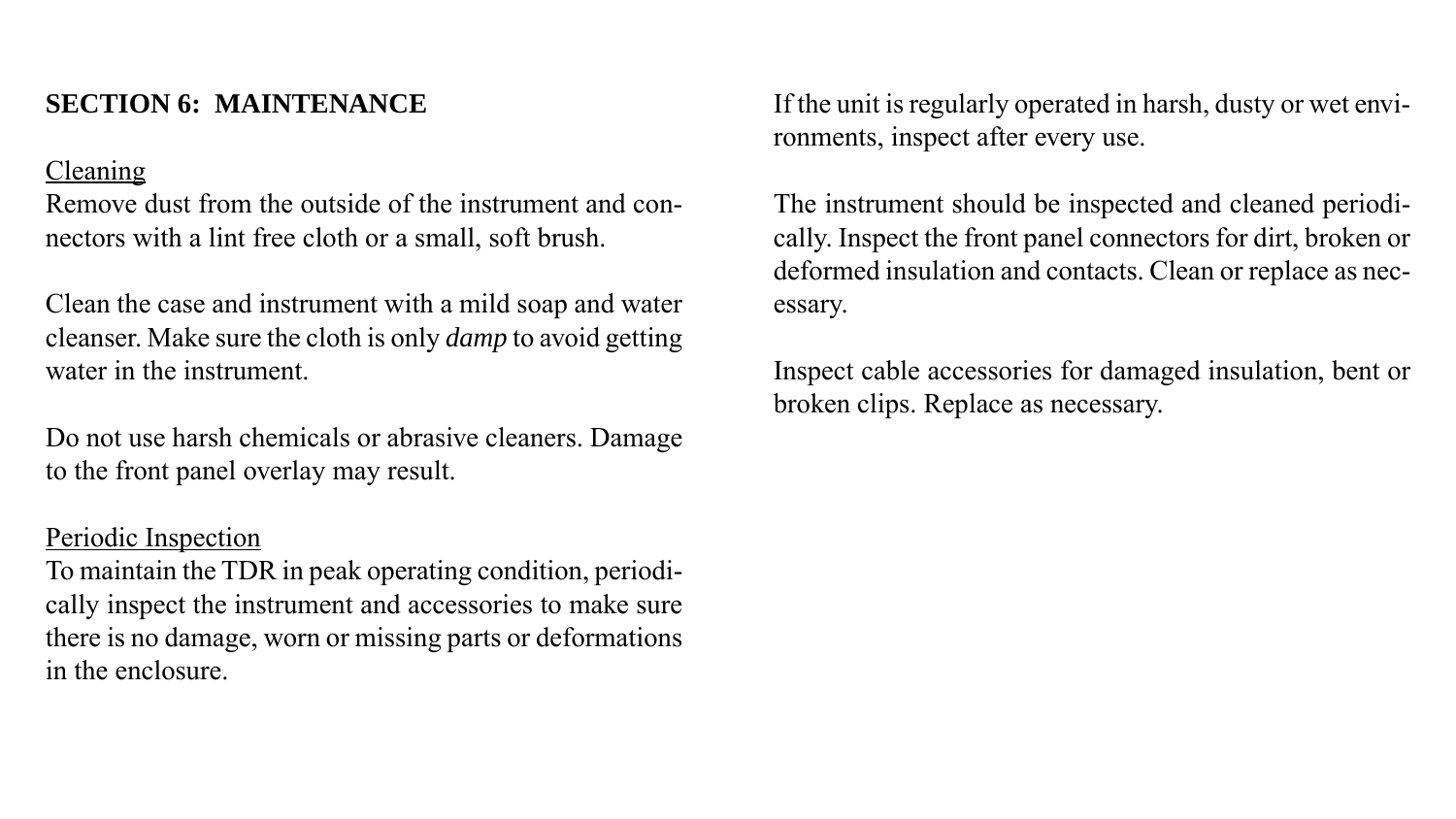## **Service**

There are no user serviceable parts on or in this instrument. It is recommended that service of any type, to the instrument or any accessories, be referred to Riser-Bond Instruments or another authorized repair facility.

*Warning:* To avoid risk of electric shock, do not perform service of any type to the instrument or any accessory.

## Instrument Disposal

This instrument is equipped with non user serviceable Nickle Metal Hydride batteries. Should this instrument need to be disposed of, please consult your local regulations as to the standard disposal procedures.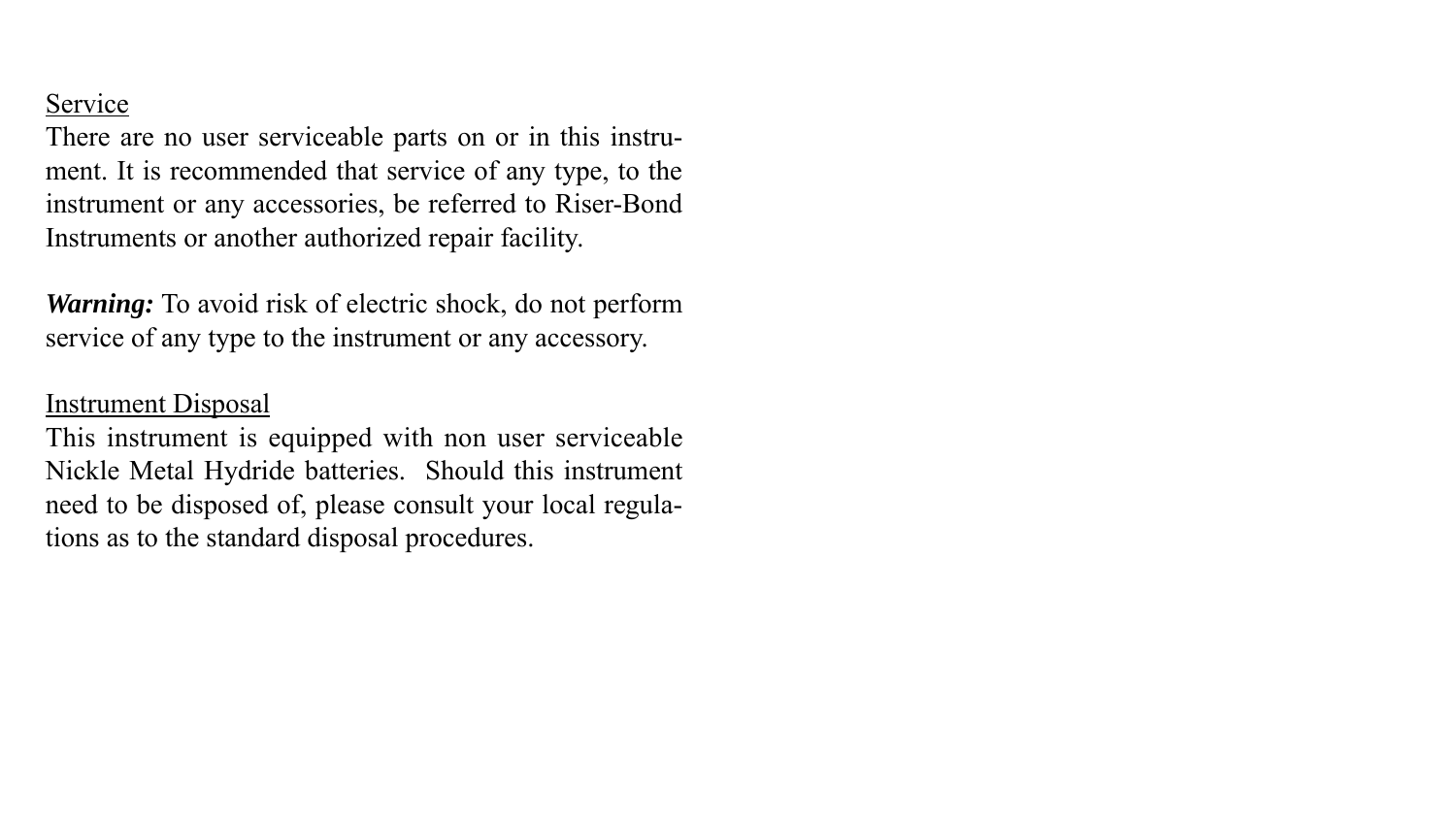## **SECTION 7: SPECIFICATIONS Specifications for Model 3300**

Physical - Instrument Only

| Height: | 4.7 inches (120 mm)            |
|---------|--------------------------------|
| Width:  | 9.5 inches (240 mm)            |
| Depth:  | $2.4$ inches $(60$ mm)         |
| Weight: | 2.75 pounds $(1.2 \text{ kg})$ |

## Physical - Instrument with Carrying Case and Accessories

| Height: | $6$ inches $(152$ mm)         |
|---------|-------------------------------|
| Width:  | 11 inches $(280 \text{ mm})$  |
| Depth:  | 4.5 inches $(115 \text{ mm})$ |
| Weight: | 4.75 pounds (2.15 kg)         |

#### Environmental:

Operating Temperature:  $0^{\circ}$  C to 50<sup>°</sup> C (32<sup>°</sup> F to 122<sup>°</sup> F) Storage Temperature: -20<sup>°</sup> C to  $60^{\circ}$  C (-4<sup>°</sup> F to 140<sup>°</sup> F) Humidity: 95% maximum relative, non-condensing

Distance Accuracy:  $+/- 0.5$  ft (0.15 m) plus  $+/- 0.01\%$  of reading

## Safety: EN61010-1

#### Display:

320 x 240 dot-matrix liquid crystal display with electroluminescent backlighting

#### Power:

Battery: Internal, rechargeable, 7.2V Nickel Metal Hydride Charging Source: External 12 VAC transformer, 1.3 A Operating Time: greater than 10 hours, continuous without backlight

Output Signal: Pulse widths of 5, 25, 100, 1000 nsec

Output Balance: Variable

Horizontal Resolution: 1 foot (0.1 m) at any VOP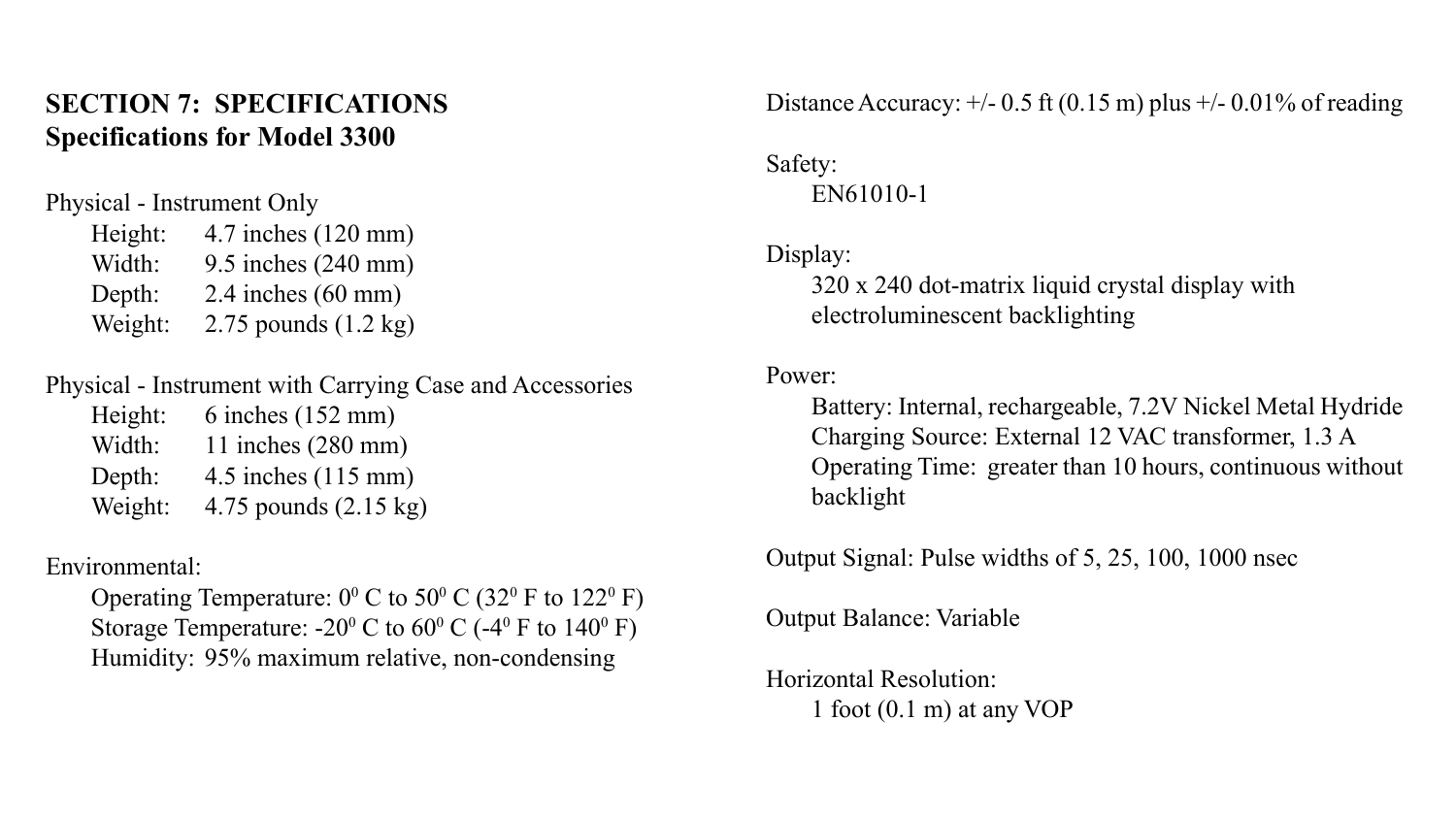Vertical Resolution: 14 bits with 170 dots displayed

Vertical Sensitivity: Greater than 56dB

Maximum Range: 63,700 ft (19.4 km) at 99% VOP 38,600 ft (11.7 km) at 60% VOP *Range varies with VOP. Maximum testable cable lengths varies with pulse width and cable type.*

Waveform Storage: (6144 samples/waveform) 16 SUPER-STORE waveforms

Software Noise Filters:

50/60 Hz, Auto 4x, 8x, 16x, 32x, 64x, 128x Averaging Input Protection:

400 V (AC+DC) from DC to 400 Hz, decreasing to 10 V at 1 MHz

Velocity of Propagation: *Two user-selectable display formats* VOP (%) with 2 digit precision ranging from 30% to 99% V/2 with 3 digit precision (feet or meters per microsecond) ranging from 45 to 148 in meters mode or from 148 to 487 in feet mode

Standard Accessories:

Operator's manual, 12 VAC charger, padded carrying case, Two banana jack test leads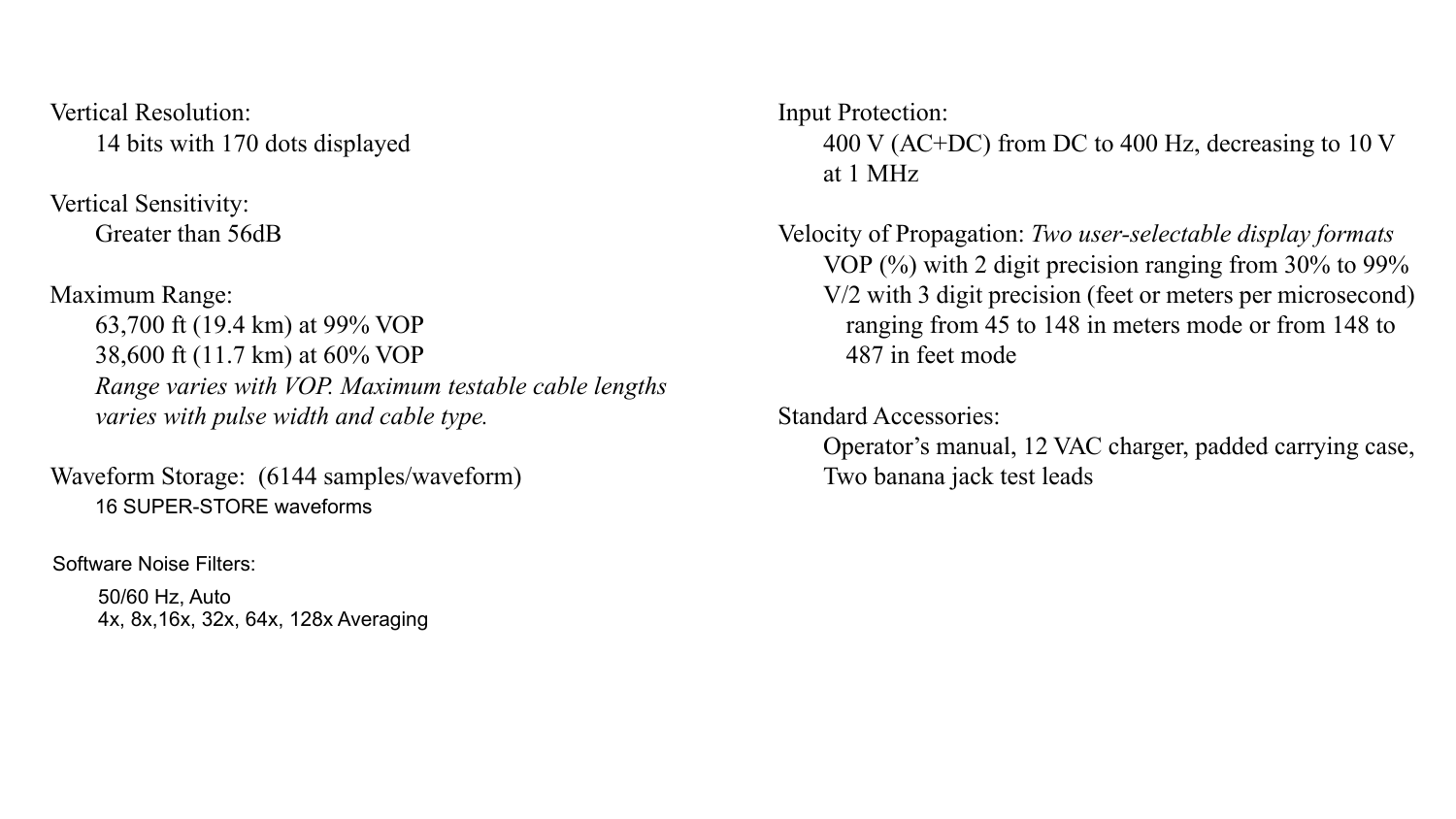## **APPENDIX A**

Serial I/O Printer Port Connection

## Epson LQ-860 Emulation

The Riser-Bond Instruments Model 3300 will print to an Epson LQ-860 type printer through the Epson LQ-860 command set. Serial communication parameters: no parity, twostop bits, and 9,600 baud.

## Citizen PN60 Pocket Printer

Riser-Bond Instruments Model 3300 will print to the Citizen PN60 Pocket Printer through the Epson LQ-860 command set. The printer setup parameters are as follows:

| Language:       | English    |
|-----------------|------------|
| Font:           | Roman      |
| Font Lock:      | Off        |
| Line Spacing:   | 6 LPI      |
| Character Set:  | Italics    |
| Code Page:      | USA        |
| Space Skip:     | Enable     |
| Stylewriter:    | Auto       |
| Protocol:       | <b>DTR</b> |
| Emulation:      | Epson      |
| Pitch:          | 10 CPI     |
| Compress:       | Off        |
| Form Length:    | 11 letters |
| Slash Zero:     | On         |
| Int'l Char Set: | USA        |
| Auto LF:        | Off        |
| Power Off:      | 3 minutes  |
| Baud Rate:      | 9,600      |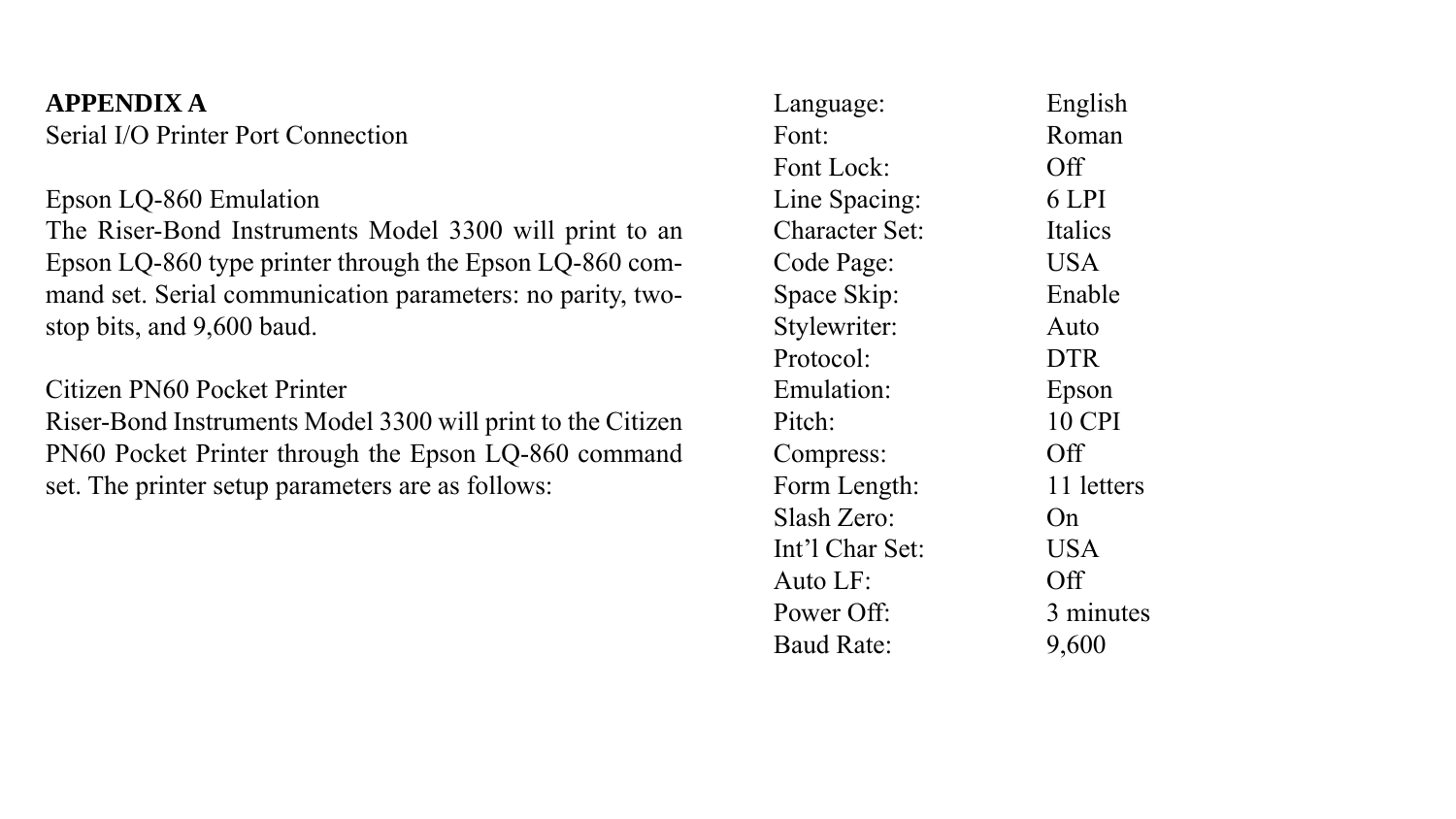This printer may be connected to the Model 3300 with a DB-9 female to AMO178234-4 cable. This cable must be wired in a Null modem fashion (transmit to receive, receive to transmit). The serial printer cable connections are as follows:

| 9-Pin | $26-Pin$      |
|-------|---------------|
| 3300  | Printer       |
| 2     | 15 Rx         |
| 4     | 18 DTR        |
| 5     | $1, 2$ GND    |
|       | <b>20 RTS</b> |

RS-232 pin connections for the Serial I/O printer port.

## **APPENDIX B**

VOP Table - Twisted Pair

| <b>CABLE</b>  | <b>AWG</b> | MМ   | <b>VOP</b> |
|---------------|------------|------|------------|
| PIC           | 19         | .912 | .72        |
|               | 22         | .643 | .67        |
|               | 24         | .511 | .66        |
|               | 26         | .404 | .64        |
| <b>JELLY</b>  | 19         | .912 | .68        |
| <b>FILLED</b> | 22         | .643 | .62        |
|               | 24         | .511 | .60        |
|               | 26         | .404 | .58        |
| <b>PULP</b>   | 22         | .643 | .67        |
|               | 24         | .511 | .68        |
|               | 26         | .404 | .66        |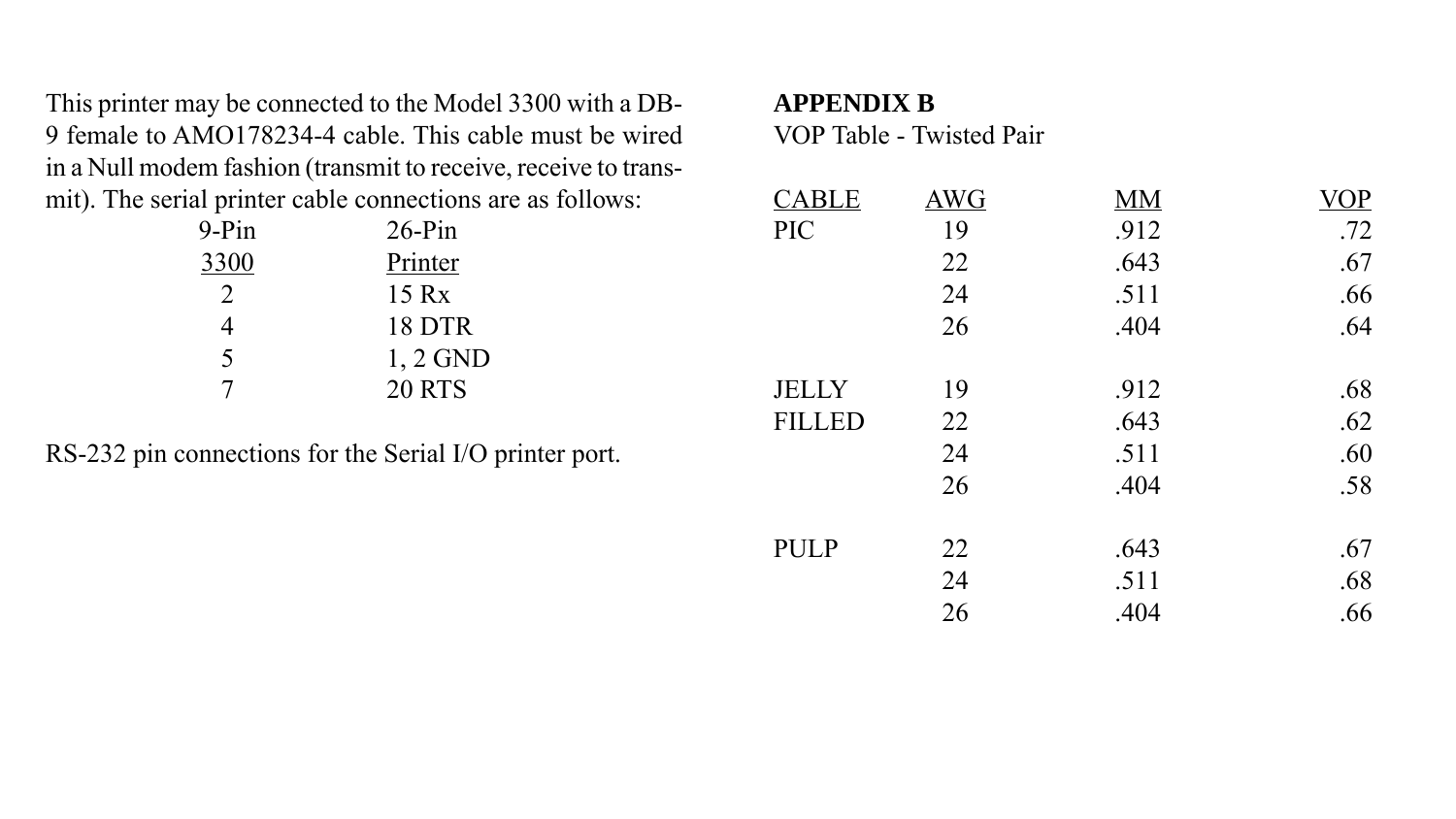#### WARRANTY

Subject to the conditions set out herein, Radiodetection Limited expressly and exclusively provides the following warranty to original end user buyers of Radiodetection products.

Radiodetection hereby warrants that its products shall be free from defects in material and workmanship for 1 year starting from point of sale to end customer. Extensions of this warranty period may be available where the same terms and conditions apply.

#### Statement of warranty conditions

The sole and exclusive warranty for any Radiodetection product found to be defective is repair or replacement of the defective product at Radiodetection's sole discretion. Repaired parts or replacement products will be provided by Radiodetection on an exchange basis and will be either new or refurbished to be functionally equivalent to new.

In the event this exclusive remedy is deemed to have failed of its essential purpose, Radiodetection's liability shall not exceed the purchase price of the Radiodetection product. In no event will Radiodetection be liable for any direct, indirect, special, incidental, consequential or punitive damages (including lost profit) whether based on warranty, contract, tort or any other legal theory.

Warranty services will be provided only with the original invoice or sales receipt (indicating the date of purchase, model name and dealer's name) within the warranty period. This warranty covers only the hardware components of the Radiodetection product.

Before a unit is submitted for service or repair, under the terms of this warranty or otherwise, any data stored on the unit should be backed-up to avoid any risk of

data loss. Radiodetection will not be responsible for loss or erasure of data storage media or accessories.

Radiodetection is not responsible for transportation costs and risks associated with transportation of the product. The existence of a defect shall be determined by Radiodetection in accordance with procedures established by Radiodetection.

This warranty is in lieu of any other warranty, express or implied, including any implied warranty of merchantability or fitness for a particular purpose.

#### **This warranty does not cover:**

- a. Periodic maintenance and repair or parts replacement due to wear and tear.
- b. Consumables (components that are expected to require periodic replacement during the lifetime of a product such as non rechargeable batteries, bulbs, etc.).
- c. Damage or defects caused by use, operation or treatment of the product inconsistent with its intended use.
- d. Damage or changes to the product as a result of:
	- Misuse, including: treatment resulting in physical, cosmetic or surface damage or changes to the product or damage to liquid crystal displays.
	- ii Failure to install or use the product for its normal purpose or in accordance with Radiodetection instructions on installation or use.
	- iii Failure to maintain the product in accordance with Radiodetection instructions on proper maintenance.
	- iv Installation or use of the product in a manner inconsistent with the technical or safety laws or

standards in the country where it is installed or used.

- v Virus infections or use of the product with software not provided with the product or incorrectly installed software.
- vi The condition of or defects in systems with which the product is used or incorporated except other 'Radiodetection products' designed to be used with the product.
- vii Use of the product with accessories, peripheral equipment and other products of a type, condition and standard other than prescribed by Radiodetection.
- viii Repair or attempted repair by persons who are not Radiodetection warranted and certified repair houses.
- ix Adjustments or adaptations without Radiodetection's prior written consent, including:
	- upgrading the product beyond specifications or features described in the instruction manual, or
	- ii modifications to the product to conform it to national or local technical or safety standards in countries other than those for which the product was specifically designed and manufactured.
- x Neglect e.g. opening of cases where there are no user replaceable parts.
- xi Accidents, fire, liquids, chemicals, other substances, flooding, vibrations, excessive heat, improper ventilation, power surges, excess or incorrect supply or input voltage, radiation, electrostatic discharges including lightning, other external forces and impacts.